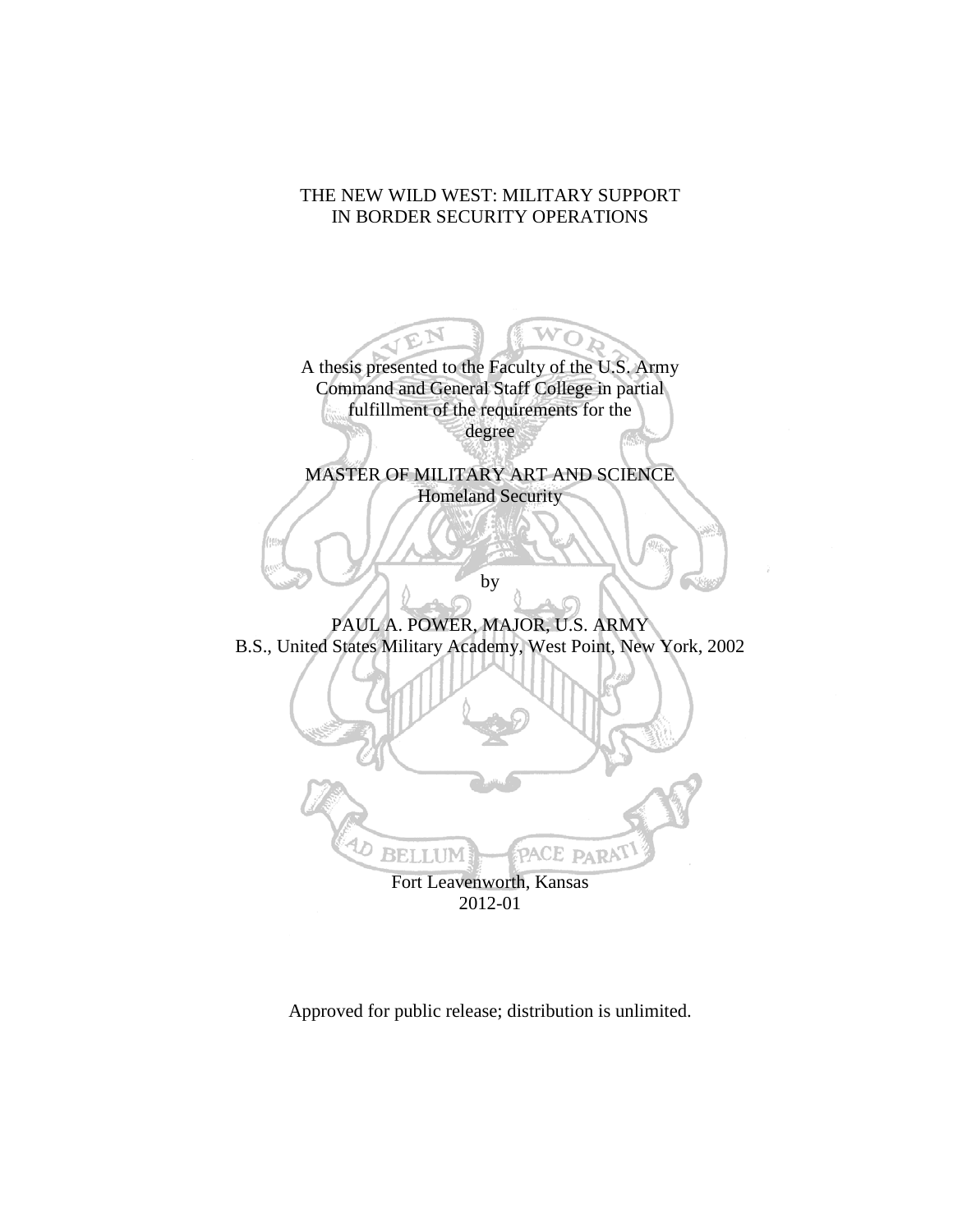| Public reporting burden for this collection of information is estimated to average 1 hour per response, including the time for reviewing instructions, searching existing data<br>sources, gathering and maintaining the data needed, and completing and reviewing this collection of information. Send comments regarding this burden estimate or any other<br>aspect of this collection of information, including suggestions for reducing this burden to Department of Defense, Washington Headquarters Services, Directorate for<br>Information Operations and Reports (0704-0188), 1215 Jefferson Davis Highway, Suite 1204, Arlington, VA 22202-4302. Respondents should be aware that notwithstanding<br>any other provision of law, no person shall be subject to any penalty for failing to comply with a collection of information if it does not display a currently valid OMB control<br>number. PLEASE DO NOT RETURN YOUR FORM TO THE ABOVE ADDRESS.<br>3. DATES COVERED (From - To)<br>1. REPORT DATE (DD-MM-YYYY)<br>2. REPORT TYPE<br>08-06-2012<br>AUG 2011 - JUN 2012<br>Master's Thesis<br><b>4. TITLE AND SUBTITLE</b><br><b>5a. CONTRACT NUMBER</b><br>The New Wild West: Military Support in Border Security<br><b>5b. GRANT NUMBER</b><br>Operations<br>5c. PROGRAM ELEMENT NUMBER<br>6. AUTHOR(S)<br><b>5d. PROJECT NUMBER</b><br>Paul A. Power<br><b>5e. TASK NUMBER</b><br>Major, U.S. Army<br>5f. WORK UNIT NUMBER<br>7. PERFORMING ORGANIZATION NAME(S) AND ADDRESS(ES)<br>8. PERFORMING ORG REPORT<br><b>NUMBER</b><br>U.S. Army Command and General Staff College<br><b>ATTN: ATZL-SWD-GD</b><br>Fort Leavenworth, KS 66027-2301<br>9. SPONSORING / MONITORING AGENCY NAME(S) AND ADDRESS(ES)<br><b>10. SPONSOR/MONITOR'S</b><br><b>ACRONYM(S)</b><br>11. SPONSOR/MONITOR'S REPORT<br><b>NUMBER(S)</b><br><b>12. DISTRIBUTION / AVAILABILITY STATEMENT</b><br>Approved for Public Release; Distribution is Unlimited<br><b>13. SUPPLEMENTARY NOTES</b><br><b>14. ABSTRACT</b><br>Since 2006, more than 30,000 Mexican citizens have died in drug-related violence. With the threat of this violence<br>escalating and spilling across the border into the United States, it is necessary to employ the full range of assets<br>and options available for the U.S. government to defeat or neutralize a growing national security threat to the<br>safety and sovereignty of the United States. The Department of Defense possesses equipment and personnel with<br>critical skills necessary to augment civil authorities' efforts to secure the U.S. border with Mexico. In this thesis,<br>the researcher seeks to answer the questions of what role the Department of Defense should play in securing<br>America's borders and which assets are best suited to Defense Support to Civil Authorities in border security<br>operations.<br><b>15. SUBJECT TERMS</b><br>Border Security, Defense Support to Civil Authorities, Mexico, Drug Cartels<br><b>16. SECURITY CLASSIFICATION OF:</b><br>18. NUMBER<br>19a. NAME OF RESPONSIBLE PERSON<br><b>17. LIMITATION</b><br>OF ABSTRACT<br>OF PAGES<br>a. REPORT<br><b>b. ABSTRACT</b><br>c. THIS PAGE<br>19b. PHONE NUMBER (include area code)<br>69<br>(U)<br>(U)<br>(U)<br>(U)<br>Standard Form 298 (Rev. 8-98) | <b>REPORT DOCUMENTATION PAGE</b> |  |  | Form Approved |                   |
|-------------------------------------------------------------------------------------------------------------------------------------------------------------------------------------------------------------------------------------------------------------------------------------------------------------------------------------------------------------------------------------------------------------------------------------------------------------------------------------------------------------------------------------------------------------------------------------------------------------------------------------------------------------------------------------------------------------------------------------------------------------------------------------------------------------------------------------------------------------------------------------------------------------------------------------------------------------------------------------------------------------------------------------------------------------------------------------------------------------------------------------------------------------------------------------------------------------------------------------------------------------------------------------------------------------------------------------------------------------------------------------------------------------------------------------------------------------------------------------------------------------------------------------------------------------------------------------------------------------------------------------------------------------------------------------------------------------------------------------------------------------------------------------------------------------------------------------------------------------------------------------------------------------------------------------------------------------------------------------------------------------------------------------------------------------------------------------------------------------------------------------------------------------------------------------------------------------------------------------------------------------------------------------------------------------------------------------------------------------------------------------------------------------------------------------------------------------------------------------------------------------------------------------------------------------------------------------------------------------------------------------------------------------------------------------------------------------------------------------------------------------------------------------------------------------------------------------------------------------------------------------------------------------------------------------------------------------------------------------------------------------------------------------------------------------------------------------------------------------------------------------------------------------------------------------------------------------------------------------------------------------------------------------------------|----------------------------------|--|--|---------------|-------------------|
|                                                                                                                                                                                                                                                                                                                                                                                                                                                                                                                                                                                                                                                                                                                                                                                                                                                                                                                                                                                                                                                                                                                                                                                                                                                                                                                                                                                                                                                                                                                                                                                                                                                                                                                                                                                                                                                                                                                                                                                                                                                                                                                                                                                                                                                                                                                                                                                                                                                                                                                                                                                                                                                                                                                                                                                                                                                                                                                                                                                                                                                                                                                                                                                                                                                                                                 |                                  |  |  |               | OMB No. 0704-0188 |
|                                                                                                                                                                                                                                                                                                                                                                                                                                                                                                                                                                                                                                                                                                                                                                                                                                                                                                                                                                                                                                                                                                                                                                                                                                                                                                                                                                                                                                                                                                                                                                                                                                                                                                                                                                                                                                                                                                                                                                                                                                                                                                                                                                                                                                                                                                                                                                                                                                                                                                                                                                                                                                                                                                                                                                                                                                                                                                                                                                                                                                                                                                                                                                                                                                                                                                 |                                  |  |  |               |                   |
|                                                                                                                                                                                                                                                                                                                                                                                                                                                                                                                                                                                                                                                                                                                                                                                                                                                                                                                                                                                                                                                                                                                                                                                                                                                                                                                                                                                                                                                                                                                                                                                                                                                                                                                                                                                                                                                                                                                                                                                                                                                                                                                                                                                                                                                                                                                                                                                                                                                                                                                                                                                                                                                                                                                                                                                                                                                                                                                                                                                                                                                                                                                                                                                                                                                                                                 |                                  |  |  |               |                   |
|                                                                                                                                                                                                                                                                                                                                                                                                                                                                                                                                                                                                                                                                                                                                                                                                                                                                                                                                                                                                                                                                                                                                                                                                                                                                                                                                                                                                                                                                                                                                                                                                                                                                                                                                                                                                                                                                                                                                                                                                                                                                                                                                                                                                                                                                                                                                                                                                                                                                                                                                                                                                                                                                                                                                                                                                                                                                                                                                                                                                                                                                                                                                                                                                                                                                                                 |                                  |  |  |               |                   |
|                                                                                                                                                                                                                                                                                                                                                                                                                                                                                                                                                                                                                                                                                                                                                                                                                                                                                                                                                                                                                                                                                                                                                                                                                                                                                                                                                                                                                                                                                                                                                                                                                                                                                                                                                                                                                                                                                                                                                                                                                                                                                                                                                                                                                                                                                                                                                                                                                                                                                                                                                                                                                                                                                                                                                                                                                                                                                                                                                                                                                                                                                                                                                                                                                                                                                                 |                                  |  |  |               |                   |
|                                                                                                                                                                                                                                                                                                                                                                                                                                                                                                                                                                                                                                                                                                                                                                                                                                                                                                                                                                                                                                                                                                                                                                                                                                                                                                                                                                                                                                                                                                                                                                                                                                                                                                                                                                                                                                                                                                                                                                                                                                                                                                                                                                                                                                                                                                                                                                                                                                                                                                                                                                                                                                                                                                                                                                                                                                                                                                                                                                                                                                                                                                                                                                                                                                                                                                 |                                  |  |  |               |                   |
|                                                                                                                                                                                                                                                                                                                                                                                                                                                                                                                                                                                                                                                                                                                                                                                                                                                                                                                                                                                                                                                                                                                                                                                                                                                                                                                                                                                                                                                                                                                                                                                                                                                                                                                                                                                                                                                                                                                                                                                                                                                                                                                                                                                                                                                                                                                                                                                                                                                                                                                                                                                                                                                                                                                                                                                                                                                                                                                                                                                                                                                                                                                                                                                                                                                                                                 |                                  |  |  |               |                   |
|                                                                                                                                                                                                                                                                                                                                                                                                                                                                                                                                                                                                                                                                                                                                                                                                                                                                                                                                                                                                                                                                                                                                                                                                                                                                                                                                                                                                                                                                                                                                                                                                                                                                                                                                                                                                                                                                                                                                                                                                                                                                                                                                                                                                                                                                                                                                                                                                                                                                                                                                                                                                                                                                                                                                                                                                                                                                                                                                                                                                                                                                                                                                                                                                                                                                                                 |                                  |  |  |               |                   |
|                                                                                                                                                                                                                                                                                                                                                                                                                                                                                                                                                                                                                                                                                                                                                                                                                                                                                                                                                                                                                                                                                                                                                                                                                                                                                                                                                                                                                                                                                                                                                                                                                                                                                                                                                                                                                                                                                                                                                                                                                                                                                                                                                                                                                                                                                                                                                                                                                                                                                                                                                                                                                                                                                                                                                                                                                                                                                                                                                                                                                                                                                                                                                                                                                                                                                                 |                                  |  |  |               |                   |
|                                                                                                                                                                                                                                                                                                                                                                                                                                                                                                                                                                                                                                                                                                                                                                                                                                                                                                                                                                                                                                                                                                                                                                                                                                                                                                                                                                                                                                                                                                                                                                                                                                                                                                                                                                                                                                                                                                                                                                                                                                                                                                                                                                                                                                                                                                                                                                                                                                                                                                                                                                                                                                                                                                                                                                                                                                                                                                                                                                                                                                                                                                                                                                                                                                                                                                 |                                  |  |  |               |                   |
|                                                                                                                                                                                                                                                                                                                                                                                                                                                                                                                                                                                                                                                                                                                                                                                                                                                                                                                                                                                                                                                                                                                                                                                                                                                                                                                                                                                                                                                                                                                                                                                                                                                                                                                                                                                                                                                                                                                                                                                                                                                                                                                                                                                                                                                                                                                                                                                                                                                                                                                                                                                                                                                                                                                                                                                                                                                                                                                                                                                                                                                                                                                                                                                                                                                                                                 |                                  |  |  |               |                   |
|                                                                                                                                                                                                                                                                                                                                                                                                                                                                                                                                                                                                                                                                                                                                                                                                                                                                                                                                                                                                                                                                                                                                                                                                                                                                                                                                                                                                                                                                                                                                                                                                                                                                                                                                                                                                                                                                                                                                                                                                                                                                                                                                                                                                                                                                                                                                                                                                                                                                                                                                                                                                                                                                                                                                                                                                                                                                                                                                                                                                                                                                                                                                                                                                                                                                                                 |                                  |  |  |               |                   |
|                                                                                                                                                                                                                                                                                                                                                                                                                                                                                                                                                                                                                                                                                                                                                                                                                                                                                                                                                                                                                                                                                                                                                                                                                                                                                                                                                                                                                                                                                                                                                                                                                                                                                                                                                                                                                                                                                                                                                                                                                                                                                                                                                                                                                                                                                                                                                                                                                                                                                                                                                                                                                                                                                                                                                                                                                                                                                                                                                                                                                                                                                                                                                                                                                                                                                                 |                                  |  |  |               |                   |
|                                                                                                                                                                                                                                                                                                                                                                                                                                                                                                                                                                                                                                                                                                                                                                                                                                                                                                                                                                                                                                                                                                                                                                                                                                                                                                                                                                                                                                                                                                                                                                                                                                                                                                                                                                                                                                                                                                                                                                                                                                                                                                                                                                                                                                                                                                                                                                                                                                                                                                                                                                                                                                                                                                                                                                                                                                                                                                                                                                                                                                                                                                                                                                                                                                                                                                 |                                  |  |  |               |                   |
|                                                                                                                                                                                                                                                                                                                                                                                                                                                                                                                                                                                                                                                                                                                                                                                                                                                                                                                                                                                                                                                                                                                                                                                                                                                                                                                                                                                                                                                                                                                                                                                                                                                                                                                                                                                                                                                                                                                                                                                                                                                                                                                                                                                                                                                                                                                                                                                                                                                                                                                                                                                                                                                                                                                                                                                                                                                                                                                                                                                                                                                                                                                                                                                                                                                                                                 |                                  |  |  |               |                   |
|                                                                                                                                                                                                                                                                                                                                                                                                                                                                                                                                                                                                                                                                                                                                                                                                                                                                                                                                                                                                                                                                                                                                                                                                                                                                                                                                                                                                                                                                                                                                                                                                                                                                                                                                                                                                                                                                                                                                                                                                                                                                                                                                                                                                                                                                                                                                                                                                                                                                                                                                                                                                                                                                                                                                                                                                                                                                                                                                                                                                                                                                                                                                                                                                                                                                                                 |                                  |  |  |               |                   |
|                                                                                                                                                                                                                                                                                                                                                                                                                                                                                                                                                                                                                                                                                                                                                                                                                                                                                                                                                                                                                                                                                                                                                                                                                                                                                                                                                                                                                                                                                                                                                                                                                                                                                                                                                                                                                                                                                                                                                                                                                                                                                                                                                                                                                                                                                                                                                                                                                                                                                                                                                                                                                                                                                                                                                                                                                                                                                                                                                                                                                                                                                                                                                                                                                                                                                                 |                                  |  |  |               |                   |
|                                                                                                                                                                                                                                                                                                                                                                                                                                                                                                                                                                                                                                                                                                                                                                                                                                                                                                                                                                                                                                                                                                                                                                                                                                                                                                                                                                                                                                                                                                                                                                                                                                                                                                                                                                                                                                                                                                                                                                                                                                                                                                                                                                                                                                                                                                                                                                                                                                                                                                                                                                                                                                                                                                                                                                                                                                                                                                                                                                                                                                                                                                                                                                                                                                                                                                 |                                  |  |  |               |                   |
|                                                                                                                                                                                                                                                                                                                                                                                                                                                                                                                                                                                                                                                                                                                                                                                                                                                                                                                                                                                                                                                                                                                                                                                                                                                                                                                                                                                                                                                                                                                                                                                                                                                                                                                                                                                                                                                                                                                                                                                                                                                                                                                                                                                                                                                                                                                                                                                                                                                                                                                                                                                                                                                                                                                                                                                                                                                                                                                                                                                                                                                                                                                                                                                                                                                                                                 |                                  |  |  |               |                   |
|                                                                                                                                                                                                                                                                                                                                                                                                                                                                                                                                                                                                                                                                                                                                                                                                                                                                                                                                                                                                                                                                                                                                                                                                                                                                                                                                                                                                                                                                                                                                                                                                                                                                                                                                                                                                                                                                                                                                                                                                                                                                                                                                                                                                                                                                                                                                                                                                                                                                                                                                                                                                                                                                                                                                                                                                                                                                                                                                                                                                                                                                                                                                                                                                                                                                                                 |                                  |  |  |               |                   |

г

**Standard Form 298 (Rev. 8-98) Prescribed by ANSI Std. Z39.18**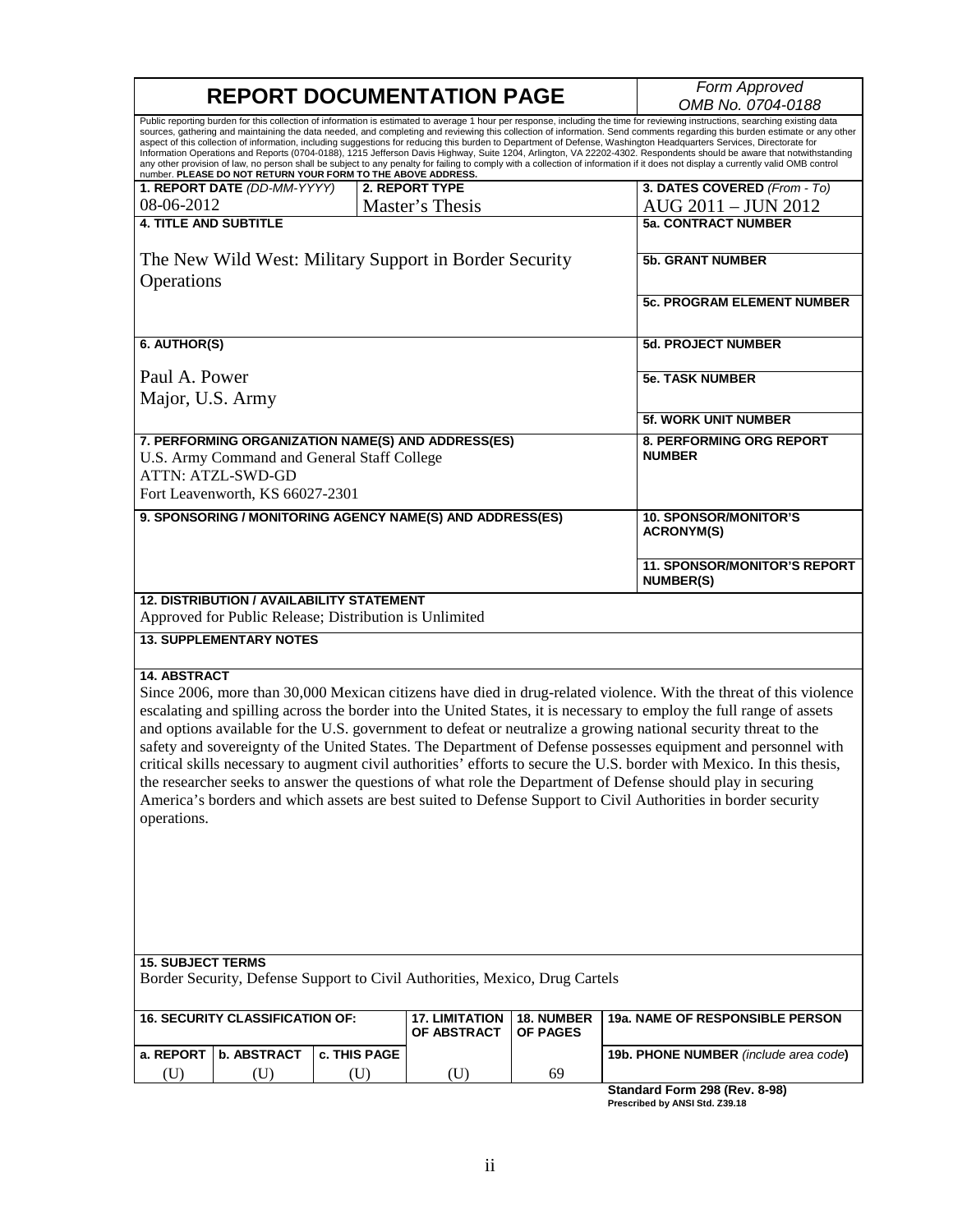## MASTER OF MILITARY ART AND SCIENCE

## THESIS APPROVAL PAGE

Name of Candidate: Major Paul A. Power

Thesis Title: The New Wild West: Military Support in Border Security Operations

Approved by:

, Thesis Committee Chair Kevin P. Shea, Ed.D.

Member Dirk C. Blackdeer, M.S.

Member Stephen G. Whitworth, M.A.

Accepted this 8th day of June 2012 by:

, Director, Graduate Degree Programs Robert F. Baumann, Ph.D.

The opinions and conclusions expressed herein are those of the student author and do not necessarily represent the views of the U.S. Army Command and General Staff College or any other governmental agency. (References to this study should include the foregoing statement.)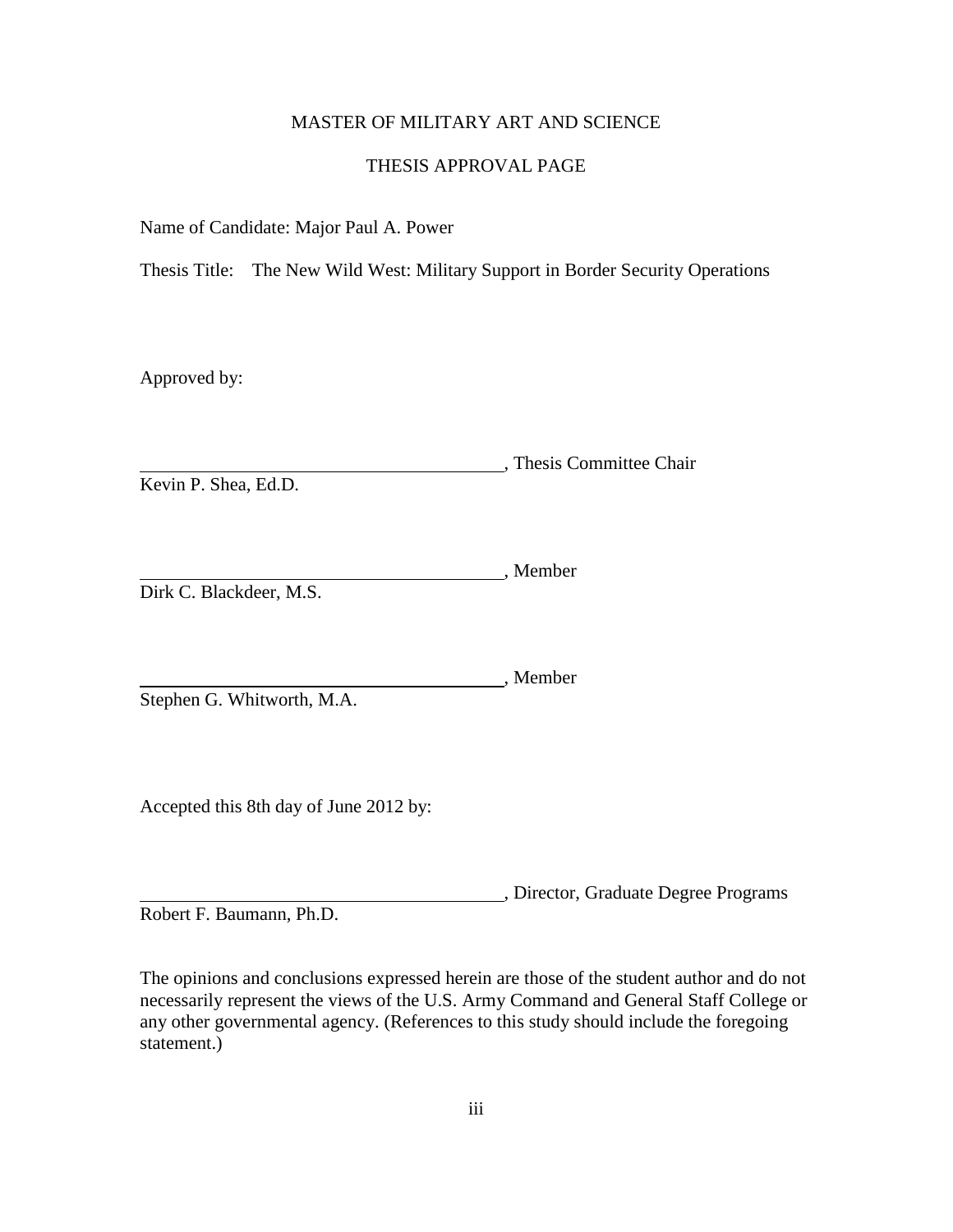## ABSTRACT

# THE NEW WILD WEST: MILITARY SUPPORT IN BORDER SECURITY OPERATIONS, by Major Paul A. Power, 69 pages.

Since 2006, more than 30,000 Mexican citizens have died in drug-related violence. With the threat of this violence escalating and spilling across the border into the United States, it is necessary to employ the full range of assets and options available for the U.S. government to defeat or neutralize a growing national security threat to the safety and sovereignty of the United States. The Department of Defense possesses equipment and personnel with critical skills necessary to augment civil authorities' efforts to secure the U.S. border with Mexico. In this thesis, the researcher seeks to answer the questions of what role the Department of Defense should play in securing America's borders and which assets are best suited to Defense Support to Civil Authorities in border security operations.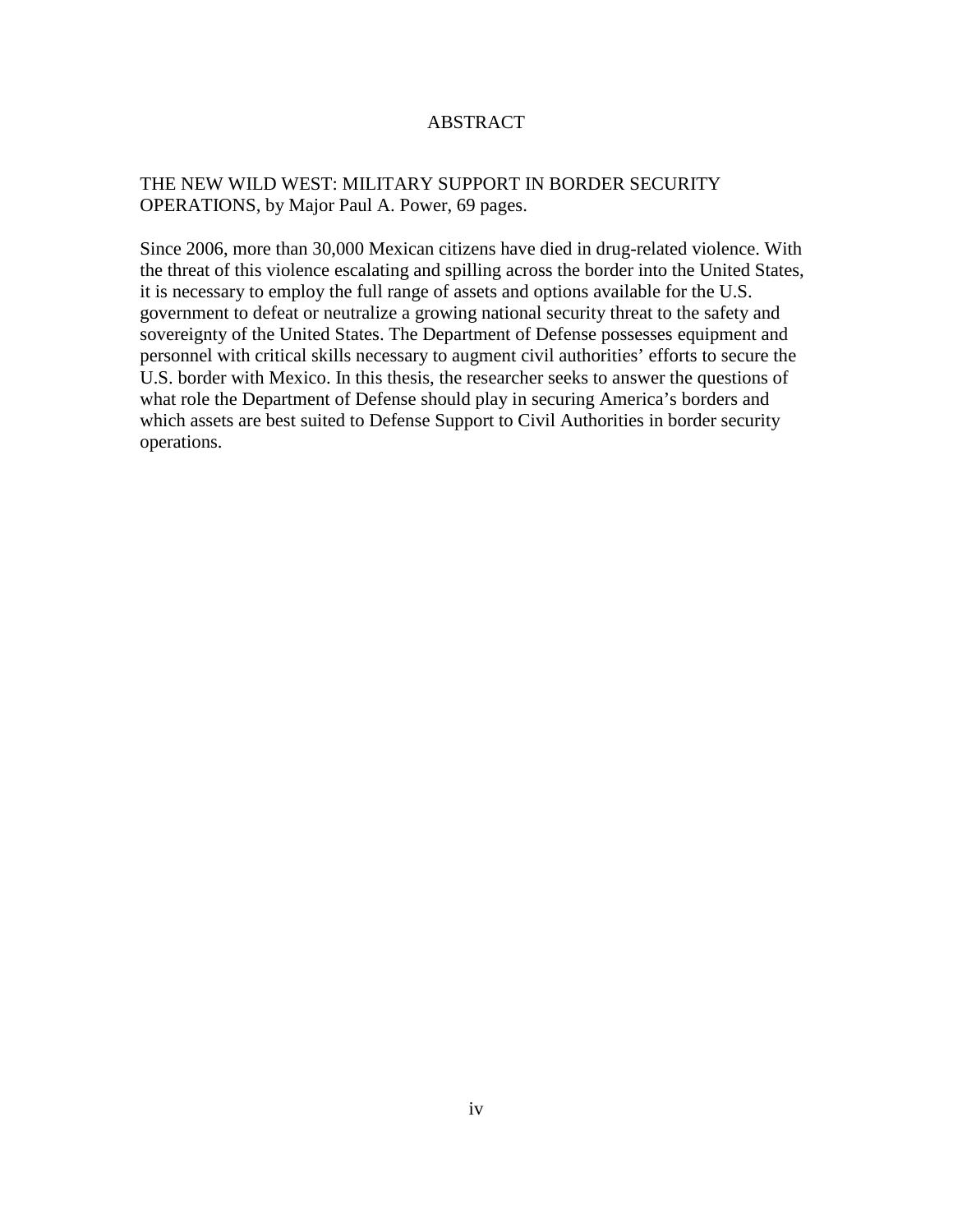#### ACKNOWLEDGMENTS

Over the past ten months, many people have contributed to my professional education at the Command and General Staff College of the United States Army. Each of them has contributed in some way to my development as a person, as an officer in the United States Army, and as a student.

First and foremost, I would like to thank my parents, Bill and Carol Power, who have been unwavering in their support of my chosen career since I applied to West Point nearly fifteen years ago. The importance of family to a Soldier cannot be overstated.

Next, I must offer my thanks to the staff and faculty of the Command and General Staff College. I would especially like to thank my instructors: Mr. Mark Williams, Dr. Greg Hospodor, Lieutenant Colonel Brian Reese, Lieutenant Colonel Lorenzo Rios, Mr. Larry Turgeon, Major David Markiewicz, and Dr. Charles Heller.

Cooperate and graduate is the mantra of many a military student. To that end, I would also like to thank my classmates, especially Staff Group 24B, for their assistance and insight throughout the "best year of our lives."

Finally, I must also thank the members of my thesis committee: Dr. Kevin Shea, Mr. Dirk Blackdeer, and Mr. Stephen Whitworth. Without their guidance, support, and patience, this thesis would not have been completed.

v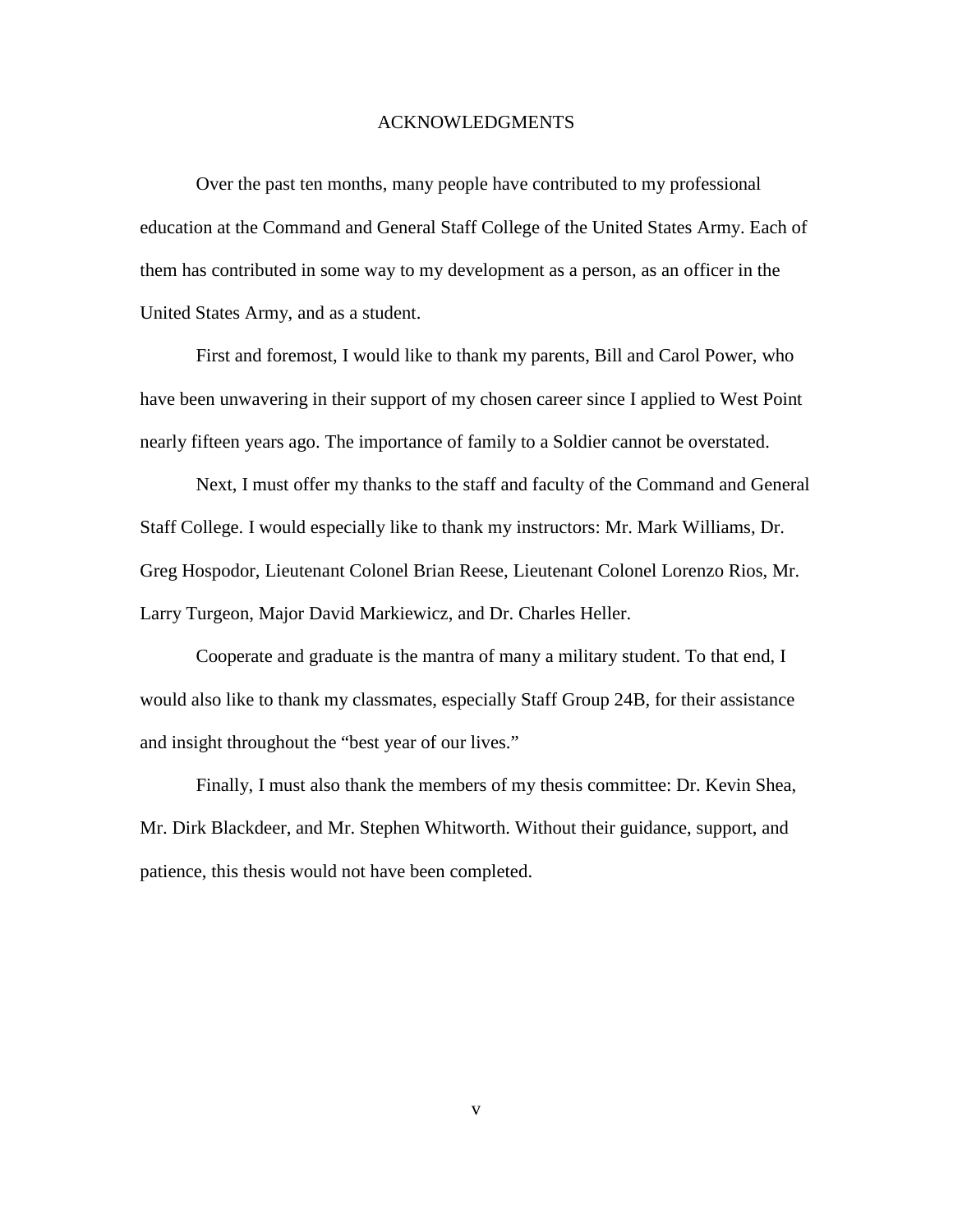# **TABLE OF CONTENTS**

|                                                              | Page |
|--------------------------------------------------------------|------|
| MASTER OF MILITARY ART AND SCIENCE THESIS APPROVAL PAGE  iii |      |
|                                                              |      |
|                                                              |      |
|                                                              |      |
|                                                              |      |
|                                                              |      |
|                                                              |      |
|                                                              |      |
|                                                              |      |
|                                                              |      |
|                                                              |      |
|                                                              |      |
|                                                              |      |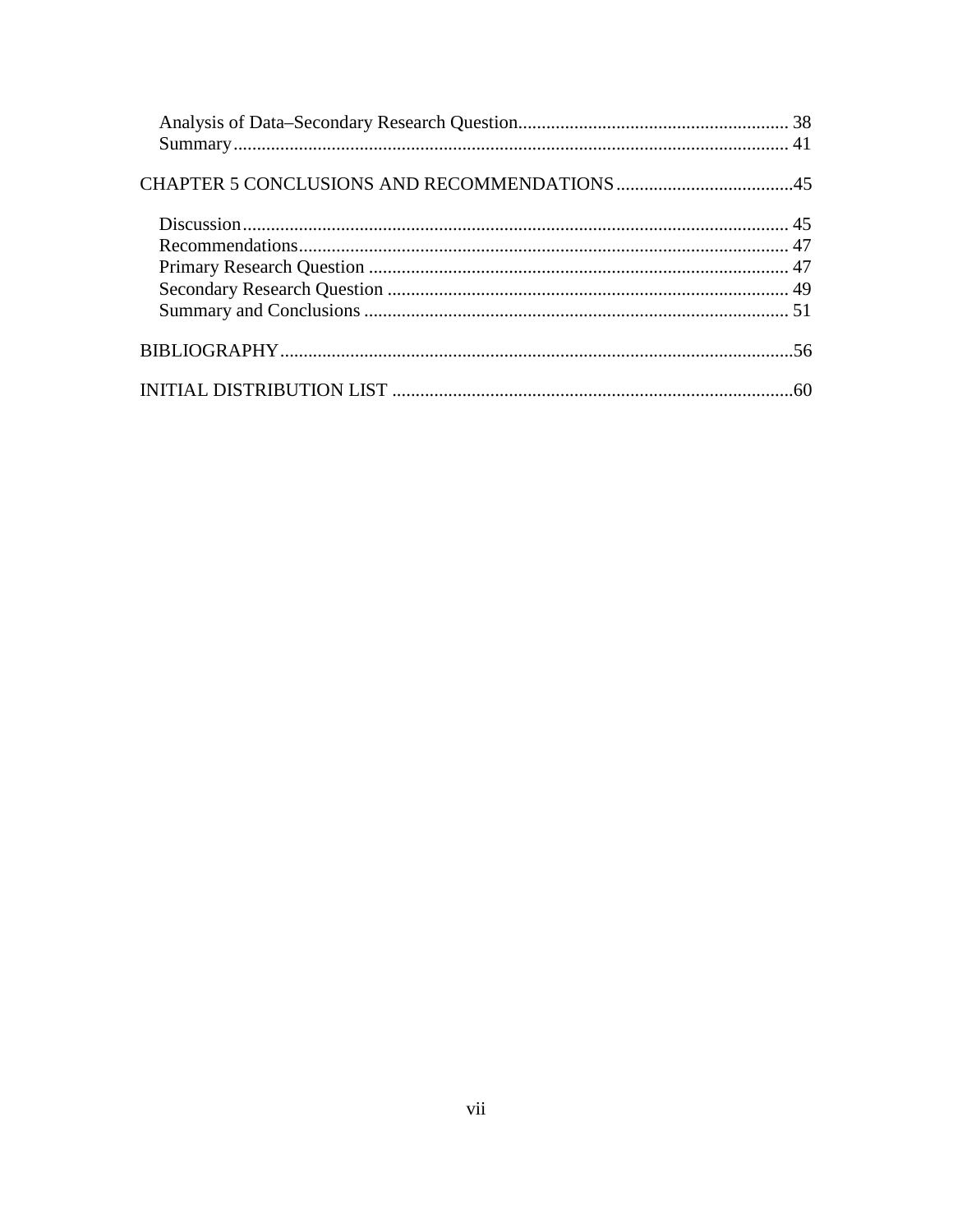# ACRONYMS

| <b>CBP</b>   | <b>United States Customs and Border Protection</b> |
|--------------|----------------------------------------------------|
| <b>DHS</b>   | United States Department of Homeland Security      |
| <b>DOD</b>   | United States Department of Defense                |
| <b>ISR</b>   | Intelligence, Surveillance, and Reconnaissance     |
| <b>JIATF</b> | Joint Inter-agency Task Force                      |
| JP           | <b>Joint Publication</b>                           |
| <b>TCO</b>   | <b>Transnational Criminal Organization</b>         |
| <b>UAS</b>   | <b>Unmanned Aerial System</b>                      |
| <b>USBP</b>  | <b>United States Border Patrol</b>                 |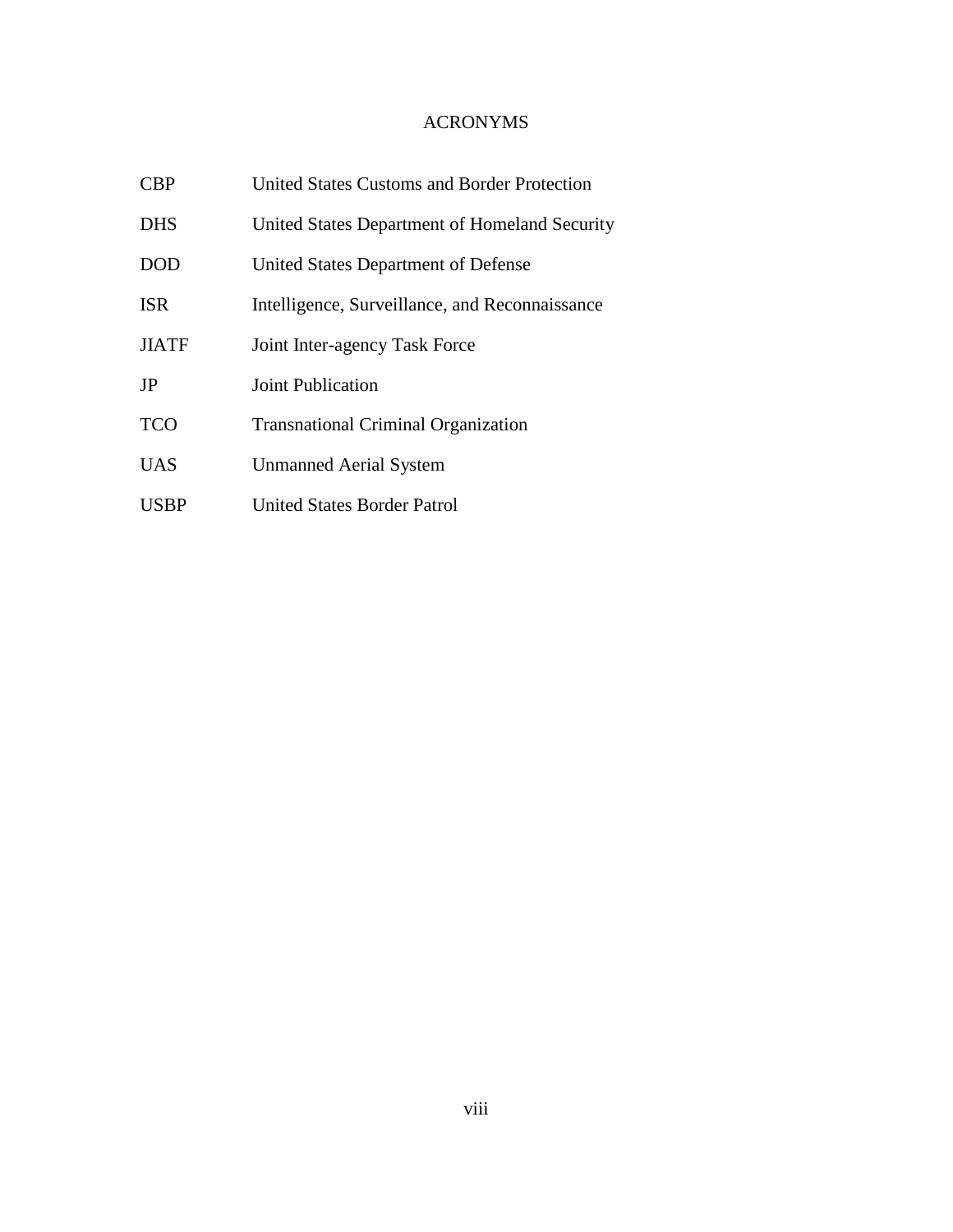# ILLUSTRATIONS

|                                                                                 | Page |
|---------------------------------------------------------------------------------|------|
|                                                                                 |      |
|                                                                                 |      |
| Figure 3. Number of U.S. Citizens, ages twelve and up, who report using illicit |      |
| Figure 4. Trade (in Millions of USD) Between the United States and Mexico from  |      |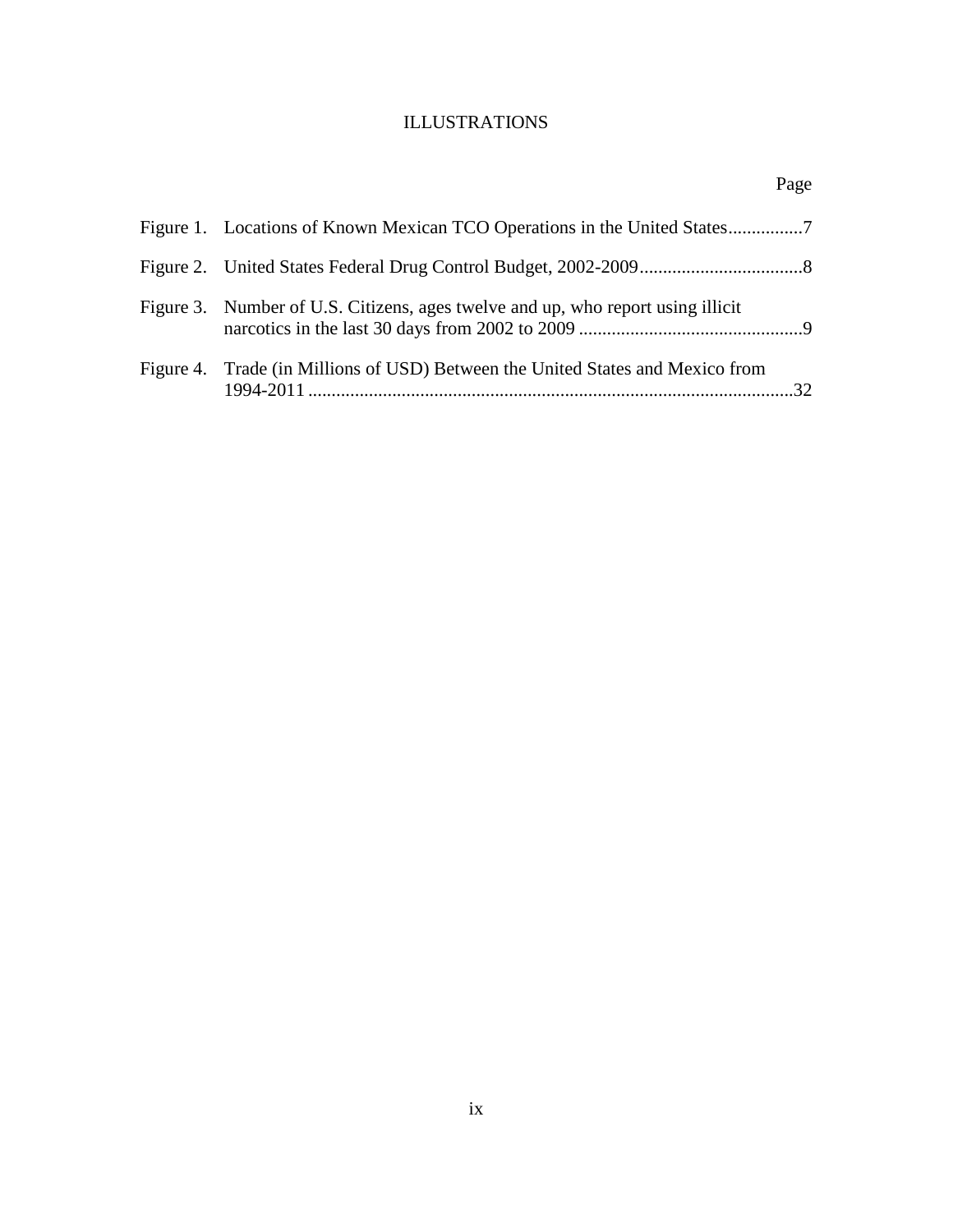## CHAPTER 1

#### **INTRODUCTION**

## Background

Counter-narcotics has been a significant policy effort of the United States of America since President Richard Nixon declared war on drugs in 1971. In March of 2009, Senator Joe Lieberman referred to Mexican Transnational Criminal Organizations "a clear and present danger"<sup>[1](#page-23-0)</sup> to the United States. As demand for illicit narcotics within the United States remains high, Mexican Transnational Criminal Organizations (TCOs) will continue to battle for control of border crossing points in the Southwest United States, increasing the potential for violence to spill over into civilian communities along that axis in the Southwest United States. The border between the United States and Mexico runs approximately 2,200 miles from the Pacific Ocean in the west to the Gulf of Mexico in the east. It divides the American states of California, Arizona, New Mexico, and Texas from the Mexican states of Baja California Norte, Sonora, Chihuahua, Coahuila, Nuevo Leon, and Tamaulipas. Much of the border is defined by the course of the Rio Grande for 1,248 miles. The U.S.-Mexico border is the most frequently crossed border in the world, with more than 350,000,000 legal crossings per year at 45 crossing sites.

Violence against U.S. federal and state law enforcement personnel in the Southwest Border Region has been steadily rising over the last decade. From 2004 to 2005, violent incidents against Customs and Border Patrol (CBP) agents increased 108 percent.<sup>[2](#page-23-1)</sup> In 2006, CBP agents were the targets of 746 violent incidents including 435 incidents of rock assaults (known as "rockings"), 173 physical assaults, 46 vehicle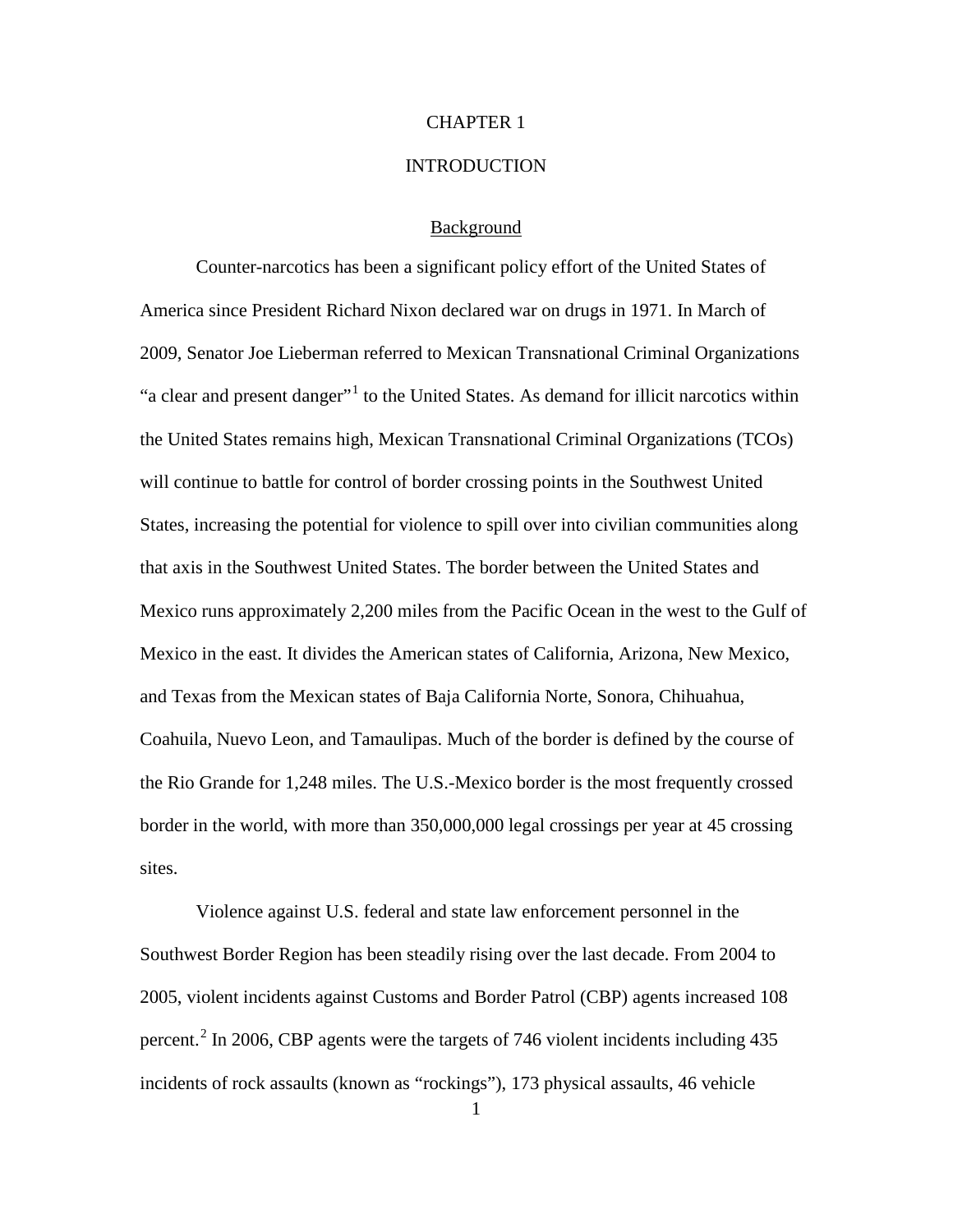assaults, and 4[3](#page-24-0) firearm assaults.<sup>3</sup> This is a radical departure from previous years when it was common for members or associates of the Mexican drug cartels to abandon their cargo when confronted by U.S. law enforcement personnel.

During the period from January 2007 to December 2010, Mexico has estimated that 34,500 Mexican citizens were killed in drug-related violence. [4](#page-24-1) This spike in murders manifested itself in the wake of President Felipe Calderon's declaration of war on the Mexican drug cartels.<sup>[5](#page-24-2)</sup> More than ten percent of those killed lived in Ciudad Juarez, a city of 1.3 million people located across the Rio Grande from El Paso, Texas. With more than 3,100 murders in 2010,<sup>[6](#page-24-3)</sup> Ciudad Juarez was a more dangerous place to live than Afghanistan with a person being thirty times more likely to be murdered in Ciudad Juarez in 2010 than in Afghanistan per capita.<sup>[7](#page-24-4)</sup> This is a startling illustration of the scope of violence growing closer and closer to the United States each year and prompting Sheriff Larry A. Dever of Cochise County, Arizona, to say: "Get the military on the border, and get them there now."[8](#page-24-5)

To counter the proliferation of drug-related violence in the Southwest Border Region, the United States has implemented a plan known as the Merida Initiative to improve cooperation between U.S. and Mexican law enforcement counterparts.<sup>[9](#page-24-6)</sup> As part of this program, U.S. Immigration and Customs Enforcement (ICE) agents work with their Mexican counterparts to help prevent the trafficking of drugs and persons from Central and South America into the United States. On 15 February 2011, two ICE agents were returning to the U.S. Embassy in Mexico City from a meeting with other U.S. law enforcement officials working with Mexican authorities when they were attacked by suspected Mexican drug cartel gunmen near the northern city of San Luis Potosi. Agent

2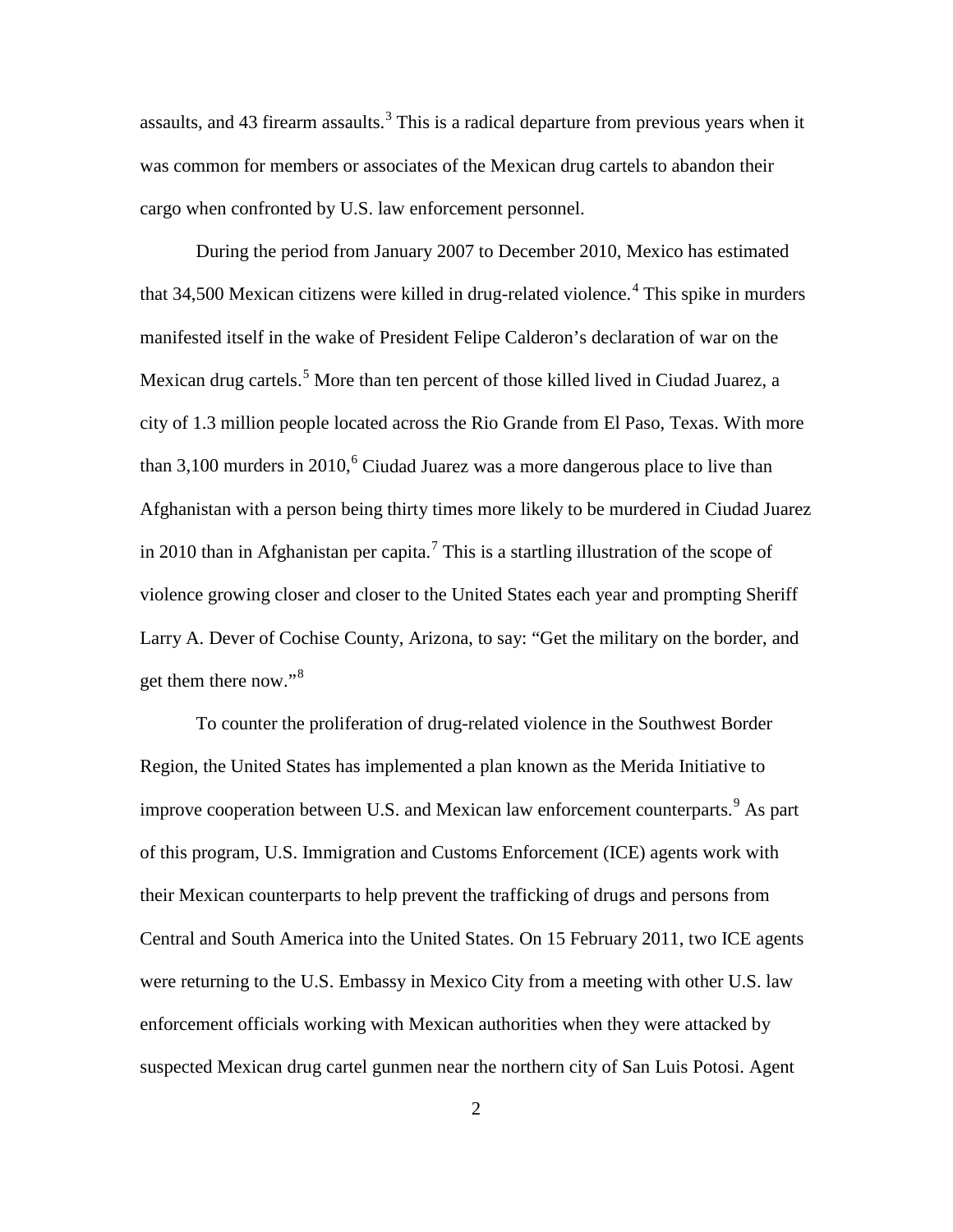Jaime Zapata was killed and his partner, Agent Victor Avila, was shot twice in the leg during the attack.<sup>[10](#page-25-0)</sup> On February 24, six members of the Zetas cartel were arrested in connection with the shooting. U.S. reports indicate that the gunmen made comments before opening fire suggesting that they knew the two men were U.S. law enforcement agents. The suspect's confession, however, states that it was a case of mistaken identity. The Zetas had intended to ambush a rival cartel member who drove an SUV similar to the one that Agents Zapata and Avila were driving.<sup>[11](#page-25-1)</sup> Regardless of which account is true, one thing is clear: U.S. citizens, even law enforcement agents, are not safe from the violence currently spreading through northern Mexico as drug cartels battle for possession of trafficking routes across the U.S.-Mexico border.

In order to help combat the threat of violence spilling across the border, the Department of Homeland Security (DHS) purchased three Predator B drones in October of 2011 to augment the fleet of seven it already owns and operates.<sup>[12](#page-25-2)</sup> The funds for the purchase were approved after an August 2010 push by members of the Congressional Unmanned Systems Caucus, a group of fifty congressional representatives often called the "Drone Caucus." Of the fifty members of the Drone Caucus, ten were representatives from Southern California, the hub of Unmanned Aerial Systems (UAS) construction in the United States.

This purchase, at a cost of \$32 million, was made without a provision to include additional pilots, ground crew, and maintenance support for the new aircraft. While they hope to eventually employ 18 to 24 drone aircraft along the borders, Homeland Security personnel admit that they lack the personnel to fly the new Predator Bs and analyze the actionable intelligence they gather. Due to a lack of qualified crews, the Department of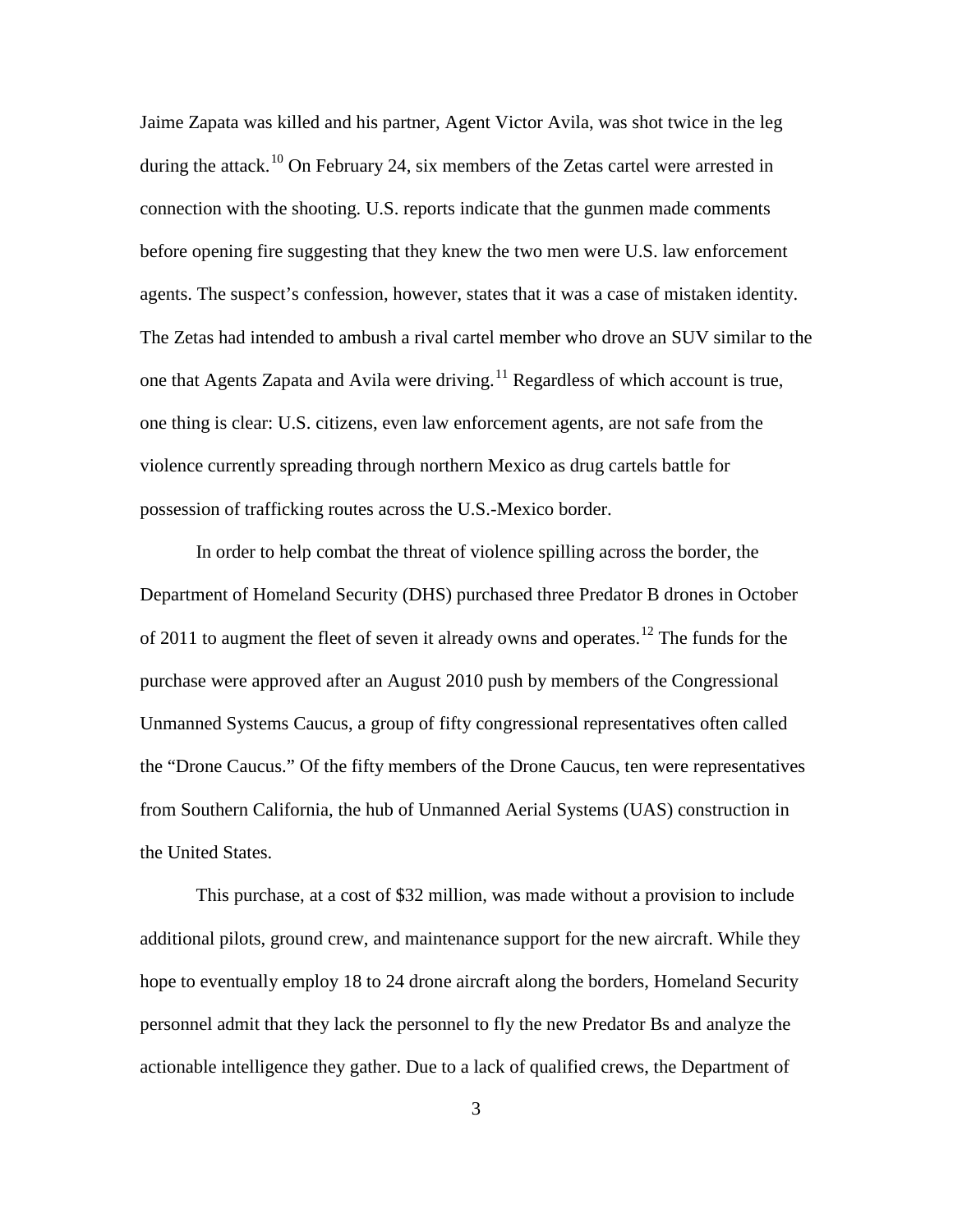Homeland Security is able to operate its current fleet of seven Predator B UASs only five days per week. Thus, it is unlikely that the new aircraft will have a significant impact on the ability of the United States to effectively secure its borders. Without an increase in the number of personnel assigned to operate and maintain the UASs and analyze the actionable intelligence they collect, the remote sensing capability of the DHS will not be sufficient to make a significant impact on the operations of Mexican TCOs or the national security of the United States.

## Problem Statement

Since 2006, more than 30,000 Mexican citizens have died in drug-related violence. With the threat of this violence escalating and spilling across the border into the United States, it is necessary to employ the full range of assets and options available for the U.S. government to defeat or neutralize a growing national security threat to the safety and sovereignty of the United States.

## National Security Threat

A national security threat comprises legal, military, and economic factors. For the purpose of this thesis, the national security threat to the United States posed by Mexican TCOs is defined as the combination of violent crime and the total economic impact on the United States. The violent crime used to assess the national security threat from Mexican TCOs includes assaults, murders, and robberies directly linked to activities by Mexican TCOs inside United States borders. The economic impact is the total monetary cost of law enforcement operations that specifically target the illegal drug trade, the cost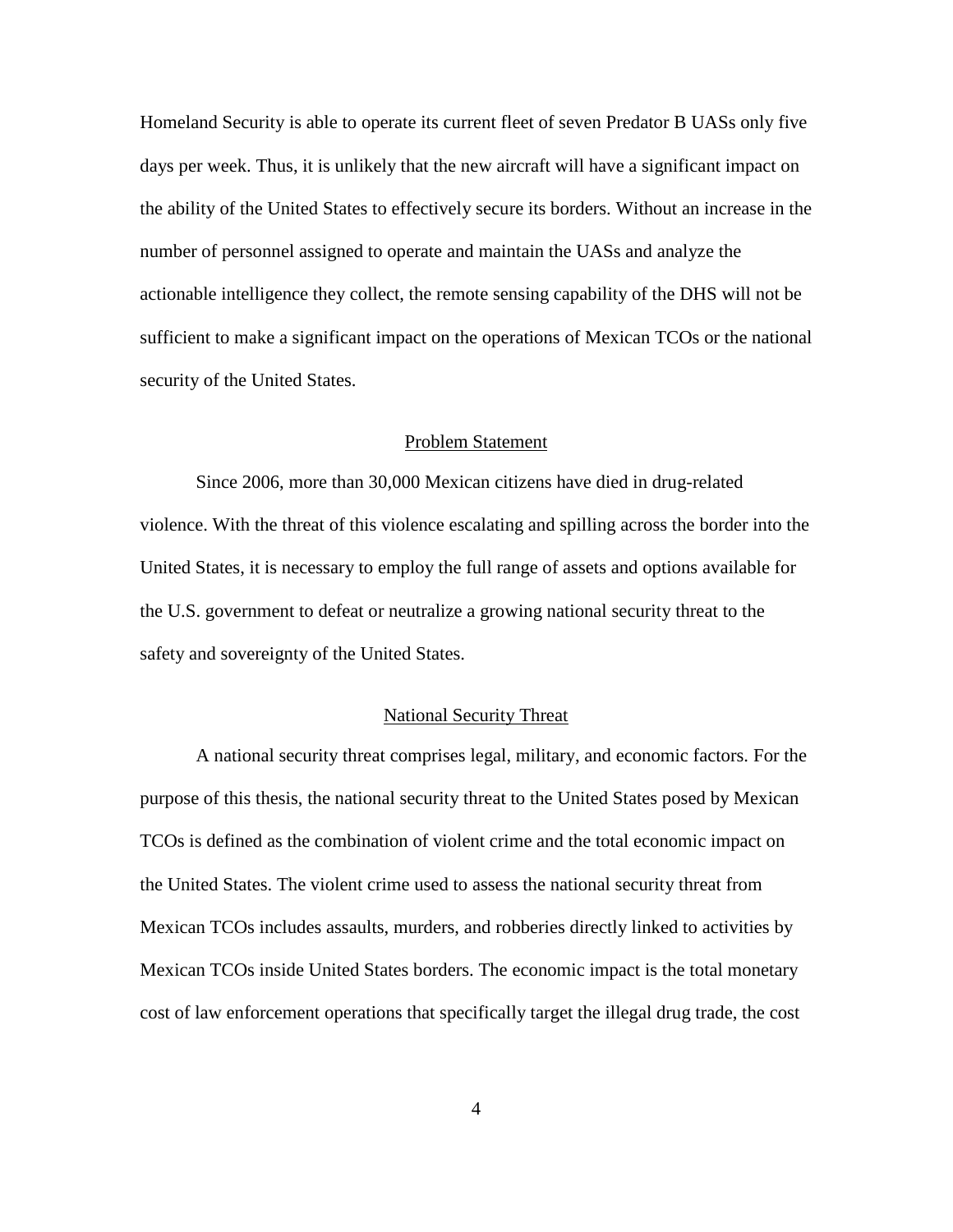of healthcare for drug addicts and the victims of violent drug-related crime, and lost revenues due to drug abuse.

## Significance

It is estimated that nearly 90 percent of the cocaine that is destined for U.S. markets travels through the Mexico/Central America corridor,<sup>[13](#page-26-0)</sup> due to its location between the world's largest producer of cocaine (Colombia) and the world's largest consumer of cocaine (the United States). In addition to cocaine, Mexico is the primary foreign supplier of marijuana and methamphetamines in the United States and is a major transit route for heroin.<sup>[14](#page-26-1)</sup> These major sources of income have allowed Mexican drug cartels to challenge the legitimacy of Mexican government institutions near the U.S. border through the use of violence and intimidation.

On 13 August 2010, President Barack Obama signed the Southwest Border Security Bill in response to the immediate threats associated with the substantial increase in violence in Mexico resulting from conflict amongst Mexican TCOs and between Mexican TCOs and the Mexican government. In a speech announcing his signature of the bill, President Obama stated:

I have made securing our Southwest border a top priority since I came to office. That is why my administration has dedicated unprecedented resources and personnel to combating the transnational criminal organizations that traffic in drugs, weapons, and money, and smuggle people across the border with Mexico. $15$ 

Mexican TCOs currently dominate the illicit drug trade within the United States, operating in more than 1,000 cities across all fifty states<sup>[16](#page-26-3)</sup> (see map below). These operations include the purchase, sale, distribution, storage and security of "most of the heroin, marijuana, and methamphetamine available in the United States."<sup>[17](#page-26-4)</sup> The National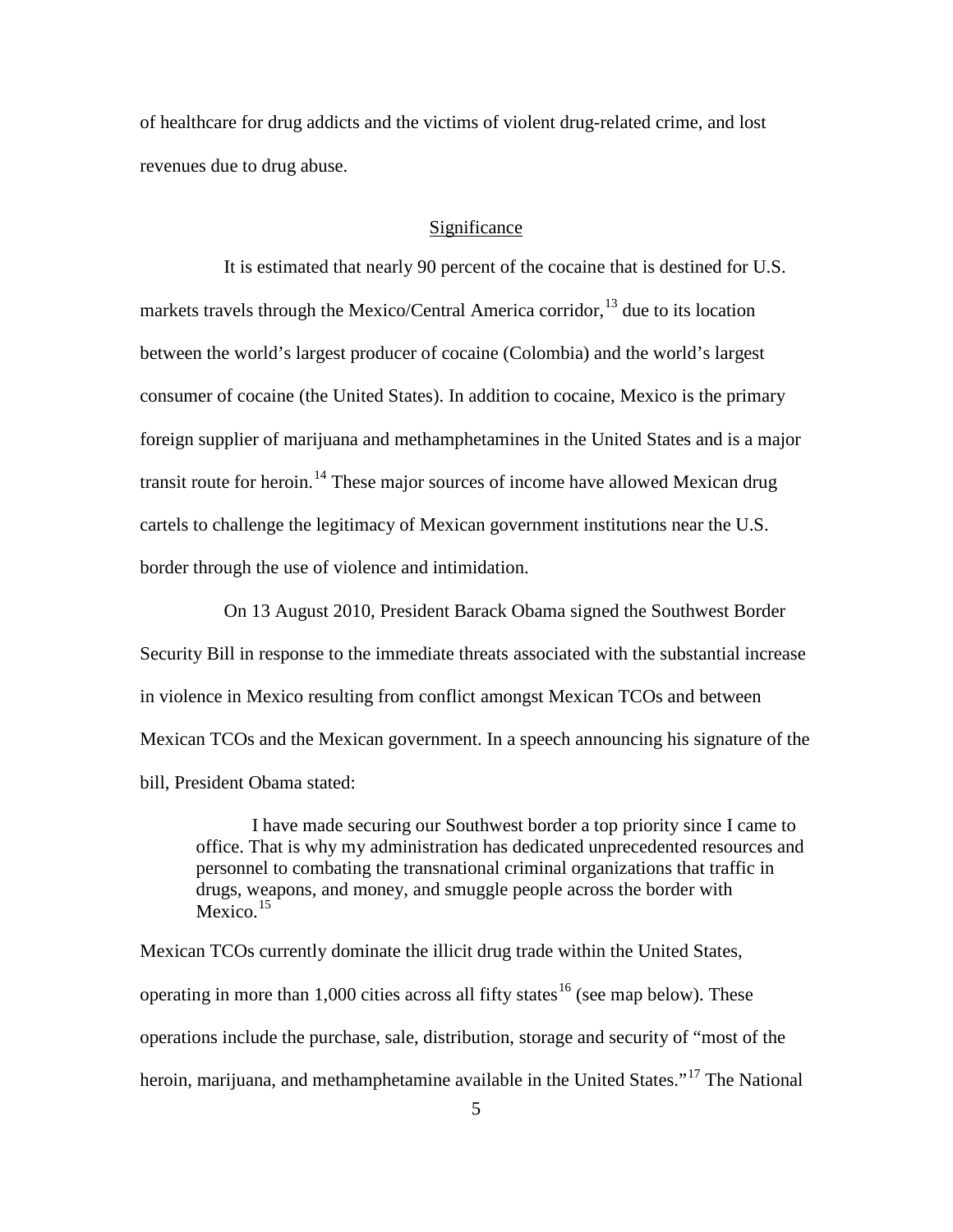Drug Intelligence Center (NDIC), part of the United States Department of Justice, assesses that major Mexican-based TCOs and their associates will continue to solidify their dominance of the U.S. wholesale drug trade as illustrated in figure 1. Mexican TCOs will maintain that dominance for the foreseeable future due to the competitive advantage of access to and control of smuggling routes across the U.S. Southwest Border.<sup>[18](#page-27-0)</sup> This potential advantage over rival TCOs leads to violent confrontation and conflict within the Mexican TCOs as they struggle to expand their influence within the United States.

It is unclear how much influence is exerted by the drug cartels on Mexican government institutions near the U.S. border. Former U.S. Representative Tom Tancredo (R-CO) alleged in 2002 that he had "no doubt Mexican military units along the border are being controlled by drug cartels, and not by Mexico City. The military units operate freely, with little or no direction, and several of them have made numerous incursions into the United States."[19](#page-27-1) According to a 2008 Department of Homeland Security Report, the Mexican military made 278 known border crossings into United States territory from 1996 to 2008. [20](#page-27-2) Among these incidents was a 23 January 2006, incident in which individuals dressed in Mexican military uniforms, carrying military-style weapons, and using military vehicles interfered with and prevented U.S. law enforcement personnel from intercepting a drug shipment in Hudspeth County, Texas.<sup>[21](#page-27-3)</sup>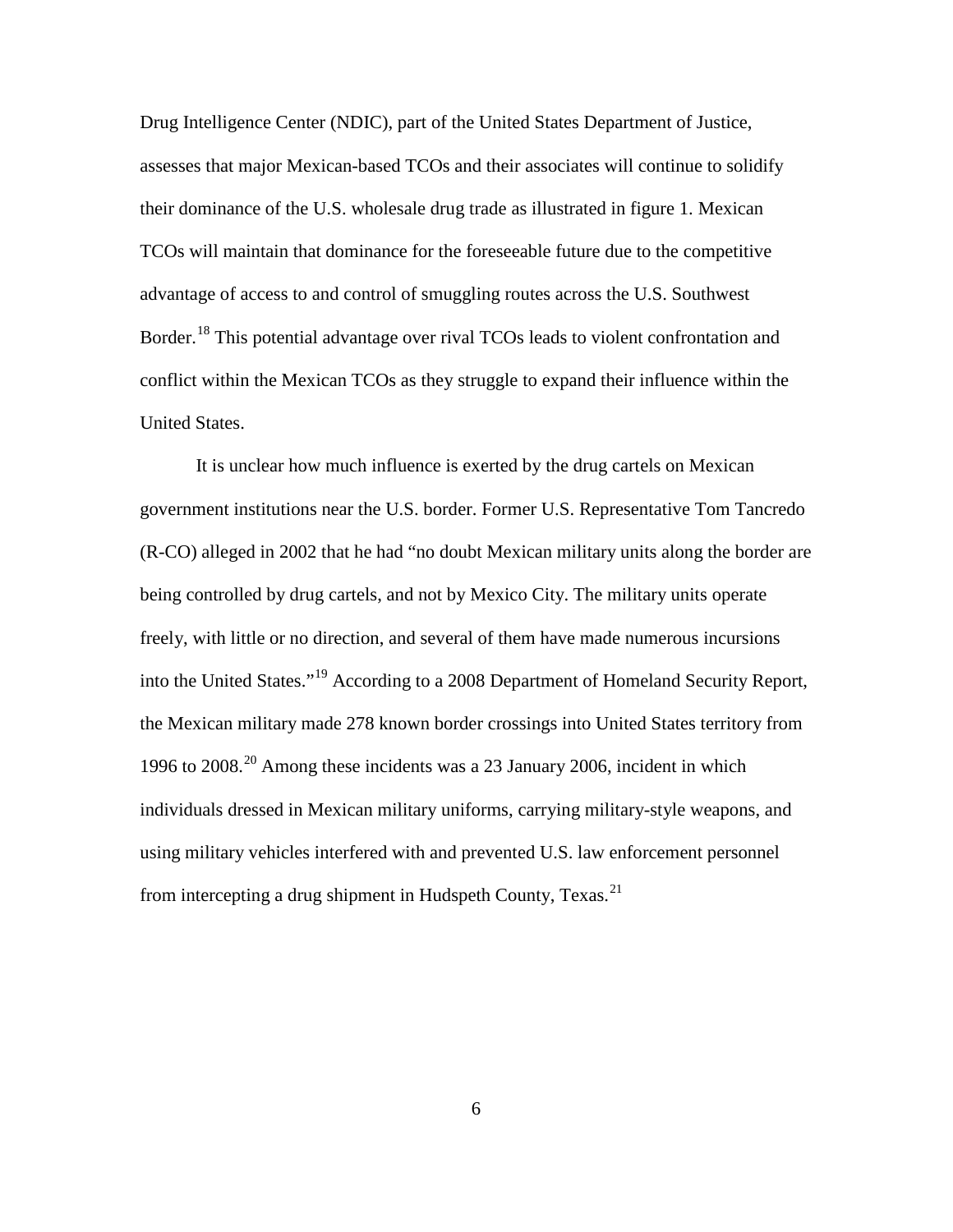

Figure 1. Locations of Known Mexican TCO Operations in the United States

*Source*: National Drug Intelligence Center, *National Drug Threat Assessment 2011* (Washington, DC: United States Department of Justice, 2011).

As of 2007, the economic impact of illicit drug use in the United States was more than \$193 billion.<sup>[22](#page-28-0)</sup> In comparison, the United States spent \$170.9 billion on the wars in Iraq and Afghanistan in 2007,<sup>[23](#page-28-1)</sup> making the War on Drugs the costliest war conducted by the United States in terms of money. The same year, 1,019 U.S. service members died in Iraq and Afghanistan while 38,371 Americans died of drug-induced causes (both legal and illegal drugs).<sup>[24](#page-28-2)</sup> In 2007, deaths from illicit drug use surpassed deaths due to gunshots in the United States. Additionally, illicit drug use was the leading cause of death in seventeen states and the District of Columbia, surpassing even motor vehicle accidents in terms of lethality.<sup>[25](#page-28-3)</sup> The war on drugs exceeds the cost of the war on terror in terms of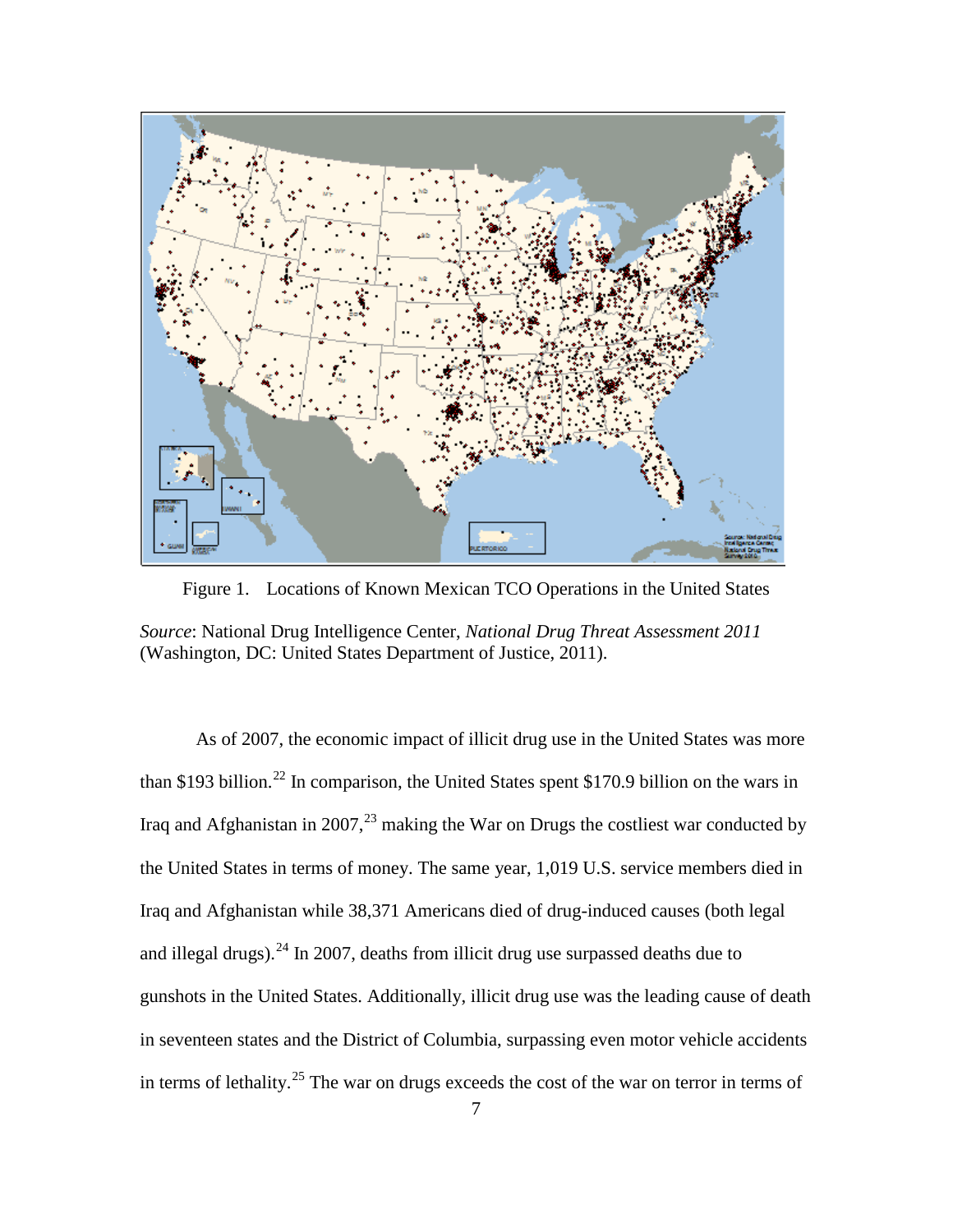both financial resources and lives lost. It is clear that a concerted and unified effort at the federal and state level is required and necessary.

The federal government has consistently focused its efforts on reducing the supply of illegal narcotics to U.S. markets. From 2002 to 2009, the federal drug control budget grew from \$10.8 billion to \$25.6 billion, an increase of more than 200 percent.<sup>[26](#page-29-0)</sup> Of that funding, 59 percent was allocated to supply reduction programs like drug interdiction while the remainder was spent on demand reduction programs like education and rehabilitation. Despite these efforts and the growth of the federal drug control budget, drug use among Americans age twelve and older has increased by nearly 16 percent.<sup>[27](#page-29-1)</sup> With both federal expenditures on drug control and the number of U.S. citizens using drugs increasing at alarming rates, it is clear that the current drug control strategy is not working and change may be required.



Figure 2. United States Federal Drug Control Budget, 2002-2009 *Source*: Created by author, data from State University of New York–Albany, *Sourcebook of Criminal Justice Statistics*, http://www.albany.edu/sourcebook/pdf/t1142012.pdf (accessed 14 November 2011).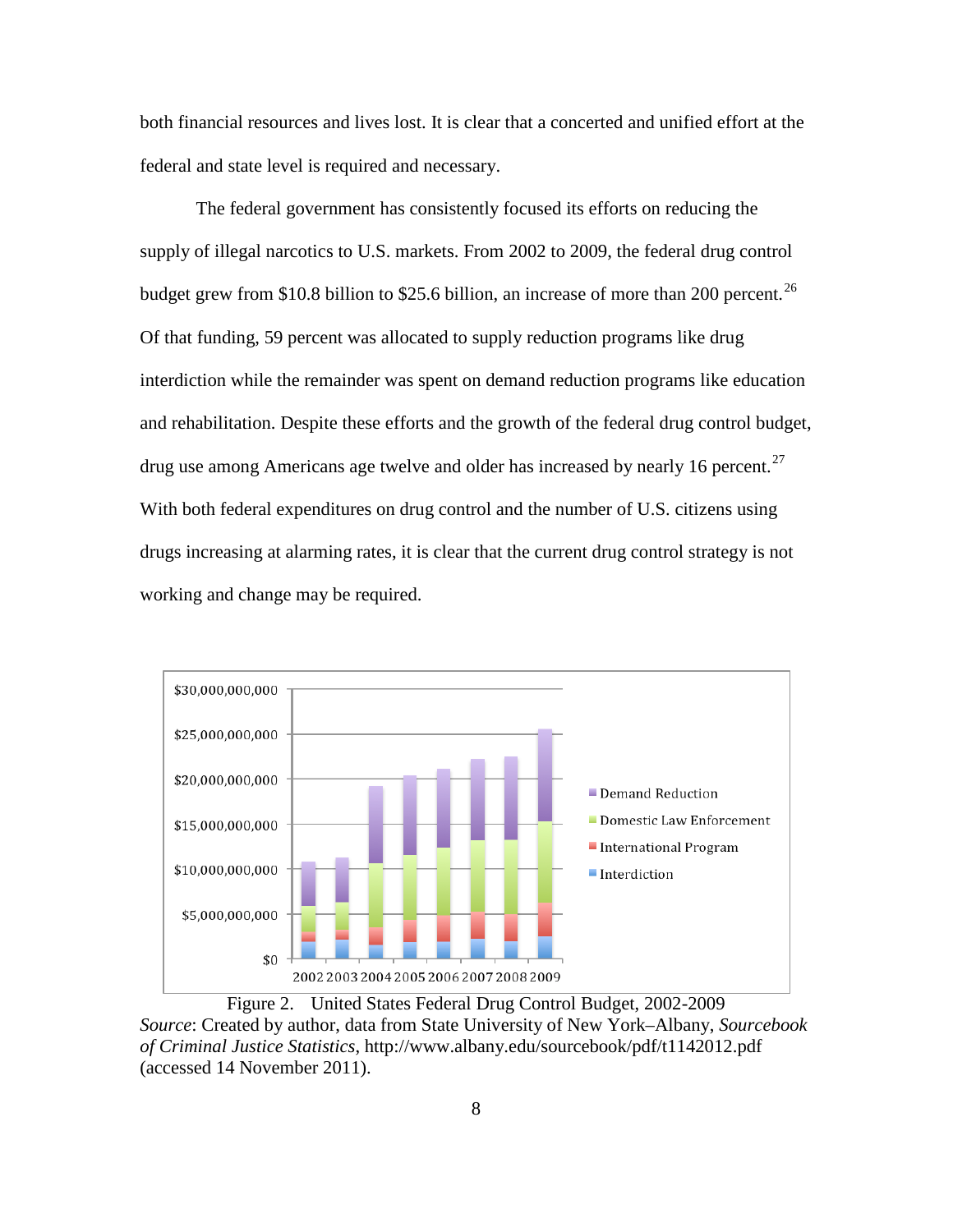

Figure 3. Number of U.S. Citizens, ages twelve and up, who report using illicit narcotics in the last 30 days from 2002 to 2009

*Source*: Created by author, data from drugwarfacts.org, "Drug Use Estimates," www.drugwarfacts.org (accessed 14 November 2011).

## Research Questions

The primary research question used to solve the problem statement is: "In order to prevent the spread of violence by Mexican drug cartels, what should be the U.S. military role in securing the border in the Southwest United States?" A secondary research question that will be answered in the course of this thesis is: "What type of U.S. military units/assets should be used to help the Department of Homeland Security (DHS) secure the U.S.-Mexico border?"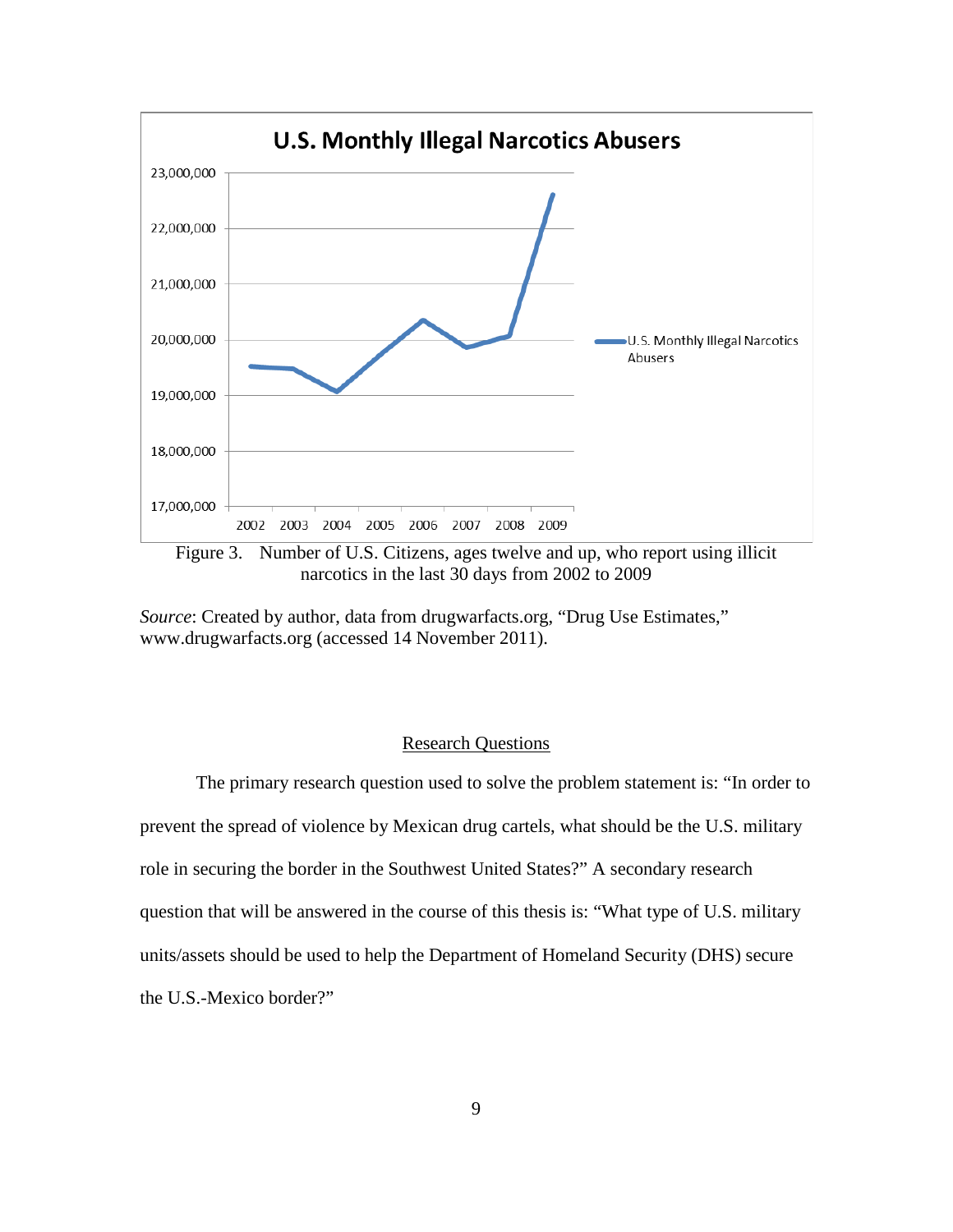#### **Assumptions**

Political pressure drives a significant number of policy decisions in the United States. What is important to voters is important to their political leaders, particularly as elections draw near. As such, one underlying assumption is that political pressure to secure U.S. borders, especially the border with Mexico, will continue to increase as drugrelated violence continues to propagate. Another assumption is that, as the wars in Iraq and Afghanistan conclude, certain ISR assets like Aerostat balloons used to support base defense operations on military Forward Operating Bases will be redeployed to the U.S. and available for use to support Department of Homeland Security agencies securing the U.S.-Mexico border. A third assumption is that border security efforts can be unified across governmental agencies and departments to form one, cohesive doctrine to coordinate disparate law enforcement, intelligence, and military assets utilized to defend the U.S.-Mexico border. Finally, it is assumed that the government of Mexico will continue to serve as an ally in the effort to curtail drug-related violence and to secure the U.S.-Mexico border and not succumb to internal strife and collapse due to the power and influence of the drug cartels. Should the government of Mexico be unable to continue its efforts to curtail the spread of drug-related violence, the issue of border security becomes one of international relations (where the possibility of military intervention exists) rather than one of law enforcement.

## Definitions

The following terms are defined below as used in the context of this thesis. Aerostat Systems. Aerostat systems, like the ones manufactured by TCOM, L.P., of Columbia, Maryland, are unmanned tethered balloons that are used to provide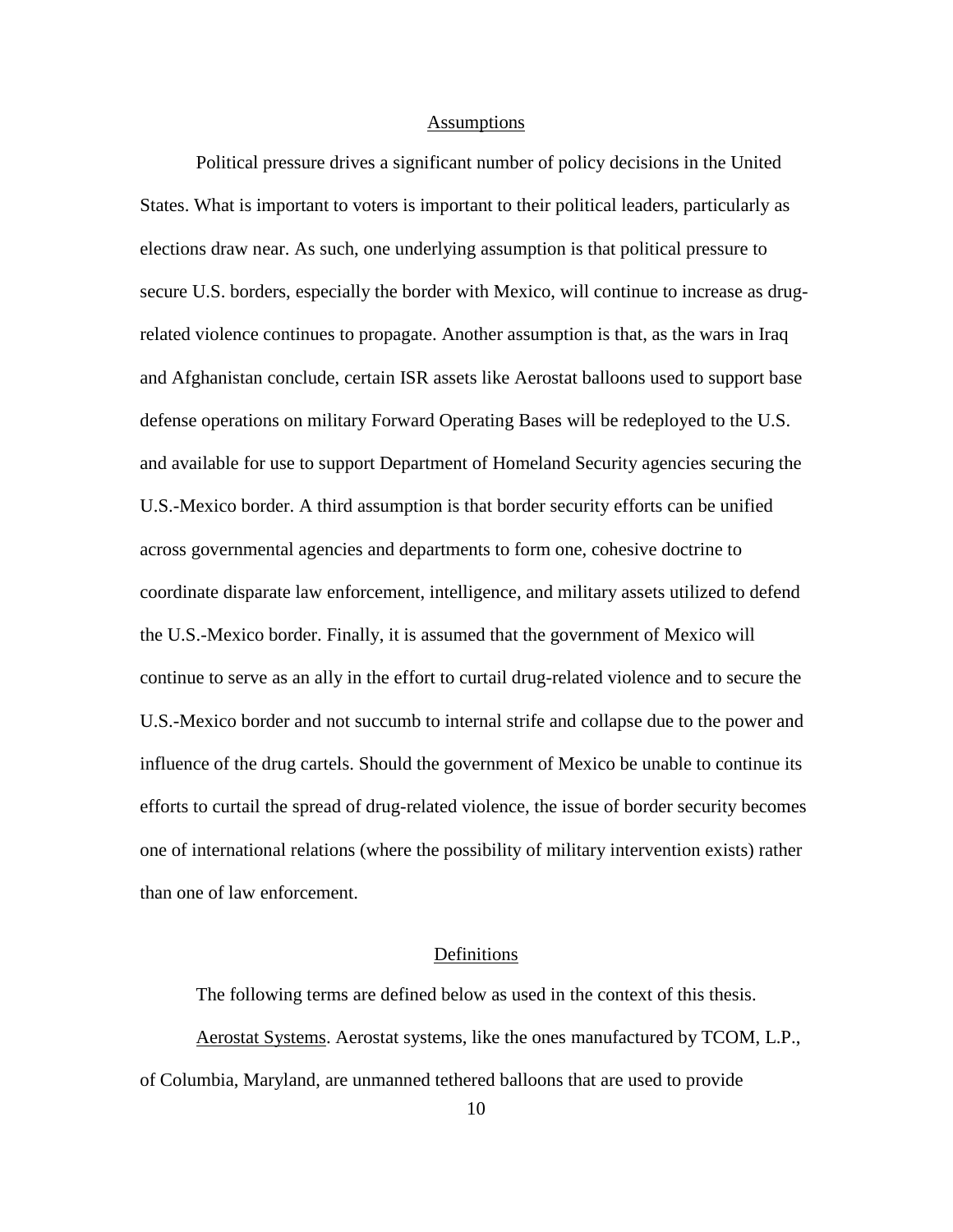surveillance, early warning, and communications. They vary in size and payload capacity (from 200 lbs on the smallest model to 3,500 lbs on the largest model) and operate at altitudes of 1,000 to 15,000 feet depending on the size of the system. Each balloon is connected to a trailer on the ground by a Kevlar tether that uses fiber optic cables to transmit data over a secure network and provide power to the balloon's surveillance systems.<sup>[28](#page-30-0)</sup> Aerostats are currently used in Iraq and Afghanistan by U.S. military forces and in Texas, New Mexico, Arizona, Florida, and Puerto Rico by DHS.

Department of Defense. An executive department of the United States responsible for providing the military forces needed to deter war and to protect the security of the United States. The DOD includes the Departments of the Army, the Navy, and the Air Force. These departments are responsible for the oversight, administration, and control of the United States Army (USA), the United States Navy (USN), the United States Air Force (USAF), and the United States Marine Corps (USMC).

Department of Homeland Security. An executive department of the United States with the primary missions of preventing terrorist attacks within the United States, reducing the vulnerability of the United States to terrorism, minimizing the damage caused by terrorist attacks perpetrated against the territory of the United States, and assisting in the recovery from terrorist attacks that do occur within the United States. DHS is also responsible for the protection of the borders of the United States. Key components of DHS include the United States Coast Guard (USCG), United States Customs and Border Protection (CBP), United States Immigration and Customs Enforcement (ICE), and the Transportation and Security Administration (TSA).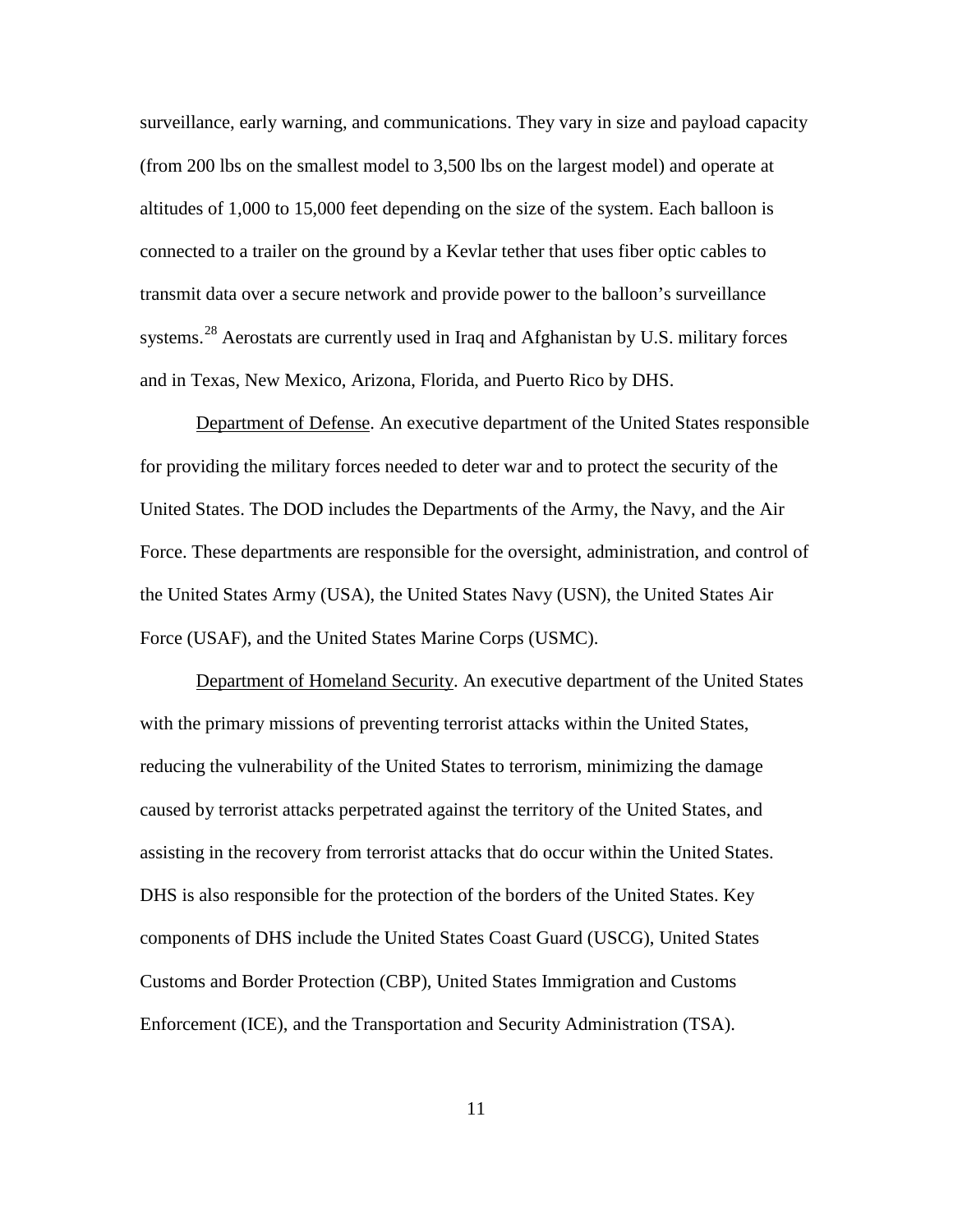Intelligence, Surveillance, and Reconnaissance. An activity that synchronizes and integrates the planning and reconnaissance and operations of sensors, assets, and processing, exploitation, and dissemination systems in direct support of current and future operations. This is an integrated intelligence and operations function.<sup>[29](#page-31-0)</sup>

Military Support to Civilian Law Enforcement Agencies (MSCLEA). A mission of civil support that includes support to civilian law enforcement agencies. This includes but is not limited to: combating terrorism, counterdrug operations, national security special events, and national critical infrastructure and key asset protection.

The *Posse Comitatus Act* (PCA). A federal law under Title 18 of U.S. Code that prohibits active duty military service members from being used to enforce the laws of the United States unless expressly authorized by the United States Constitution or the United States Congress. Under PCA, active duty service members may serve only in an advisory capacity to civilian law enforcement agents. National Guard units serving within the limits of Title 32 of U.S. Code or while under the direct authority of the state governor are not subject to the restrictions of PCA.

Predator Drone. An Unmanned Aerial System (UAS) developed and built by General Atomics Aeronautical Systems, Incorporated, in San Diego, California. The Predator is an unmanned aircraft with a payload capacity of more than 3,000 pounds. It can achieve speeds up to 275 miles per hour and cruise at 50,000 feet. Its primary purpose is as a reconnaissance platform, equipped with multiple cameras and sensors capable of identifying and tracking both vehicles and individuals. It can be equipped with precision-guided munitions, but the seven platforms operated by the Department of Homeland Security are used primarily for gathering intelligence and conducting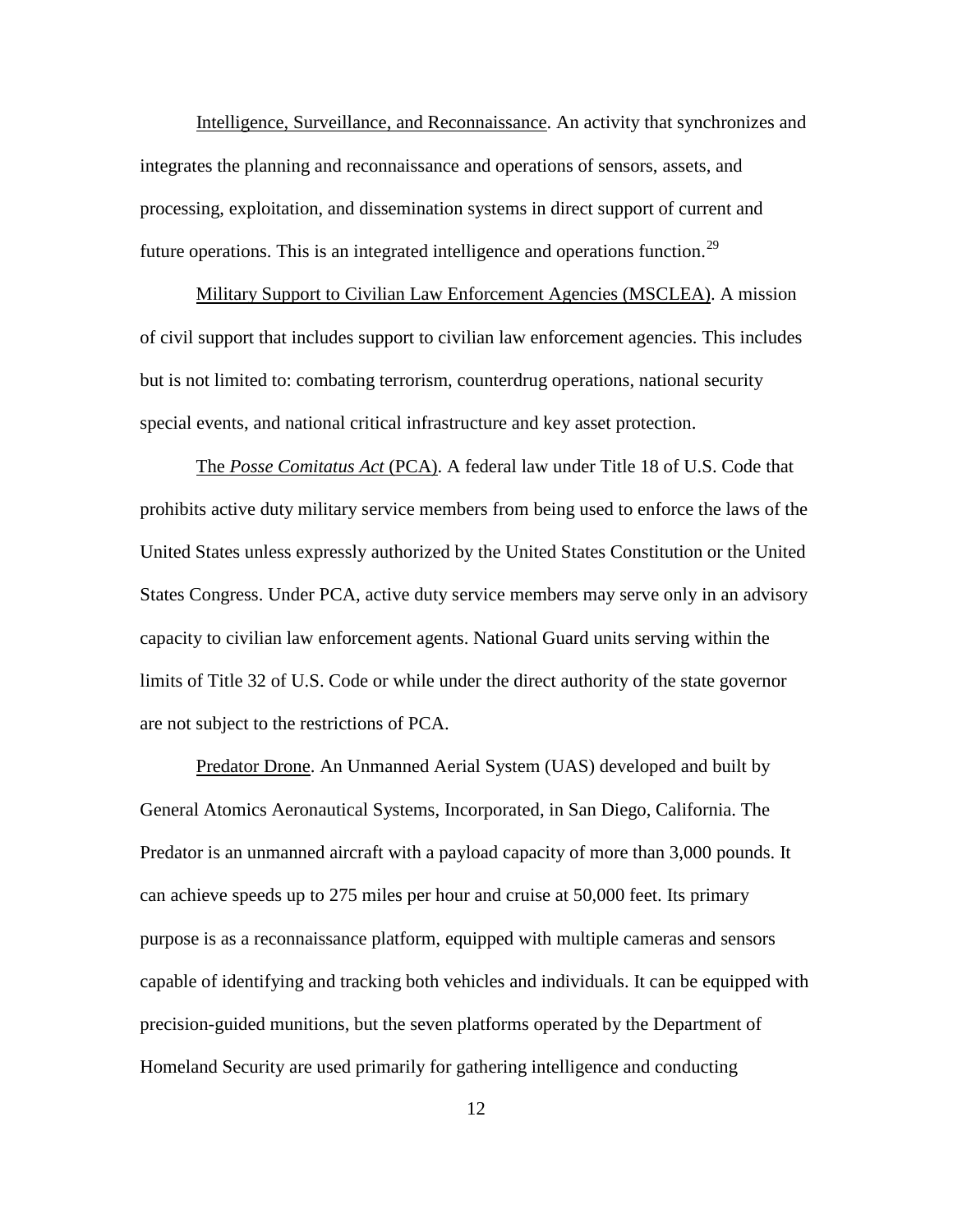surveillance and reconnaissance. Each system costs between \$10 million and \$11 million. [30](#page-32-0)

Rocking. The act of throwing a rock or another hard object at a law enforcement agent with the intent of causing physical harm and interfering with the agent's execution of his duties with regard to drug and human trafficking interdiction.

Southwest Border Region. The area surrounding the U.S.-Mexico border, which stretches approximately 2,200 miles from the mouth of the Rio Grande at the Gulf of Mexico to the Pacific Ocean. It includes the U.S. states of Texas, New Mexico, Arizona, and California and the Mexican states of Baja California Norte, Sonora, Chihuahua, Coahuila, Nuevo Leon, and Tamaulipas.

Spillover Violence. Spillover violence entails deliberate, planned attacks by the drug cartels on U.S. assets, including civilian, military, or law enforcement officials, innocent U.S. citizens, or physical institutions such as government buildings, consulates, or businesses. This definition does not include trafficker-on-trafficker violence, whether perpetrated in Mexico or the U.S.

U.S. Northern Command (USNORTHCOM). A geographic combatant command within the Department of Defense (DOD) responsible for providing command and control of DOD homeland defense efforts and coordinating defense support of civil authorities. USNORTHCOM's mission is to conduct homeland defense, civil support, and security cooperation to defend and secure the United States and its interests. USNORTHCOM's Area of Responsibility includes the United States (except for Hawaii), Canada, Mexico, the Bahamas, Puerto Rico, the U.S. Virgin Islands, and portions of the Caribbean region.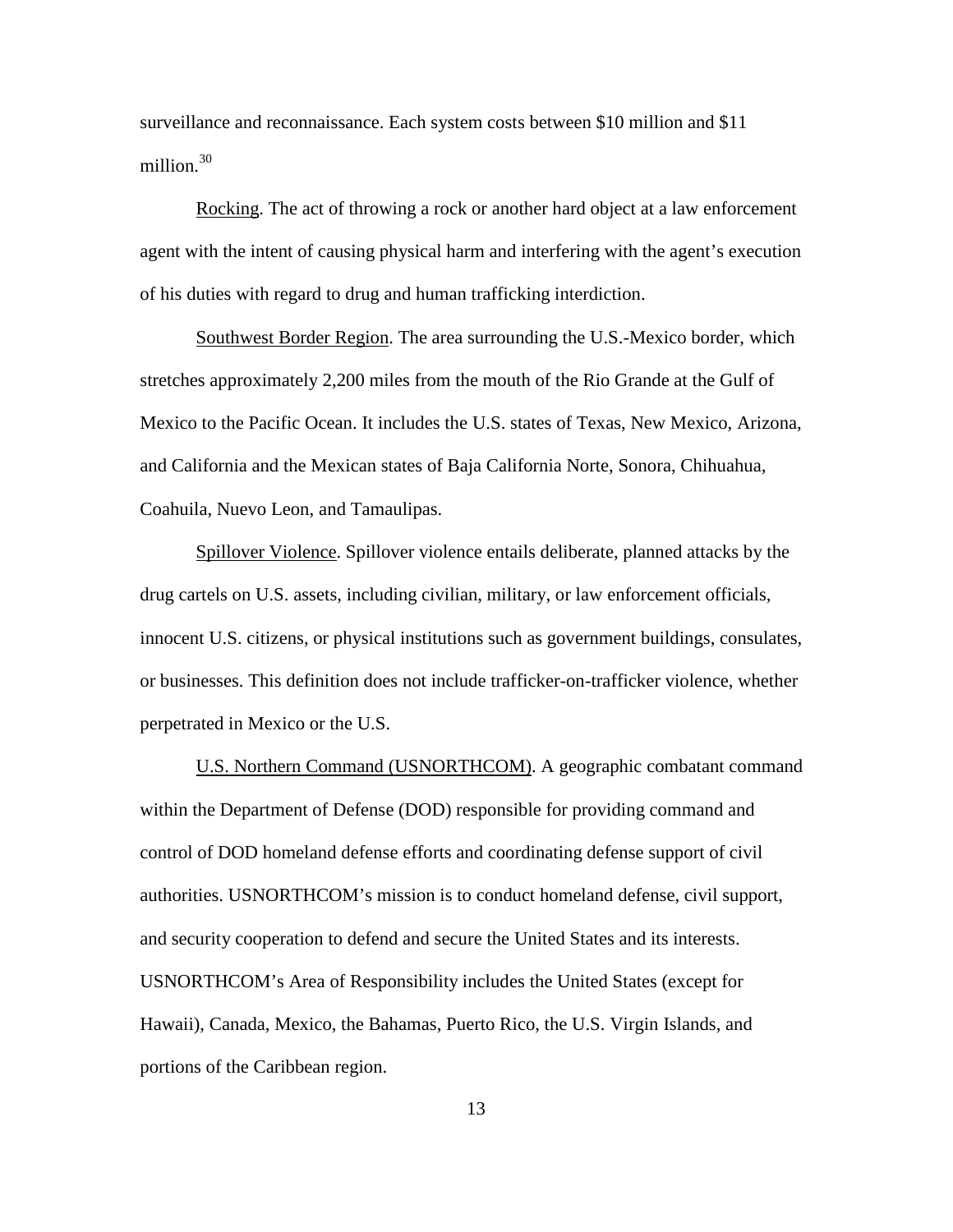#### Limitations

Information regarding the specific use of Intelligence, Surveillance, and Reconnaissance assets of the United States Department of Defense in support of U.S. border security is classified and unavailable for use in this thesis. The Department of Homeland Security, perhaps because it was only established in 2002, does not currently have a comprehensive border control doctrine for the employment of its personnel and equipment, much less the integration of assets from other agencies like the Department of Defense, the Department of Justice, National Guard, and state and local law enforcement. The Department of Homeland Security's Counternarcotics Doctrine is only eleven pages long, illustrating the fact that inter-agency cooperation in the realm of border security is not yet mature.

## Delimitations

Historical research for this thesis was restricted to the time period from 2002, when the Department of Homeland Security was established by the *Homeland Security Act of 2002*, to the present. This focused the thesis on the period of time during which the current National Security apparatus has been in place. Additionally, research concentrated on how the Department of Defense and some of its key assets could best be integrated into U.S.-Mexico border security operations to enhance the effectiveness and efficiency of those operations. No attempt was made by the researcher to determine possible multi-national approaches or inter-agency solutions to the problem of border security that did not include the Department of Defense.

<sup>&</sup>lt;u>1</u> <sup>1</sup>CNN.com, "Senators: Obama Border Initiative Good Step, But Insufficient," 25 March 2009, http://articles.cnn.com/2009-03-25/politics/senate.mexico\_1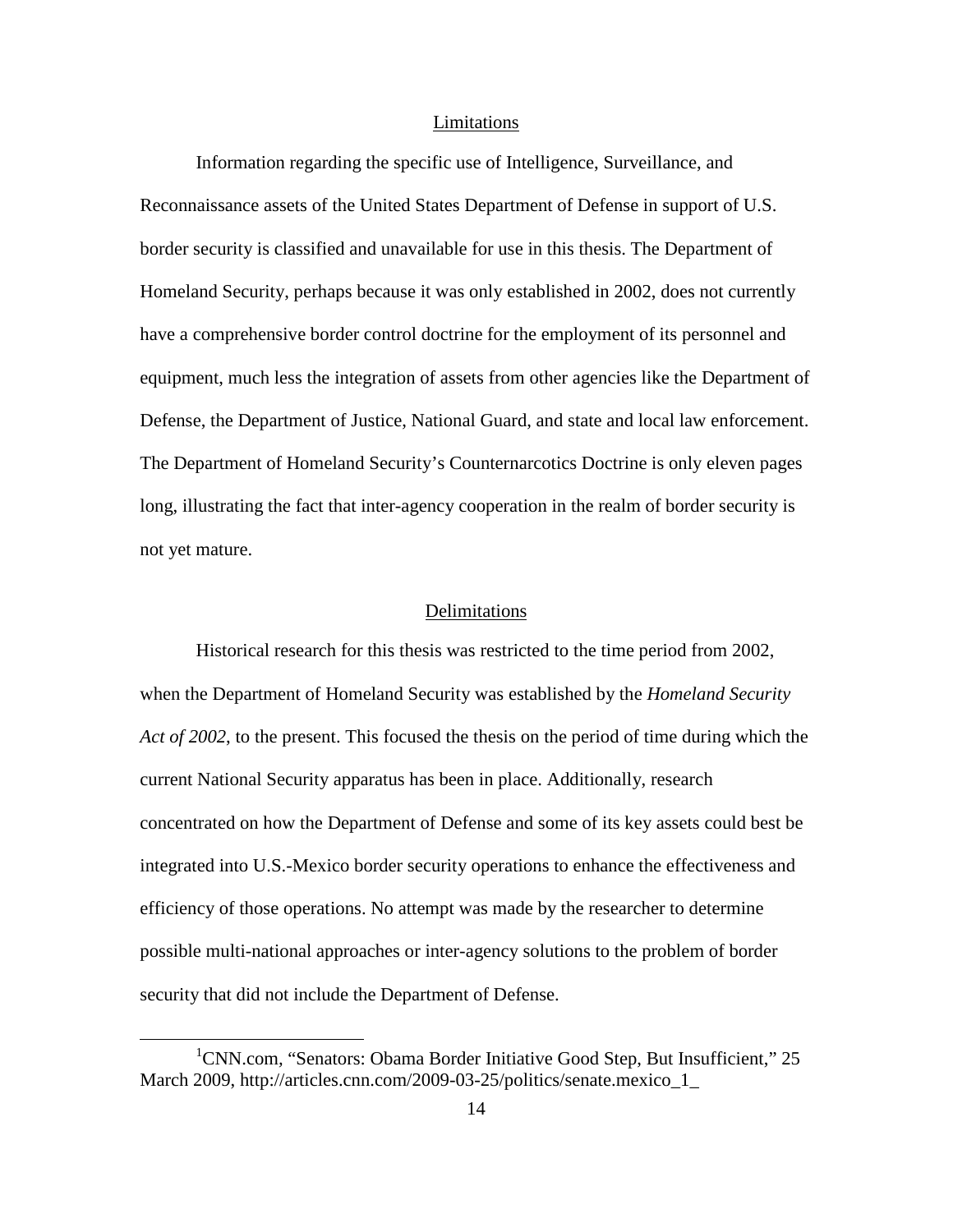border-violence-drug-cartels-gun-show-loophole?\_s-PM:POLITICS (accessed 18 November 2011).

<span id="page-23-1"></span><sup>2</sup>Michael T. McCaul, *A Line in the Sand: Confronting the Threat at the Southwest Border* (Washington, DC: House Committee on Homeland Security, Subcommittee on Investigations, 2006), 18.

 $3$ Ibid.

<sup>4</sup> Fox News Latino, "Death Toll in Drug-Plagued Mexican Border City Tops 3,100," 15 December 2010, http://latino.foxnews.com/news/2010/12/15/death-toll-drugplagued-mexican-border-city-tops/ (accessed 4 September 2011).

5 Clare R. Seelke and Kristin M. Finklea, *U.S.-Mexican Security Cooperation: The Merida Initiative and Beyond* (Washington, DC: Congressional Research Service, 2011), 9.

6 Fox News Latino, "Death Toll in Drug-Plagued Mexican Border City Tops  $3,100."$ 

7 Kelly Holt, "Facts Reveal Juarez is Deadlier Than Afghanistan," *The New American*, 1 March 2011, http://www.thenewamerican.com/index.php/world-mainmenu-36/6505-facts-reveal-juarez-is-deadlier-than-afghanistan (accessed 25 September 2011).

8 James Heiser, "Juarez, Mexico, Murder Rate Up 40 Percent," *The New American*, 3 March 2011, http://www.thenewamerican.com/world-mainmenu-26/northamerica-mainmenu-36/6543-juarez-mexico-murder-rate-up-40-percent (accessed 4 September 2011).

9 Office of National Drug Control Policy, *National Southwest Border Counternarcotics Strategy* (Washington, DC: Executive Office of the President of the United States June 2009), 5.

<sup>10</sup>Dane Schiller, "ICE Agent Wounded in Mexico Attack Released from Houston Hospital," *Houston Chronicle*, 15 February 2011, http://www.chron.com/news/article/ ICE-agent-wounded-in-mexico-released-from-1682313.php (accessed 4 September 2011).

<sup>11</sup>Fox News Latino, "Killing of ICE Agent Jamie Zapata Was Case of Mistaken Identity, Says Suspect," 24 February 2011, http://latino.foxnews.com/latino/news/2011/ 02/24/ice-agent-jamie-zapatas-alleged-killer-confesses-mexican-army-error (accessed 7 December 2011).

<span id="page-23-0"></span><sup>12</sup>Brian Bennett, "Homeland Security Adding 3 Drones Despite Lack of Pilots," *Los Angeles Times*, 26 October 2011, http://www.latimes.com/news/nationworld/nation/ la-na-us-drone-20111027,0,1704002.story (accessed 14 November 2011).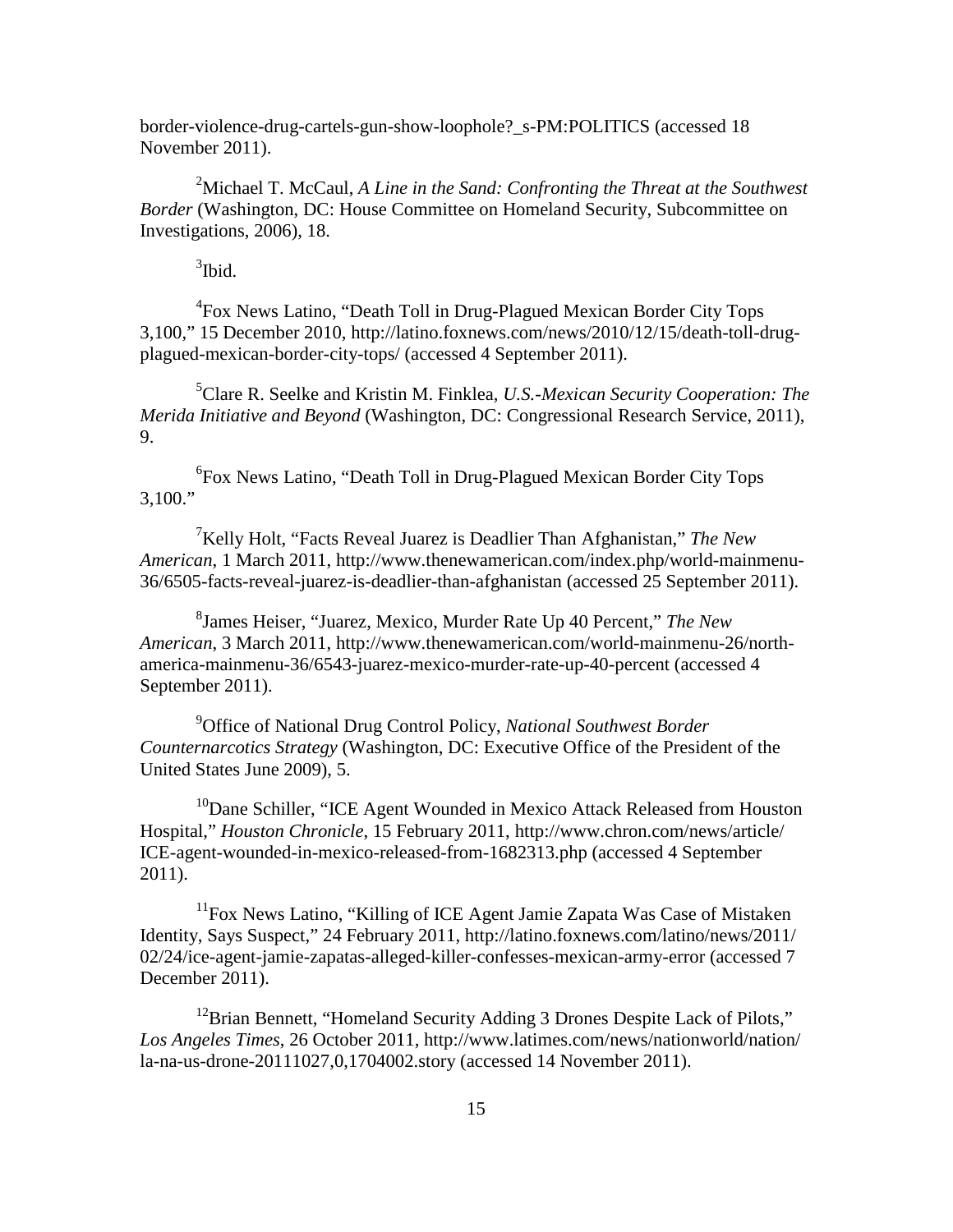13Office of National Drug Control Policy, *National Southwest Border Counternarcotics Strategy* (Washington, DC: Executive Office of the President of the United States June 2009), 17.

14Office of National Drug Control Policy, *National Drug Control Strategy* (Washington, DC: Executive Office of the President of the United States, 2011).

<span id="page-24-0"></span>15Office of National Drug Control Policy, *National Drug Control Strategy*, (Washington, DC: Executive Office of the President of the United States, 2011).

<span id="page-24-2"></span><span id="page-24-1"></span>16National Drug Intelligence Center, *National Drug Threat Assessment 2011* (Washington, DC: United States Department of Justice, 2011), 48.

 $17$ Ibid., 8.

 $18$ Ibid.

<span id="page-24-4"></span><span id="page-24-3"></span><sup>19</sup>Dave Gibson, "The U.S. Military Should Be Used to Defend Our Border with Mexico," Examiner.com, 28 January 2010, http://www.examiner.com/immigrationreform-in-national/the-u-s-military-should-be-used-to-defend-our-border-with-mexico (accessed 4 September 2011).

 $^{20}$ Ibid.

 $21$ McCaul, 21.

<span id="page-24-5"></span>22United States Department of Justice, *The Economic Impact of Illict Drug Use on American Society 2011* (Washington, DC: United States Department of Justice, 2011), ix.

<span id="page-24-6"></span>23Amy Belasco, *The Cost of Iraq, Afghanistan, and Other War on Terror Operations Since 9/11* (Washington, DC: Congressional Research Service, 29 March 2011), CRS-3.

24Jiaquan Xu et al., *National Vital Statistics Reports* 58, no. 19 (Washington, DC: National Center for Health Statistics, 20 May 2010), 11.

25Centers for Disease Control and Prevention, *Special Tabulations From CDC's Wonder Database on Vital Statistics* (Atlanta: U.S. Department of Health and Human Services, Centers for Disease Control and Prevention, 2011).

26State University of New York–Albany, *Sourcebook of Criminal Justice Statistics*, 2011, http://www.albany.edu/sourcebook/pdf/t1142012.pdf (accessed 14 November 2011).

27drugwarfacts.org, "Drug Use Estimates," 2011, http://www.drugwarfacts.org/ cms/?q=node/27 (accessed 14 November 2011).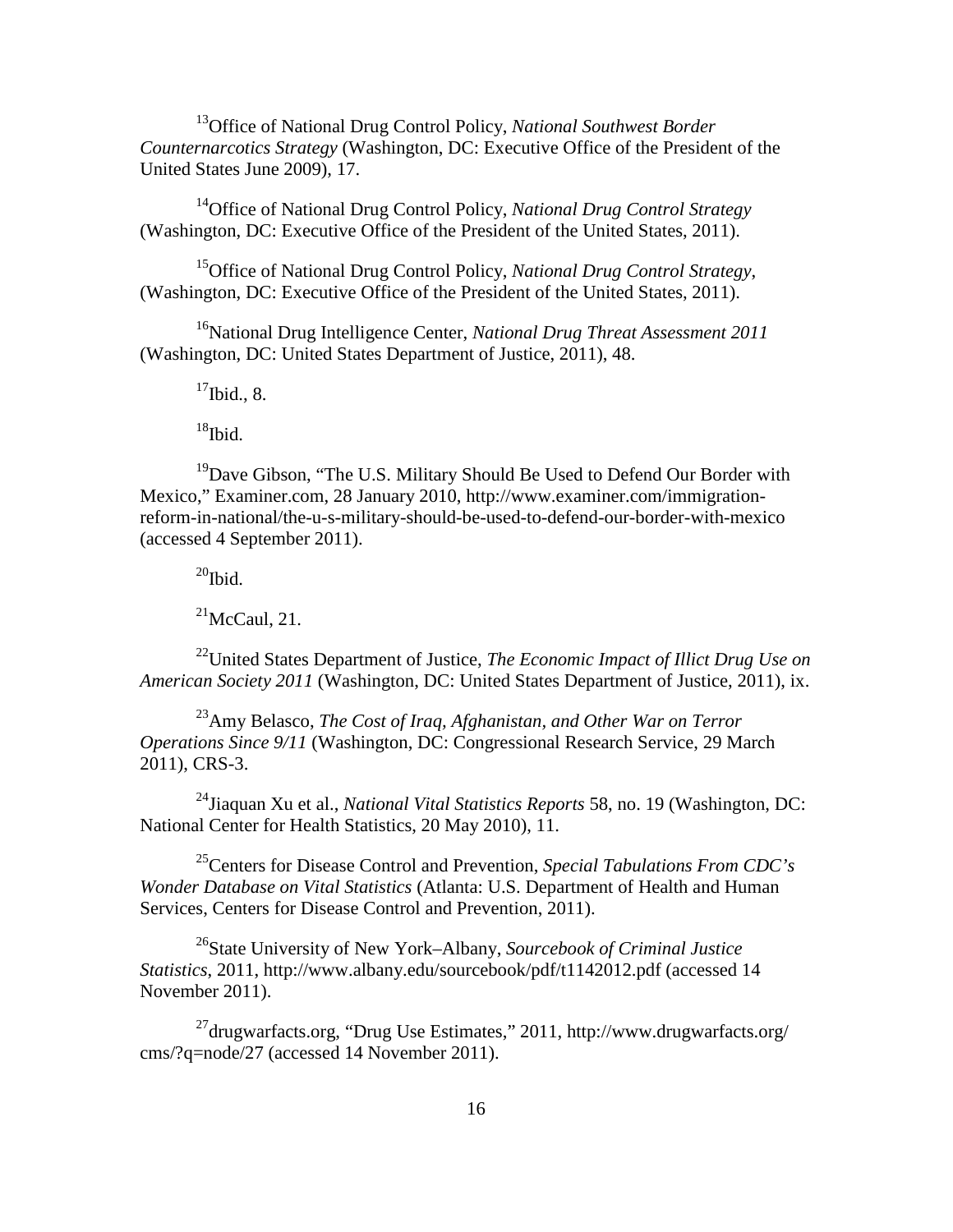28TCOM, "TCOM, Aerostats," 2011, http://www.tcomlp.com/aerostats.html (accessed 7 December 2011).

29Joint Chiefs of Staff, Joint Publication 2-01, *Joint and National Intelligence Support to Military Operations* (Washington, DC: Joint Chiefs of Staff, 5 January 2012), GL-12.

<span id="page-25-2"></span><span id="page-25-1"></span><span id="page-25-0"></span>30General Atomics Aeronautical Systems, Inc., "Predator B UAS," 2011, http://www.ga-asi.com/products/aircraft/predator\_b.php, (accessed 19 November 2011).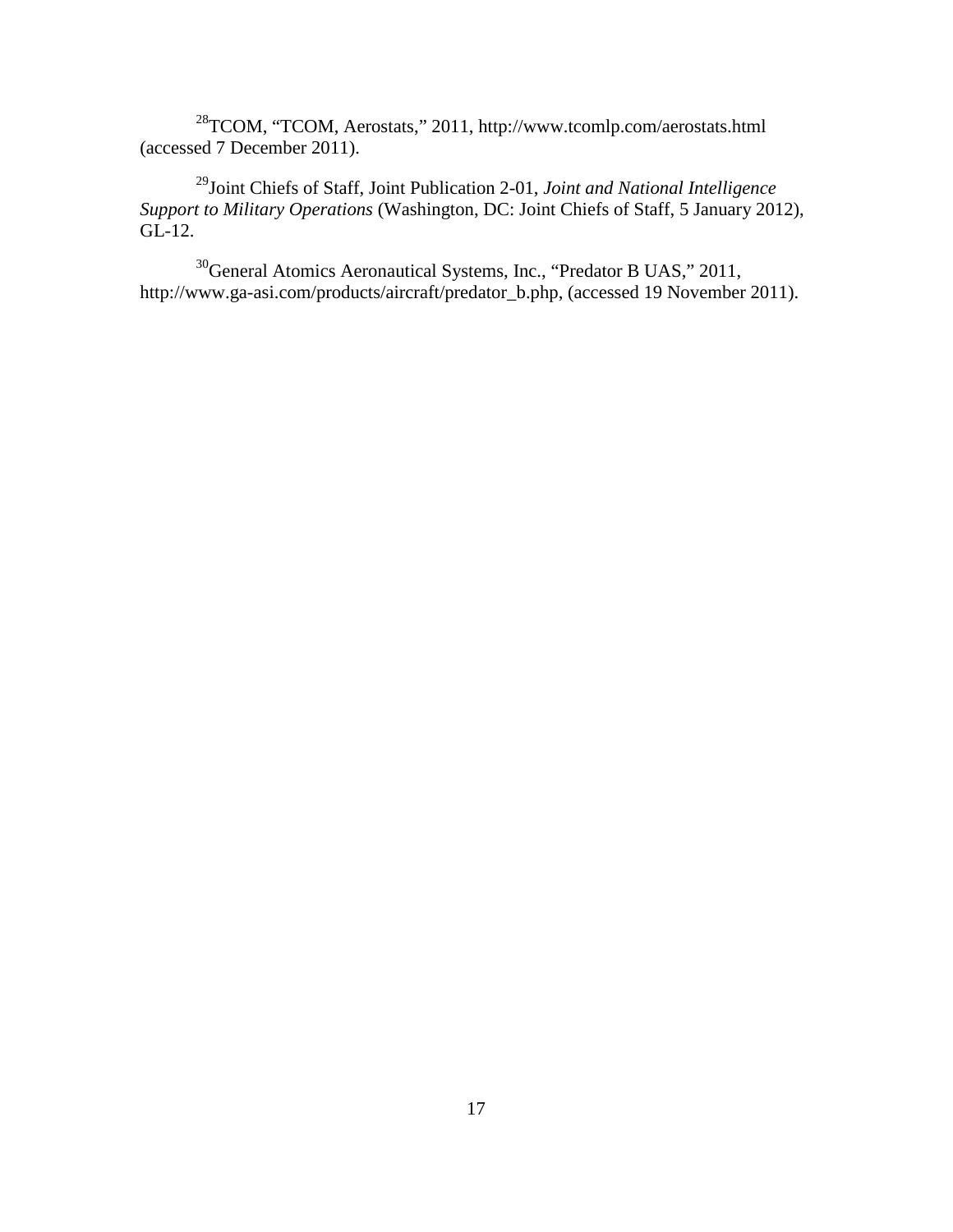## CHAPTER 2

## LITERATURE REVIEW

<span id="page-26-2"></span><span id="page-26-1"></span><span id="page-26-0"></span>Chapter 2, "Literature Review" is organized by topic. The three primary areas that relate to the thesis are border security, drug-related violence, and the use of ISR assets in support of border security operations.

#### Border Security

<span id="page-26-4"></span><span id="page-26-3"></span>In order to gain a sense of the complexity of the issue of border security, one must become familiar with the national strategic documents that govern Homeland Security and Border Protection. These documents include *The National Security Strategy*, *The Southwest Border Counternarcotics Strategy*, and *National Drug Control Strategy*. Each of these documents establishes the unifying national security objectives set forth by the President of the United States. It is also necessary to understand the perspective of the United States Congress, who is responsible for funding the agencies who implement the president's national security objectives. To that end, it is important to conduct a review of Congressional subcommittee reports, publications by the Congressional Research Service, and federal law.

Law enforcement, inter-agency, and military operations are, by their nature, complex endeavors that require significant thought, planning, and resourcing. For this reason, U.S. law enforcement, intelligence, and military agencies establish doctrine for their operations in support of securing the homeland. This doctrine is intended to ensure unity of effort, establish continuity and consistency, and provide a common operating picture for all personnel participating in joint, inter-agency, and multi-national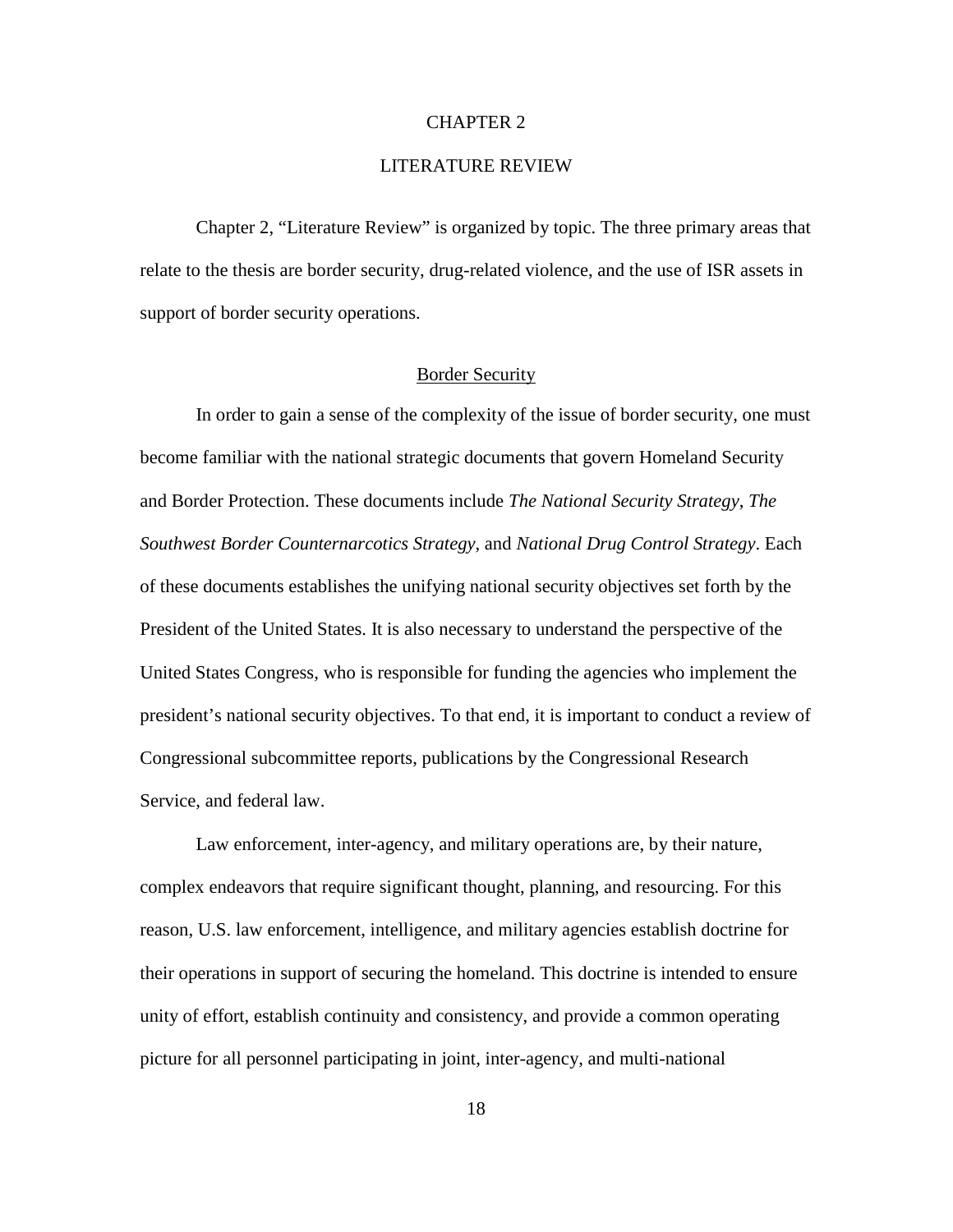operations. A review of this doctrine is necessary to understand how the United States government secures its borders, protects its people, and utilizes the resources it has at its disposal. Before attempting to determine whether or not a system can work better, one must first understand how it is intended to work and what its ultimate objectives are, which is defined in national strategic documents.

<span id="page-27-3"></span><span id="page-27-2"></span><span id="page-27-1"></span><span id="page-27-0"></span>Border security and immigration law are contentious issues in the current climate of American politics. This has resulted in a plethora of scholarly, legal, and editorial publications over the last decade, as well as the publication of numerous Congressional Research Service reports. A review of this literature helps inform the researcher of the climate in which policy is enacted and provides a guide for recommendations of change, if any. As an issue of interest to law enforcement and military professionals alike, numerous theses have been written by students at the Army War College, the Naval Postgraduate School, the Naval War College, the United States Command and General Staff College, and the School of Advanced Military Studies. A review of these documents helps inform the researcher of contemporary military and law enforcement thoughts on the subject. Additionally, organizations like the RAND Corporation, the Defense Science Board, and the Joint Advanced Warfighting School have published articles relating to the escalation of violence in the U.S. Southwest Border Region, the turmoil within Mexico, and the employment of military technology in support of law enforcement agencies and host nation security forces.

Colgen, LP, a defense consulting firm founded by MG (Ret) Robert Scales, PhD, and COL (Ret) Jack Pryor, published a strategic assessment of border security in Texas in September of 2011. The report, titled *Texas Border Security: A Strategic Military*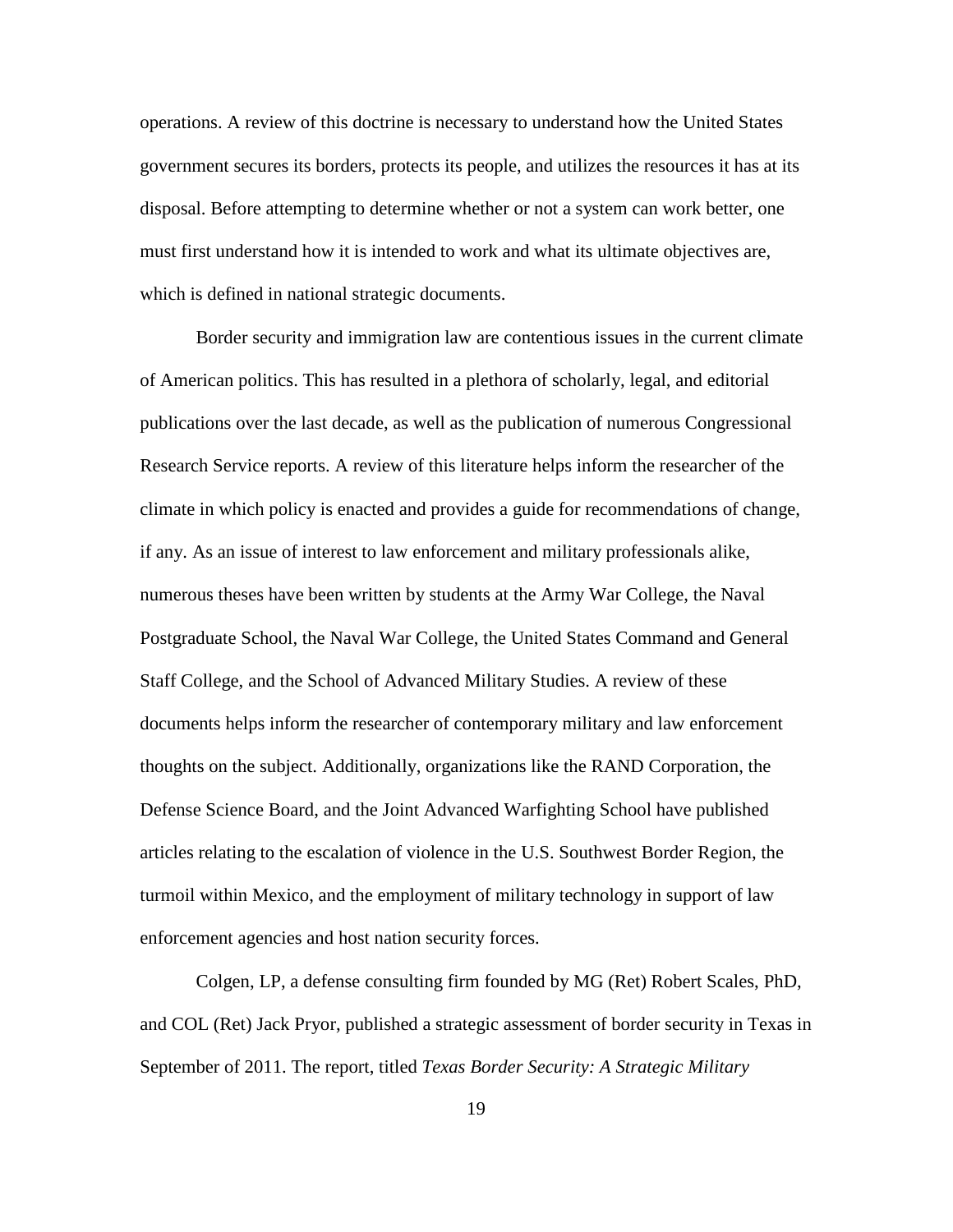*Assessment*, was co-authored by GEN (Ret) Barry McCaffrey and MG (Ret) Scales and commissioned by Todd Staples, the Commissioner of the Texas Department of Agriculture. The report is a "military perspective on how to best incorporate strategic, operational and tactical measures to secure the increasingly hostile border regions along the Rio Grande River."<sup>[1](#page-32-1)</sup>

Most of the literature to be reviewed concerning border security has been published within the last ten years. A significant reason for this is the increased concern that America's leadership has developed since the terrorist attacks on September 11, 2001. Publications regarding border security in the Southwest Border Region have become more common place since President Calderon of Mexico began his campaign to defeat the drug cartels within his country in 2006, which is when the drug-related violence in the northern states of Mexico began to escalate.

<span id="page-28-3"></span><span id="page-28-2"></span><span id="page-28-1"></span><span id="page-28-0"></span>Newspapers from the Southwest Border Region, like the *Los Angeles Times*, the *Tucson Sentinel*, and the *Houston Chronicle* have all carried stories covering border security. Most of the articles recognize the complexity of border security and acknowledge that citizens living near the border are experiencing increasing concern due to the escalation of violence in Mexico. These publications have given voice to the local and national level political leaders who represent Texas, New Mexico, Arizona, and California, the majority of whom are calling for the federal government to send more resources to the border to improve security. As Mayor Raul Salinas of Laredo, Texas, said "I would welcome any resources and equipment that would help us to be more vigilant along the border. And if it's equipment that would provide support, I would welcome it with open arms."<sup>[2](#page-32-2)</sup>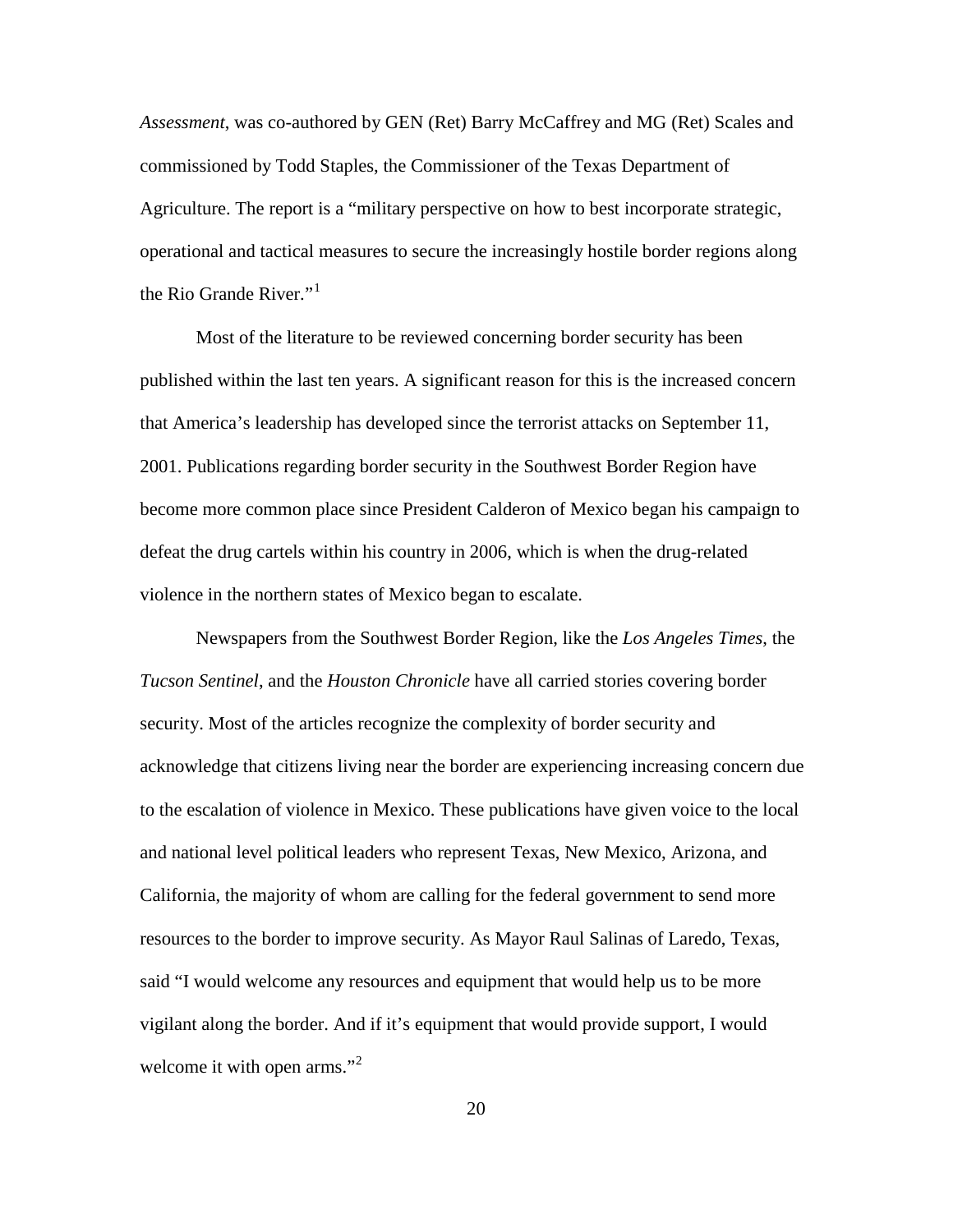#### Drug-Related Violence

Drug-related violence is an issue of acute concern to both Mexican and American citizens living near the border between the two countries. As competition between drug cartels has intensified over the last five years, murder rates within Mexico have reached record levels. Additionally, violence directed towards American law enforcement and border patrol agents has risen during the same time period.

Concerns are particularly high among local law enforcement officials who live and work in the Southwest Border Region. Media outlets from the local to national level have covered the acts of violence as the fight between Mexican cartels over control of border crossing sites continues to expand. Law enforcement officials in Texas, New Mexico, and Arizona have been particularly vocal in their quests to prevent the violence from spreading into their jurisdictions. The sheriffs of Hudspeth County, Texas, Luna County, New Mexico, and Cochise County, Arizona, have all expressed concern over the possibility of spillover violence being introduced into their communities. While Sheriff Devers of Cochise County, Arizona, called for military forces to be deployed to the border as soon as possible, Sheriff Raymond Cobos of Luna County, New Mexico, is concerned that New Mexico is not doing enough to ensure the security of its border. Texas, Arizona, and California are "banging their drums while we're using a popsicle stick. . . . The possibility [there's] going to be a catastrophic civil war in Mexico is pretty high, and I have to face the probability that at some point I have to deal with it."<sup>[3](#page-32-3)</sup>

<span id="page-29-1"></span><span id="page-29-0"></span>Studies conducted by the Department of Justice, the Centers for Disease Control and Prevention, and independent websites like DrugWarFacts.org illustrate the rising cost of drug-related violence in terms of both lives lost and financial cost. A comprehensive,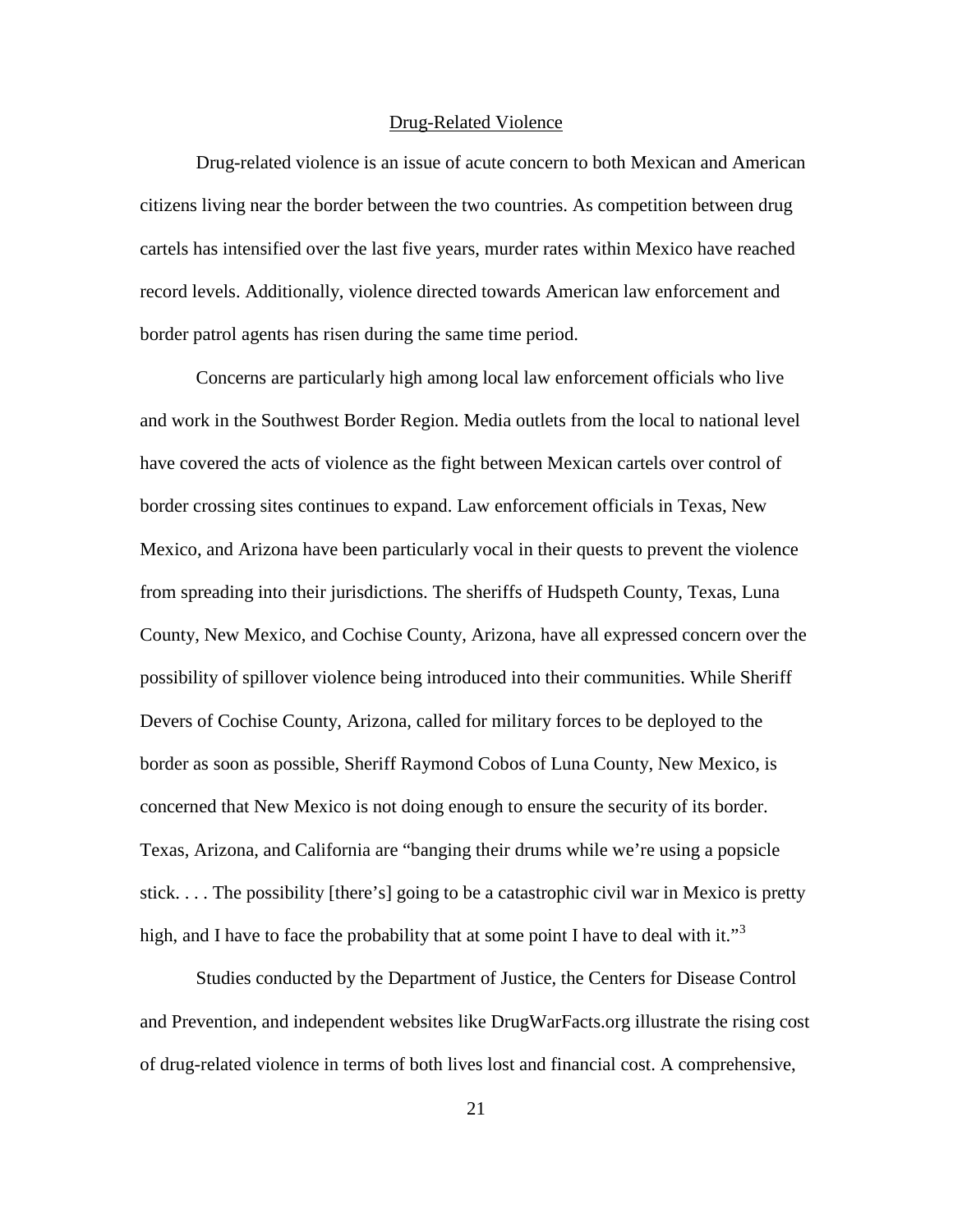<span id="page-30-0"></span>scholarly source regarding drug-related violence is the State University of New York (SUNY)–Albany Sourcebook of Criminal Justice Statistics. The Sourcebook of Criminal Justice Statistics tracks information regarding everything from budget allocations for federal agencies to historical trends in drug-related violence throughout the United States. The information provided by the Sourcebook is invaluable to any researcher attempting to ascertain trends in federal, state, and local expenditures and law enforcement statistics on a national level.

#### The Use of Military Assets in Border Security

Information regarding the specific use of military assets, especially ISR assets, in roles supporting border security operations is somewhat limited by the sensitive nature of the subject. Much has been written editorially, however, about the acquisition of such systems for use by the Department of Homeland Security to prevent violence from spreading into the United States due to conflicts between Mexican drug cartels.

Political leaders from the Southwest Border Region have been clear on their opinions regarding the use of military equipment redeployed to the United States from Iraq and Afghanistan for use along the border with Mexico. Most, like U.S. Representatives Henry Cuellar (D-TX), Candice Miller (R-MI), Michael McCaul (R-TX), and Sheila Jackson Lee (D-TX), are supportive of U.S. military ISR assets being transferred to border security roles upon their return from combat zones in the Middle East. Representative Jackson Lee went so far as to state that she is interested in using military personnel with experience in operating and maintaining such ISR assets in support of civil authorities. "I'm not so inclined to ignore this talent . . . and let it dissipate when we are confronting threats unknown," Jackson Lee said.<sup>[4](#page-32-4)</sup>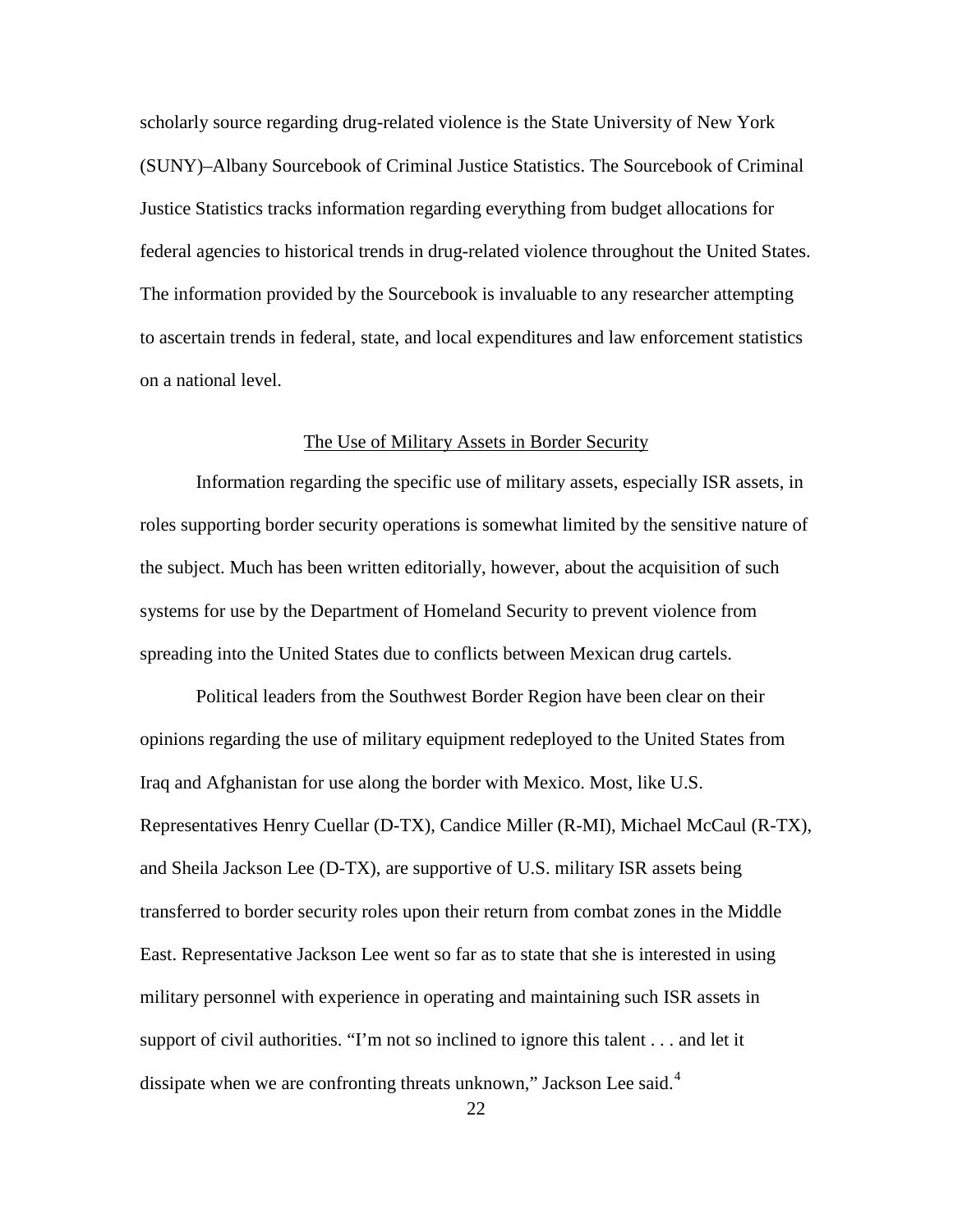<span id="page-31-0"></span>Legislation was introduced by Representative Ted Poe (R-TX) on 15 November 2011, known as the Send Equipment for National Defense Act. The legislation requires the Department of Defense to transfer at least ten percent of the UASs, night vision goggles, and high mobility multi-purpose wheeled vehicles (HMMWVs) returning to the United States from Iraq to federal and state law enforcement agencies within one year of its redeployment. The purpose of this equipment transfer is to strengthen border security along the U.S.-Mexico Border.<sup>[5](#page-32-5)</sup> Mayor John Cook of El Paso, Texas, expressed his concern that the legislation amounts to a militarization of the border between the United States and Mexico that could hinder relations between the two countries and damage the countries' economic partnership. [6](#page-32-6)

General capabilities for the various ISR systems are readily available through their manufacturers' web sites. Information about the cost, payload capacity, operational range, and speed of the Predator B UAS is published on the General Atomics Aeronautical Systems, Inc., products page. Vital statistics about Aerostat systems are available through the web sites of their various producers, like TCOM LP, Lockheed Martin, and ILC Dover and through the U.S. Army and U.S. Air Force official web sites. Defense contractors like Qual-Tron, Inc., provide information regarding various types of unattended ground sensors, which can be used to monitor vehicle traffic and movement by people on foot through remote areas that are difficult to patrol consistently.

While border security has always been a concern, the increasing violence in northern Mexico over the last five years has caused a surge in media coverage, political debate, scholarly review, and academic research into the state of affairs in the Southwest Border Region. Lawmakers, particularly those from Texas, New Mexico, Arizona, and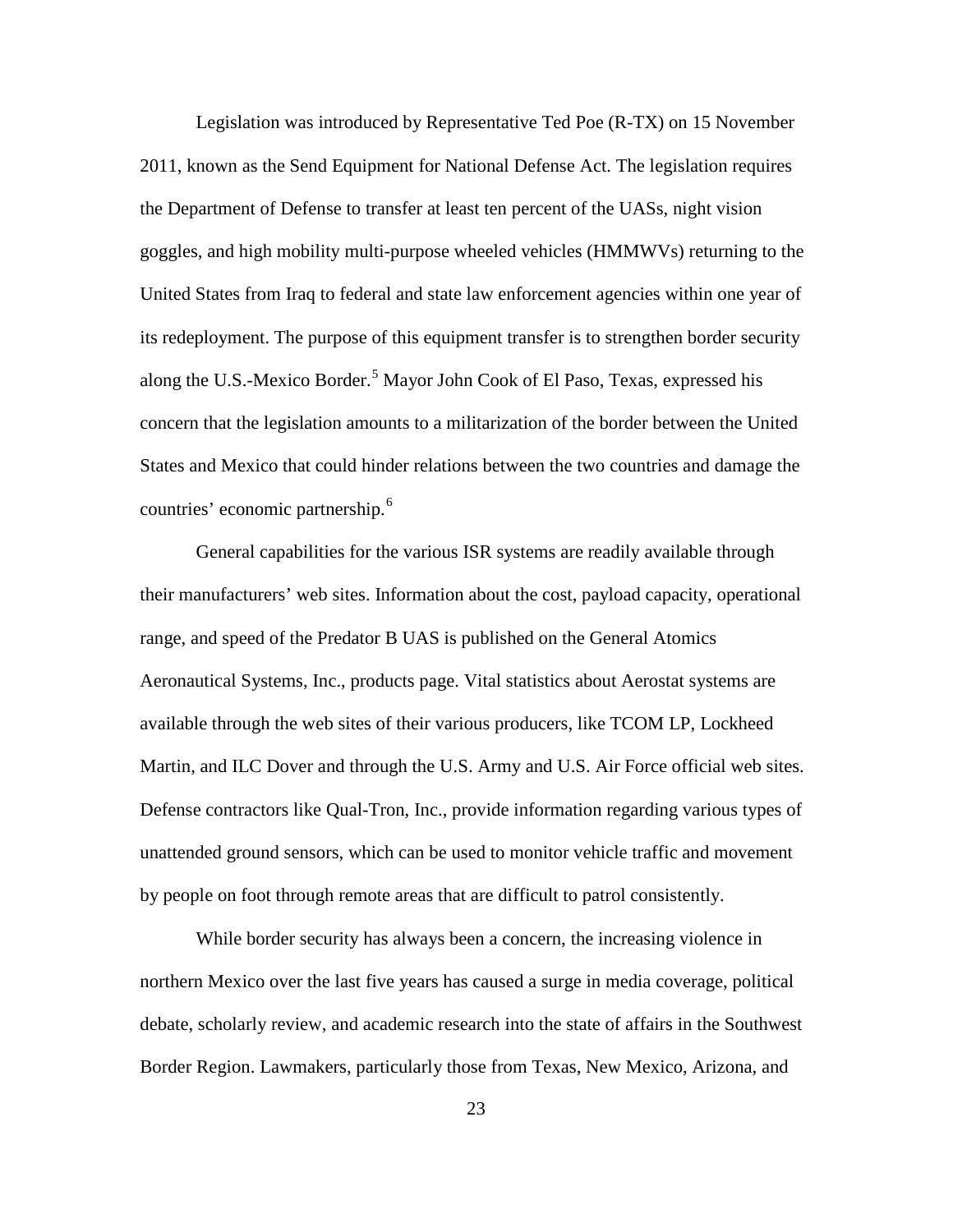California, have expressed their opinion that the federal government needs to increase its efforts to secure the border with Mexico using all resources available, including military personnel and equipment. Local law enforcement officials have also indicated their desire for military assistance to enhance border security by citing the increasing levels of violence employed by members of Mexican drug cartels and the availability of resources returning from war zones in Iraq and Afghanistan.

<span id="page-32-2"></span><sup>2</sup>Julian Aguilar, "Mayors Disagree About War-Zone Equipment on Border," *Tuscon Sentinel*, 21 November 2011, http://www.tusconsentinel.com/local/report/112111 \_tx\_mayors\_border/mayors-disagree-war-zone-equipment-border/ (accessed 7 December 2011).

<span id="page-32-3"></span>3 Teri Schultz, "More Drone Patrolling U.S.-Mexico Border," *Tuscon Sentinel*, 7 December 2011, http://www.tusconsentinel.com/local/report/120711\_border\_drones/ more-drones-patrolling-us-mexico-border/ (accessed 9 December 2011).

<span id="page-32-4"></span>4 Elizabeth Titus, "Lawmakers Want Defense Techonology on Border," *Tuscon Sentinel*, 18 November 2011, http://www.tusconsentinel.com/nationworld/report/111811 \_border\_defense\_technology/lawmakers-want-defense-technology-border (accessed 8 December 2011).

<span id="page-32-5"></span>5 Ted Poe, *House Resolution 3422: The Send Equipment for National Defense Act*, (Washington, DC: United States House of Representatives, 15 November 2011), 1.

<span id="page-32-6"></span><sup>6</sup>Julian Aguilar, "Mayors Disagree About War-Zone Equipment on Border," *Tuscon Sentinel*, 21 November 2011, http://www.tusconsentinel.com/local/report/112111 \_tx\_mayors\_border/mayors-disagree-war-zone-equipment-border/ (accessed 7 December 2011).

<span id="page-32-1"></span><span id="page-32-0"></span><sup>&</sup>lt;u>1</u> Barry McCaffrey and Robert Scales, *Texas Border Security: A Strategic Military Assessment* (Austin, TX: Colgen, LP, 2011), 1.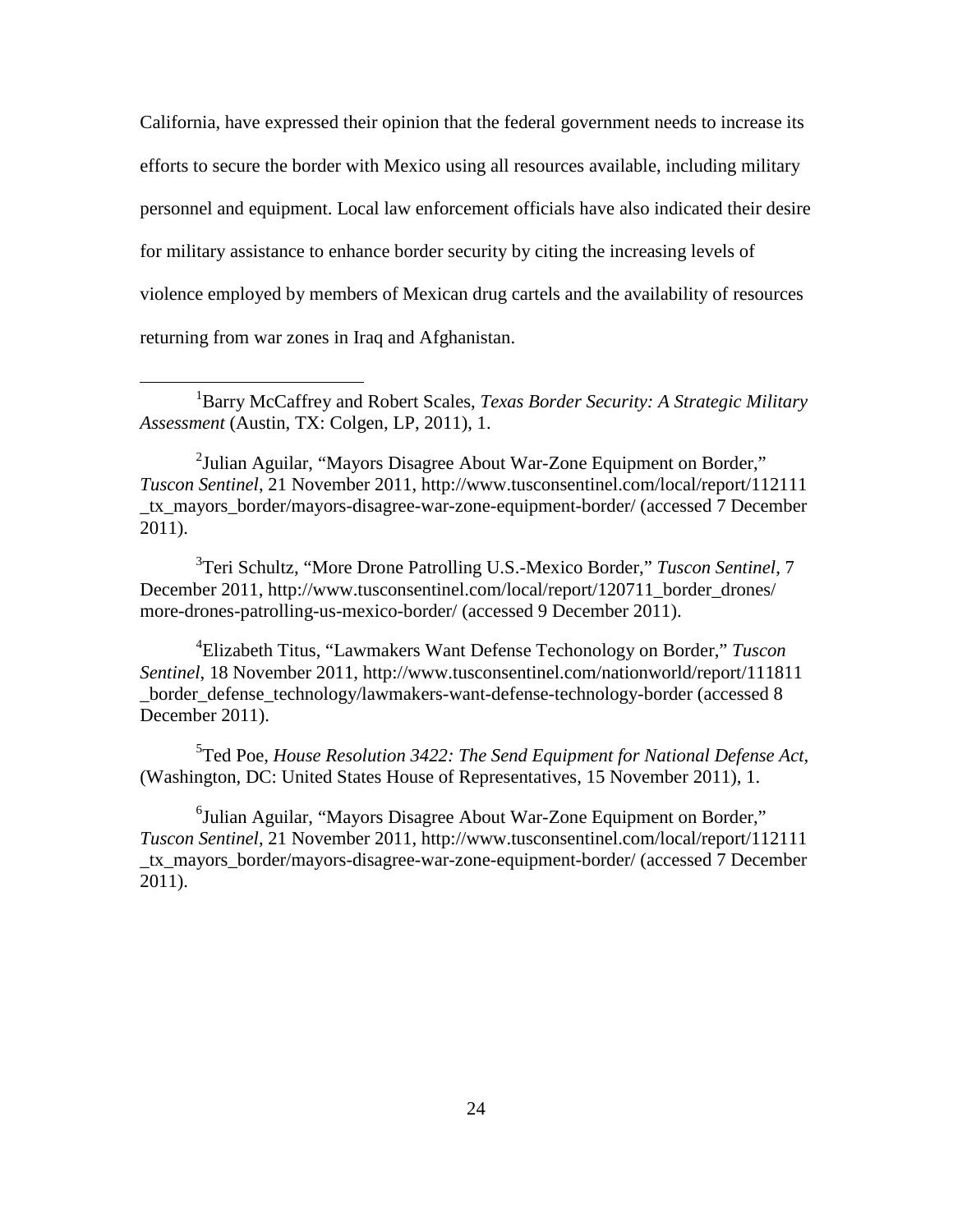## CHAPTER 3

#### RESEARCH METHODOLOGY

## Introduction

The qualitative research methodology used in this thesis is the case study. In a qualitative case study, the researcher conducts "an intensive, holistic description and analysis of a single instance, phenomenon, or social unit."<sup>[1](#page-37-0)</sup> This method allowed for a comprehensive and thorough review of the facts concerning border security in the U.S. Southwest Border Region with respect to Mexican drug cartels. Volumes of data on the economic and security impacts of the drug trade on American society already exist as compiled by various federal agencies and institutions. There was no need to duplicate the work already completed by organizations with resources that far outstrip those of the individual researcher. Though this method did restrict the amount of information available for use in the thesis, the amount of information already in existence was more than sufficient to evaluate the national security impact of the Mexican drug cartels and formulate a thesis on how best to counter them.

Using the case study methodology, the researcher focused on the specific area of the Southwest Border Region and the challenges facing the American and Mexican governments in that region. The case, in the context of this research, was current U.S. border control strategy, specifically in the Southwest Border Region. Data was collected through a review of literature on the topics of border security, drug-related violence, and the use of specialized intelligence, surveillance, and reconnaissance assets in a role supporting border security. The literature reviewed consisted of documents, archival records, review of interview transcripts, and observations.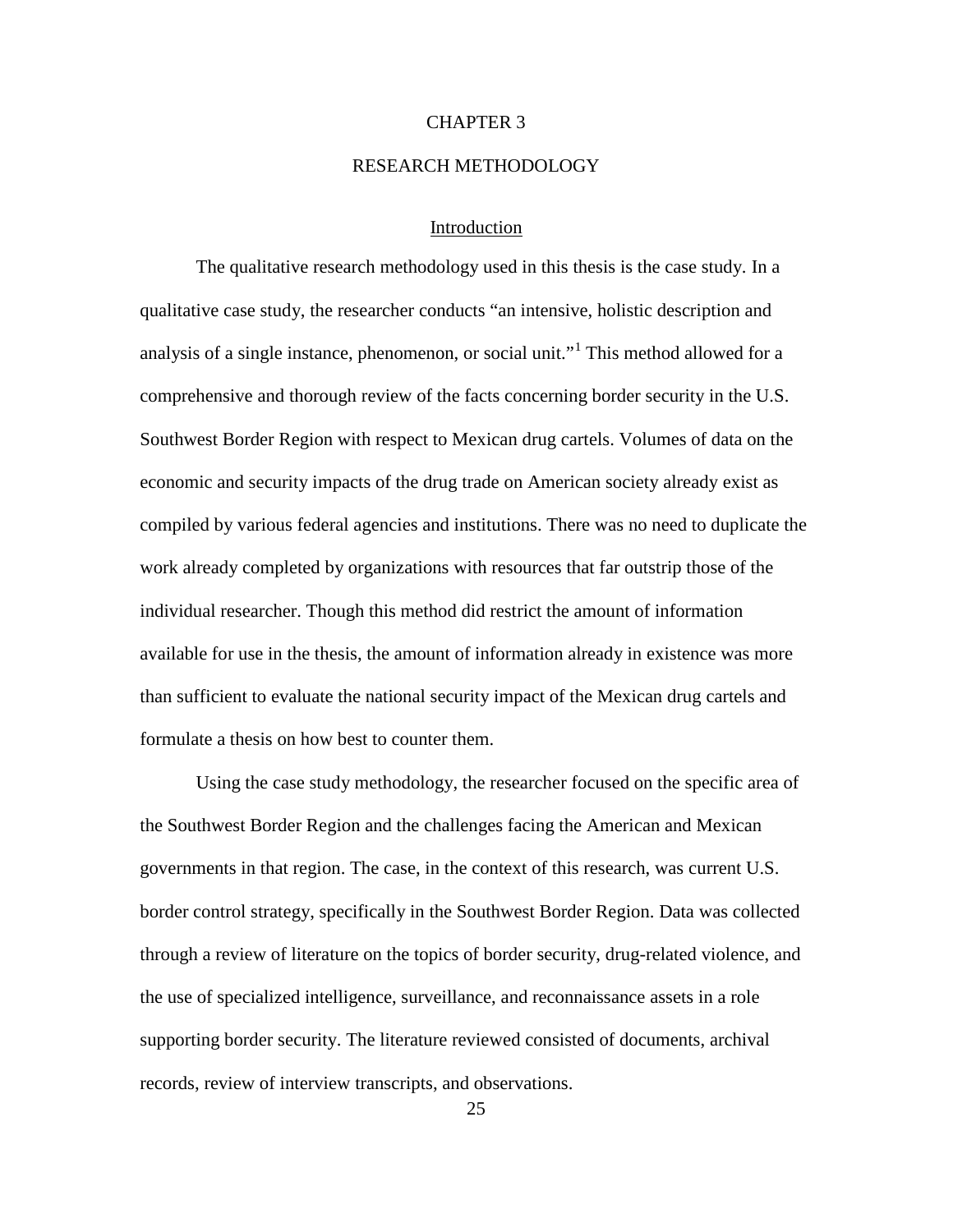#### Data Collection

In the context of this research, the documents consisted of national strategic documents produced by the federal government of the United States and doctrinal publications from homeland security, law enforcement and military agencies of the United States. The archival records reviewed were the published statistics regarding the spread of drug-related violence attributed to Mexican TCOs published by scholarly legal sources like the SUNY-Albany Sourcebook for Criminal Justice Statistics, data on the spread of drug abuse and drug-related mortality developed by the Centers for Disease Control and Prevention, and institutional records from the Department of Homeland Security detailing their successes and failures in ensuring border security.

Interview records with prominent security analysts were examined by studying media coverage and editorial essays published on the topics of border security, drugrelated violence, and the controversy regarding the use of military equipment and personnel supporting civil law enforcement in the Southwest Border Region. Finally, observations by local law enforcement agents, political leaders, and social commentators were reviewed to help determine which methods and resources are most effective in protecting the U.S.-Mexico border.

The first step in this methodology is to collect the data pertinent to the case study. This required an examination of the agencies and departments responsible for securing the borders of the United States and their contributions to national security with respect to the Southwest Border Region. These departments and agencies include the Executive Office of the President of the United States, the United States Congress, the Department of Homeland Security and its components, the Department of Justice and its components,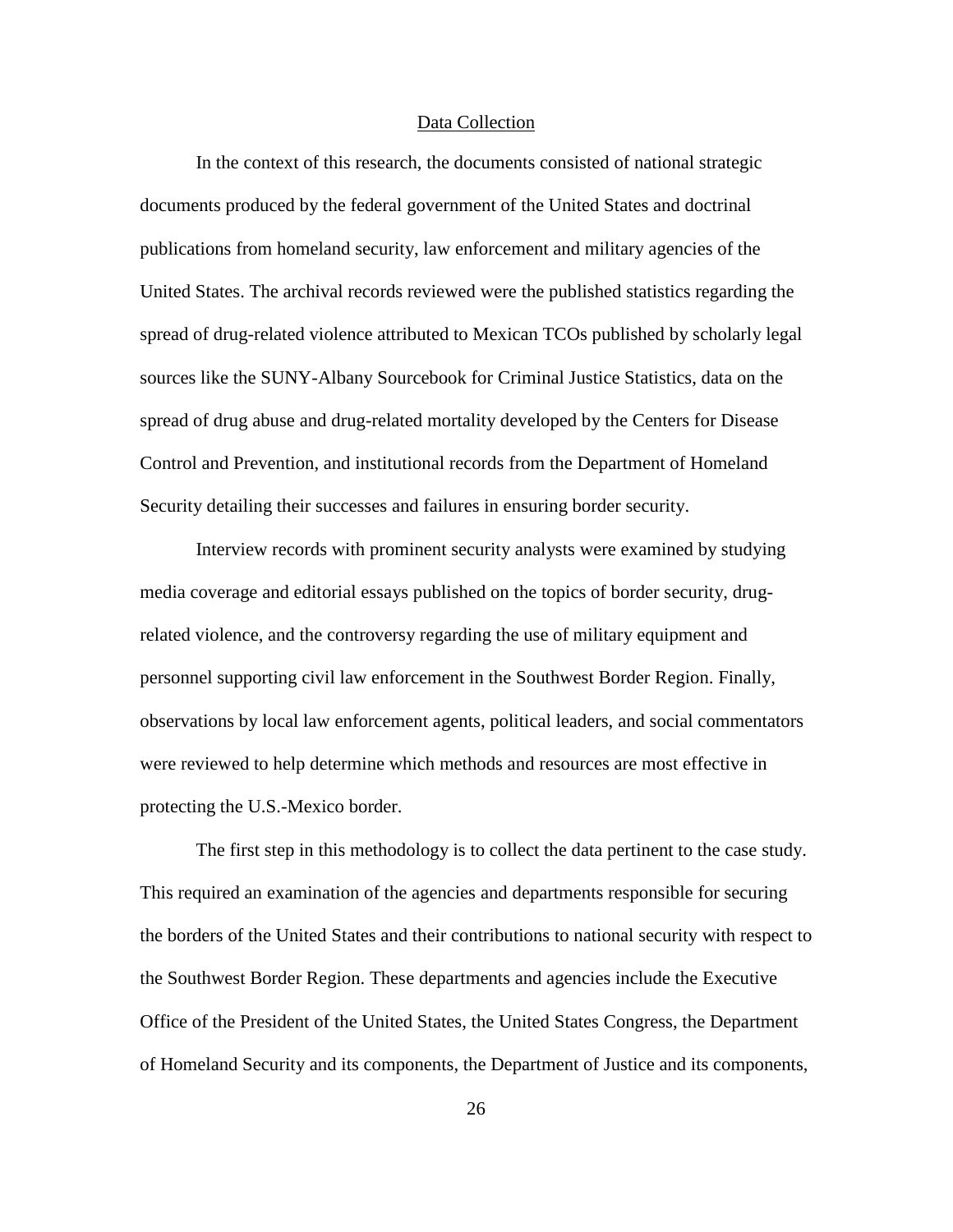the Department of Defense and its components, the United States National Guard, and state and local law enforcement.

#### Data Analysis

The second step in this methodology is to analyze whether current capabilities and measures undertaken by the United States government are sufficient to combat the threat posed by the Mexican drug cartels. It was also necessary to analyze the effectiveness of the joint and inter-agency doctrine that governs the collective efforts of these organizations. Next, the researcher examined the growing number of National Guard soldiers and support operations in a border security role to assess the effectiveness of inter-agency operations in the Southwest Border Region.

The third step in this methodology is to determine whether or not assets currently exist within the structure of the United States government to enhance the effectiveness and efficiency of border security efforts in the Southwest United States. These assets need not necessarily be limited to equipment and technology. They may also include personnel available to be used in support of border security.

This research methodology should allow for a comprehensive and unbiased review of the Southwest Border Region security efforts enacted by the United States government with regard to the national security threat posed by Mexican drug cartels. The thesis statement requires a complete and thorough review of published historical data, joint and inter-agency doctrine, and national strategy in order to fully-analyze the threat posed by Mexican drug cartels to national security. This analysis should allow for a determination of whether or not current efforts are sufficient to counter the growing

27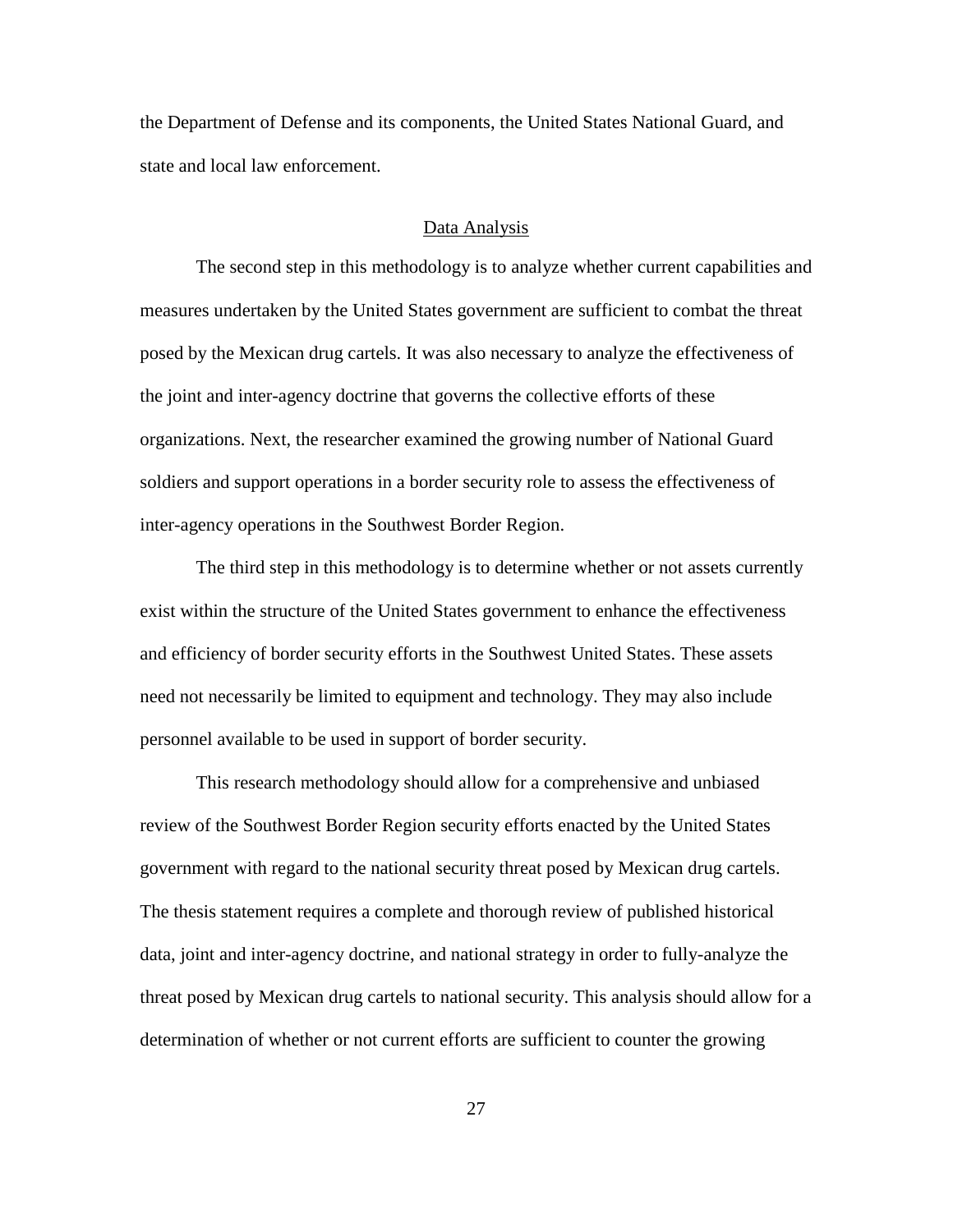threat of the Mexican drug cartels and what, if anything, can and should be done to improve the national security of the United States.

#### Standards of Quality and Verification

In an attempt to eliminate bias and maintain objectivity in the context of the study, the researcher collected data from both public and private sources, including some sources from both sides of the U.S.-Mexico border in order to ensure that one perspective does not sway the research or its conclusions. To that end, peer review and triangulation were the primary methods used to ensure standards of quality and verification in this case study.

Peer Review. Throughout the case study, the researcher must ensure the validity and reliability of both his research and his recommendations. Internal reliability is established through triangulation, member checks, peer examination, and the reduction of bias. Peer review provided an external check of the researcher's process and the reliability of his/her conclusions.<sup>[2](#page-37-1)</sup> The intent of peer review was for the peer reviewer to serve as a sort of devil's advocate, keeping the researcher honest and ensuring that the researcher's conclusions made sense and were consistent with the analysis of the data collected.<sup>[3](#page-37-2)</sup> In this case study, peer reviews were conducted by asking fellow students and instructors at the Command and General Staff School to read the researcher's thesis and provide their feedback on the analysis and recommendations provided.

Triangulation. Triangulation uses multiple sources of data to confirm emerging findings. "In triangulation, researchers make use of multiple and different sources, methods, investigators, and theories to provide corroborating evidence. Typically, this process involves corroborating evidence from different sources to shed light on a theme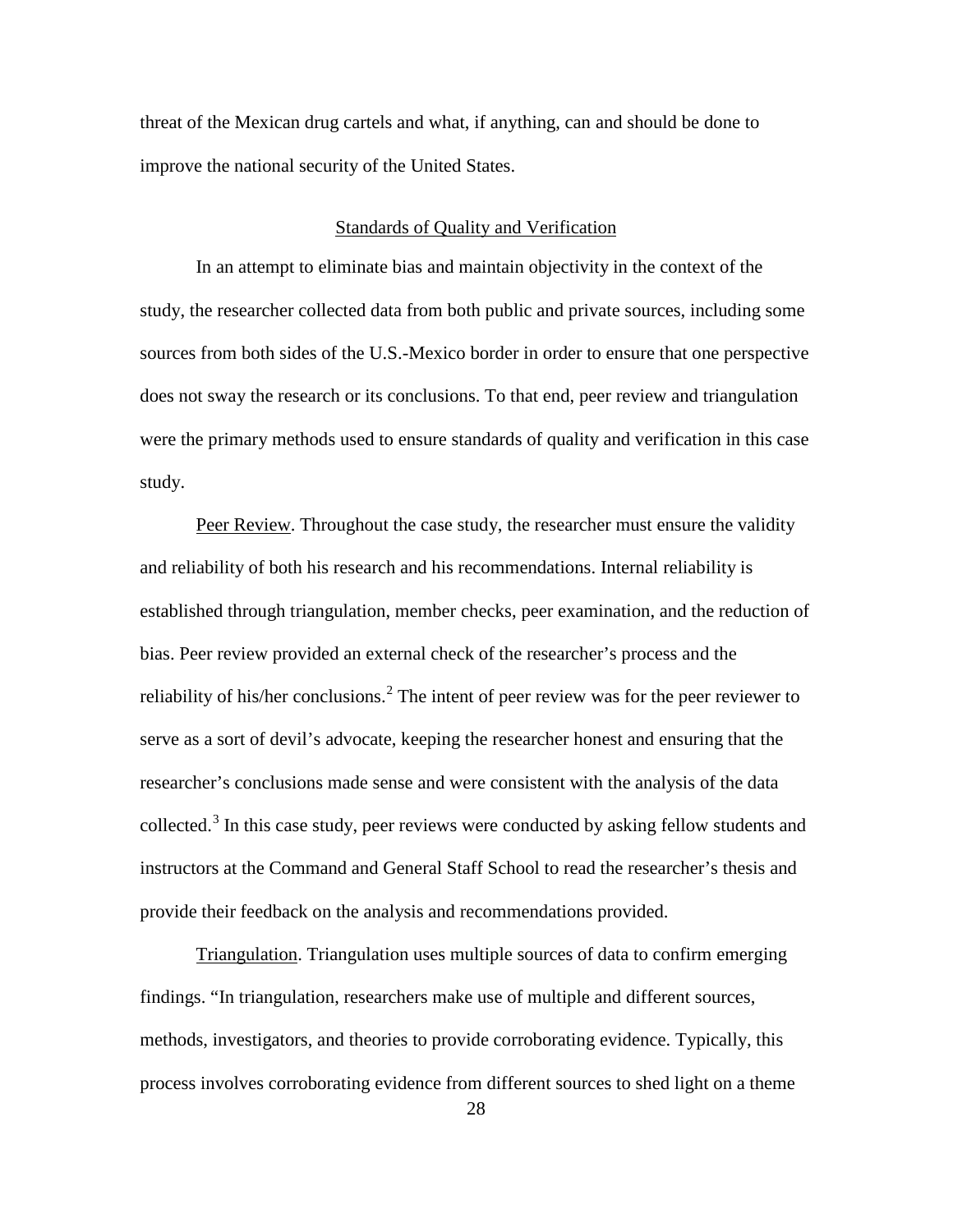or perspective."[4](#page-37-3) In this case study, triangulation involved the collection and analysis of American and Mexican strategic documents relating to border security, opinions expressed in writing and spoken word by local leaders, and a review of relevant statistics compiled by reputable researchers.

Finally, the researcher attempted to reduce bias in order to ensure the validity and reliability of the case study. To this end, the researcher reviewed a broad variety of literature to gather the data necessary to analyze the current situation in the Southwest Border Region as it relates to the national security threat posed by Mexican TCOs. Statistics were reviewed from both the United States government and from academic institutions like the State University of New York at Albany. Prevailing political and law enforcement opinions were gathered from a variety of media sources and federal legislation in both the United States and Mexico.

<span id="page-37-3"></span><span id="page-37-2"></span><span id="page-37-1"></span>2 John W. Creswell, *Qualitative Inquiry and Research Design: Choosing Among Five* Traditions (Thousand Oaks, CA: SAGE Publications, Inc., 1998), 202.

 $3$ Ibid.

4 Ibid.

<span id="page-37-0"></span><sup>1&</sup>lt;sup>1</sup> Sharan B. Merriam, *Qualitative Research and Case Study Applications in*  Education (San Francisco: Jossey-Bass Publishers, 1998), 27.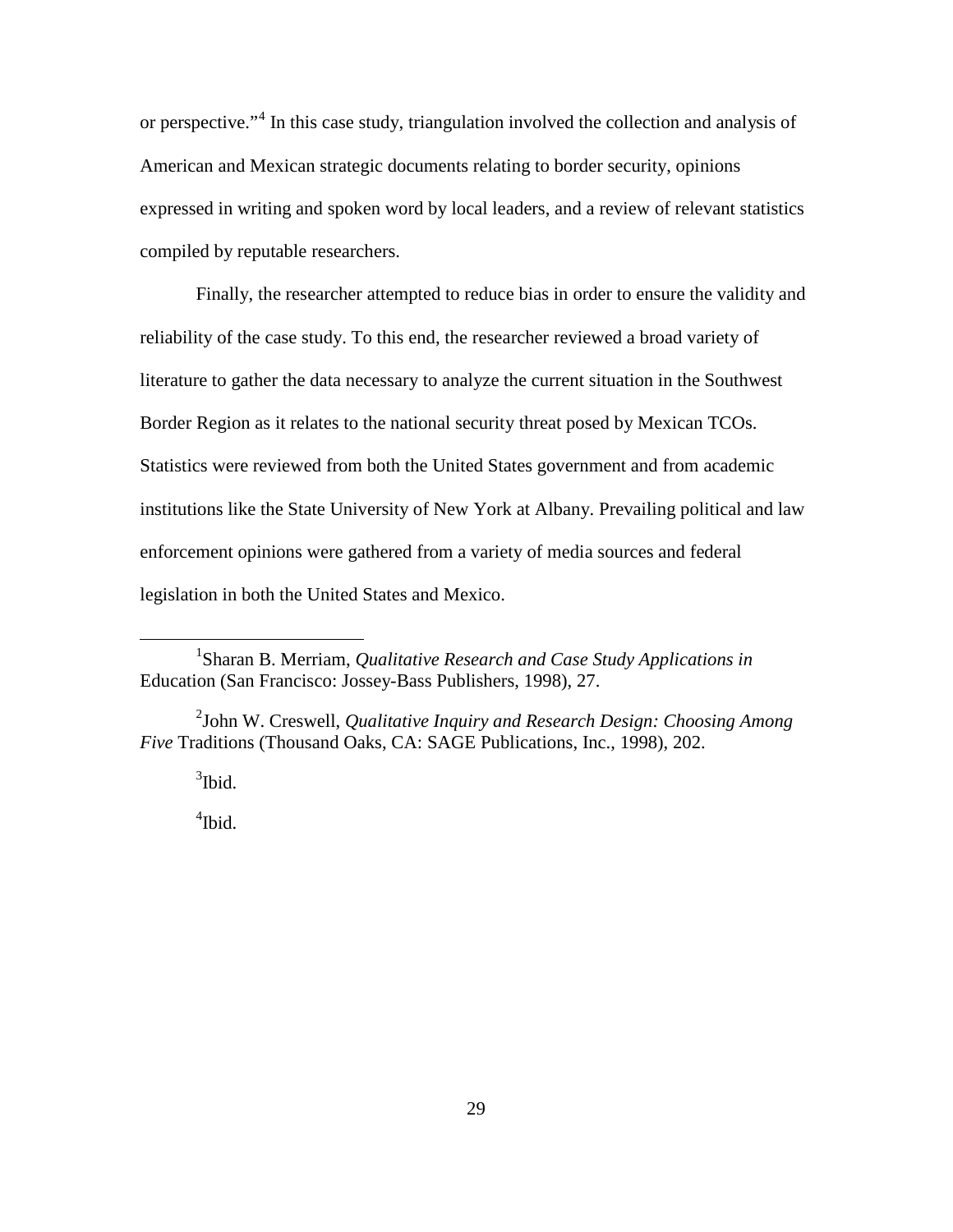## CHAPTER 4

#### ANALYSIS

## Introduction

Once literature has been reviewed and the research methodology has been designed, it is necessary to analyze the data collected. In the context of this case study, data is analyzed in order to solve for the underlying issues related to the problem statement: "With the threat of violence escalating and spilling across the border into the United States, it is necessary to employ the full range of assets and options available for the U.S. government to defeat or neutralize a growing national security threat to the safety and sovereignty of the United States."

Data is analyzed with a focus toward answering the primary and secondary research questions: "In order to prevent the spread of violence by Mexican drug cartels, what should be the U.S. military role in securing the border in the Southwest United States?" and "What type of U.S. military units/assets should be used to help the Department of Homeland Security (DHS) secure the U.S.-Mexico border?"

The research methodology requires the researcher to determine the scope of the national security threat posed by the Mexican drug cartels. This threat may include the economic impact of drug abuse by American citizens, physical attacks by cartel members against U.S. citizens and law enforcement agents, and the potential for the destabilization of the Mexican government. It is necessary to establish that the Mexican drug cartels constitute a significant threat to United States national security that cannot be defeated or deterred by law enforcement methods alone in order to justify an expanded role for the Department of Defense in securing U.S. borders. This must be proven before any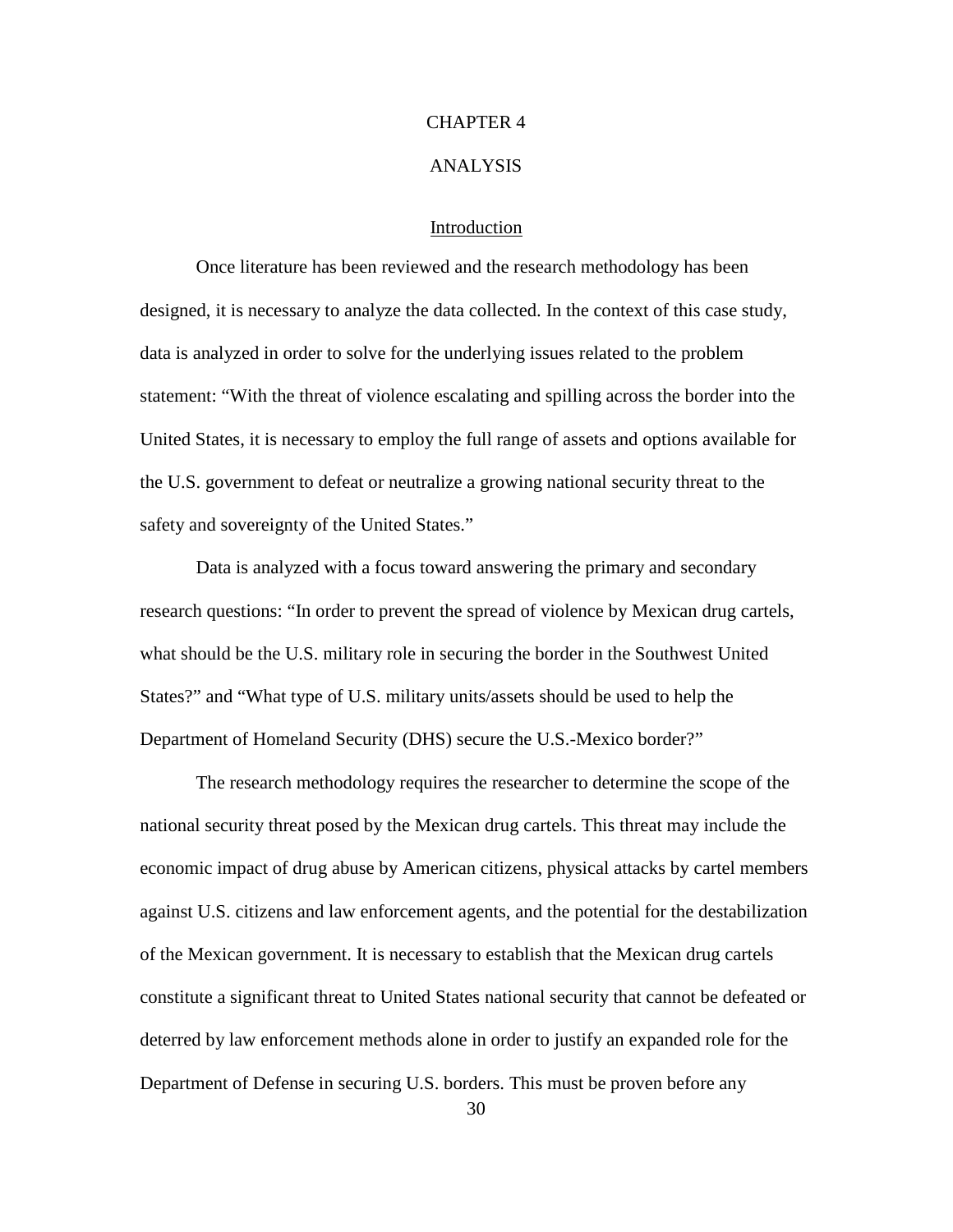determination of what role Department of Defense personnel and equipment should play in border security can be considered. This need can be measured by analyzing statistics related to border security, the national sovereignty of Mexico, drug-related crime on both sides of the U.S.-Mexico border, drug abuse within the United States, and the economic and cultural interdependence of the United States and Mexico.

#### Discussion

One way to determine the future security threat posed by the Mexican drug cartels is to assess the impact of federal budgets on border security operations. Proving that sufficient resources must be allocated to the Department of Homeland Security to deter or defeat the national security threat posed by Mexican drug cartels will make a strong case for maintaining those funds in an era of shrinking federal budgets.

Another way to determine the significance of the national security threat posed by the Mexican TCOs is to demonstrate whether or not narco-trafficking organizations within Mexico constitute an insurgency against the Mexican government. If it can be shown that the government of Mexico is in danger of collapsing due to insurgent activity (either through violent intimidation of government officials or outright rebellion) within its own borders, an argument could be made to increase the presence of U.S. military units along the Southwest Border. This deployment of troops would be done in order to prevent spillover violence and to help ensure the security of our southern neighbors through security assistance programs to the government of Mexico.

The United States and Mexico are close in more than just proximity. Politically, culturally, and economically, the two countries are inextricably linked. Persons of Hispanic descent are the fastest growing demographic in the United States. Of that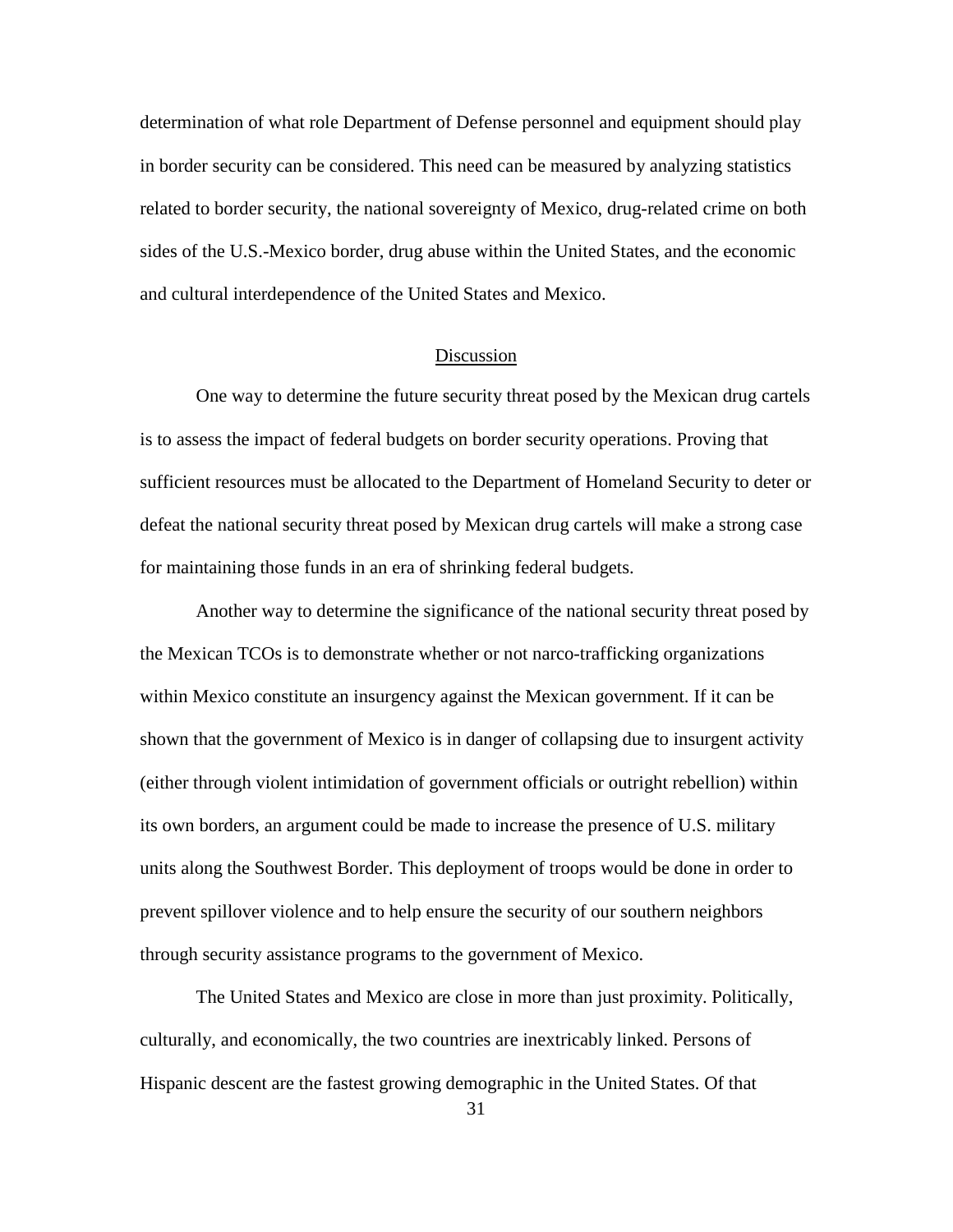population, persons of Mexican descent in particular are the largest segment. From 2000 to 2010, the Mexican-American population increased by 54 percent, growing from 20.6 million people to 3[1](#page-60-0).8 million people.<sup>1</sup> Mexican Americans, according to the 2010 U.S. Census, now account for approximately 10 percent of the total population of the United States. In fact, the growth in the Mexican American demographic accounted for 41 percent of the population growth in the United States from [2](#page-60-1)000 to  $2010$ .

More than \$460 billion in trade passed between the two countries in 2011, making Mexico the United States' third largest trading partner, accounting for 12.5 percent of all foreign trade.<sup>[3](#page-60-2)</sup> Through February of 2012, the United States and Mexico are on pace to conduct more than \$470 billion in trade. [4](#page-60-3) Since the implementation of NAFTA on 1 January 1994, trade between the United States and Mexico has increased by more than \$360 billion per year, averaging nearly 10 percent growth annually.



Figure 4. Trade (in Millions of USD) Between the United States and Mexico from 1994-2011

*Source*: Created by author, data from United States Census Bureau, *U.S. International Trade Data: Trade in Goods with Mexico*, www.census.gov (accessed 17 April 2012).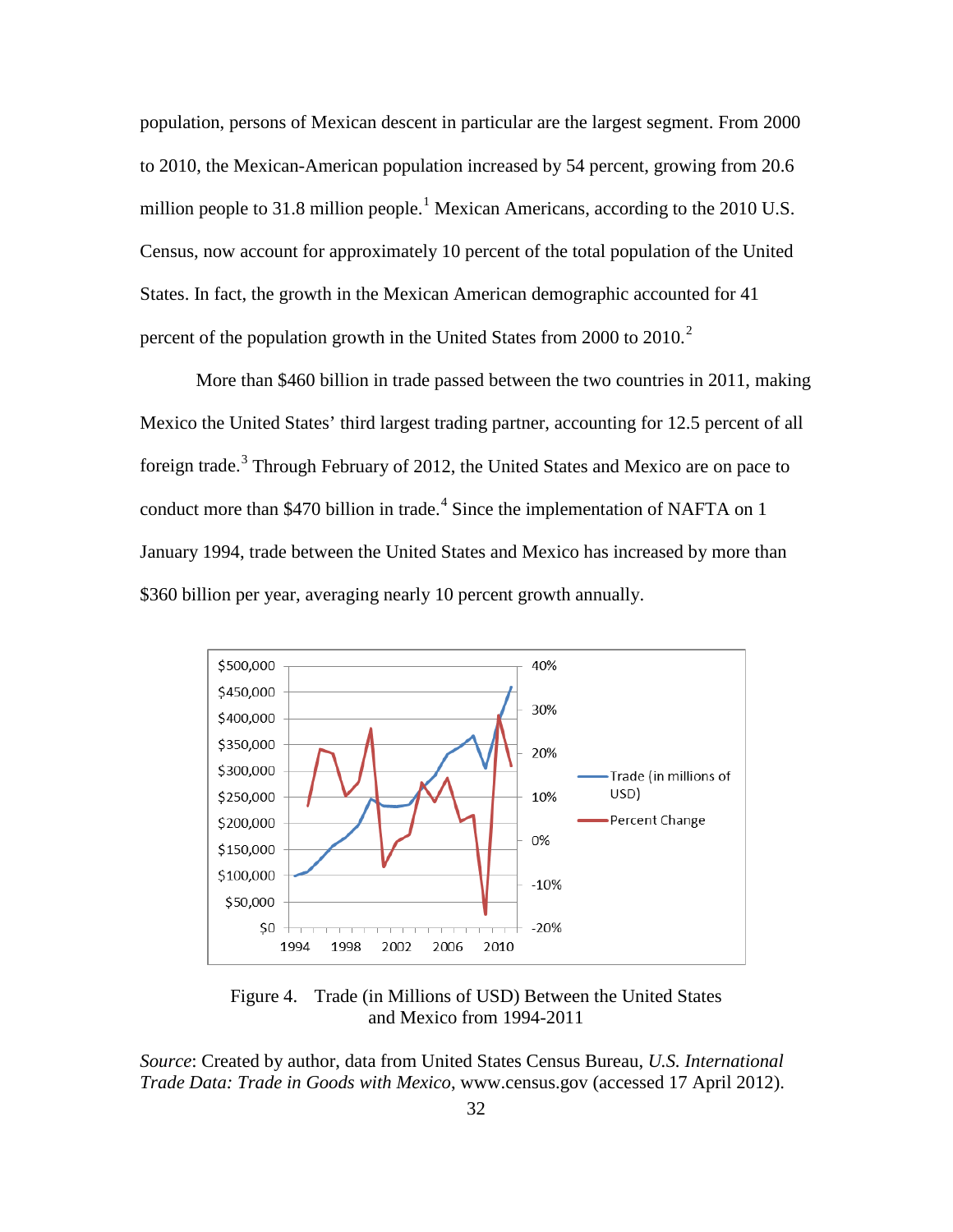Recent trends in immigration and population increases indicate that Mexican Americans account for the lion's share of population growth in the United States. The increasing interdependence of Mexico and the United States through NAFTA has formed a strong cultural and economic bond between the two countries. Nearly 350,000,000 people legally transit the U.S.-Mexico border each year, making it the busiest border in the world. The preservation of a bi-national relationship founded on economic interdependence, shared culture, and mutual support must be maintained. The maintenance of this relationship requires improved security in the Southwest Border Region to remove the greatest point of contention between the United States and Mexico.

U.S. narcotics consumption results in profits of \$39 billion per year flowing back across the border into Mexico,<sup>[5](#page-60-4)</sup> strengthening the drug cartels. The economic cost of America's drug addiction is estimated at \$215 billion annually,<sup>[6](#page-60-5)</sup> exceeding the highest annual economic cost of the wars in Iraq and Afghanistan combined by more than 20 percent.<sup>[7](#page-60-6)</sup> Clearly, America has a drug problem. The Mexican drug cartels are capitalizing on U.S. drug consumption to make enormous sums of money. As of 2009, 59 percent of counternarcotics expenditures were directed toward supply reduction programs, while only 41 percent focused on demand reduction programs. [8](#page-60-7) Despite increasing levels of spending on supply reduction programs, drug use amongst Americans over the age of twelve continued to increase, growing nearly 16 percent from 2002 to 200[9](#page-60-8).<sup>9</sup>

Given the close proximity to their primary consumer, the Mexican drug cartels have established a competitive advantage over other drug smuggling criminal organizations by securing control of illegal border crossing sites into the United States from Mexico. By using some of their profits to legally obtain firearms in the United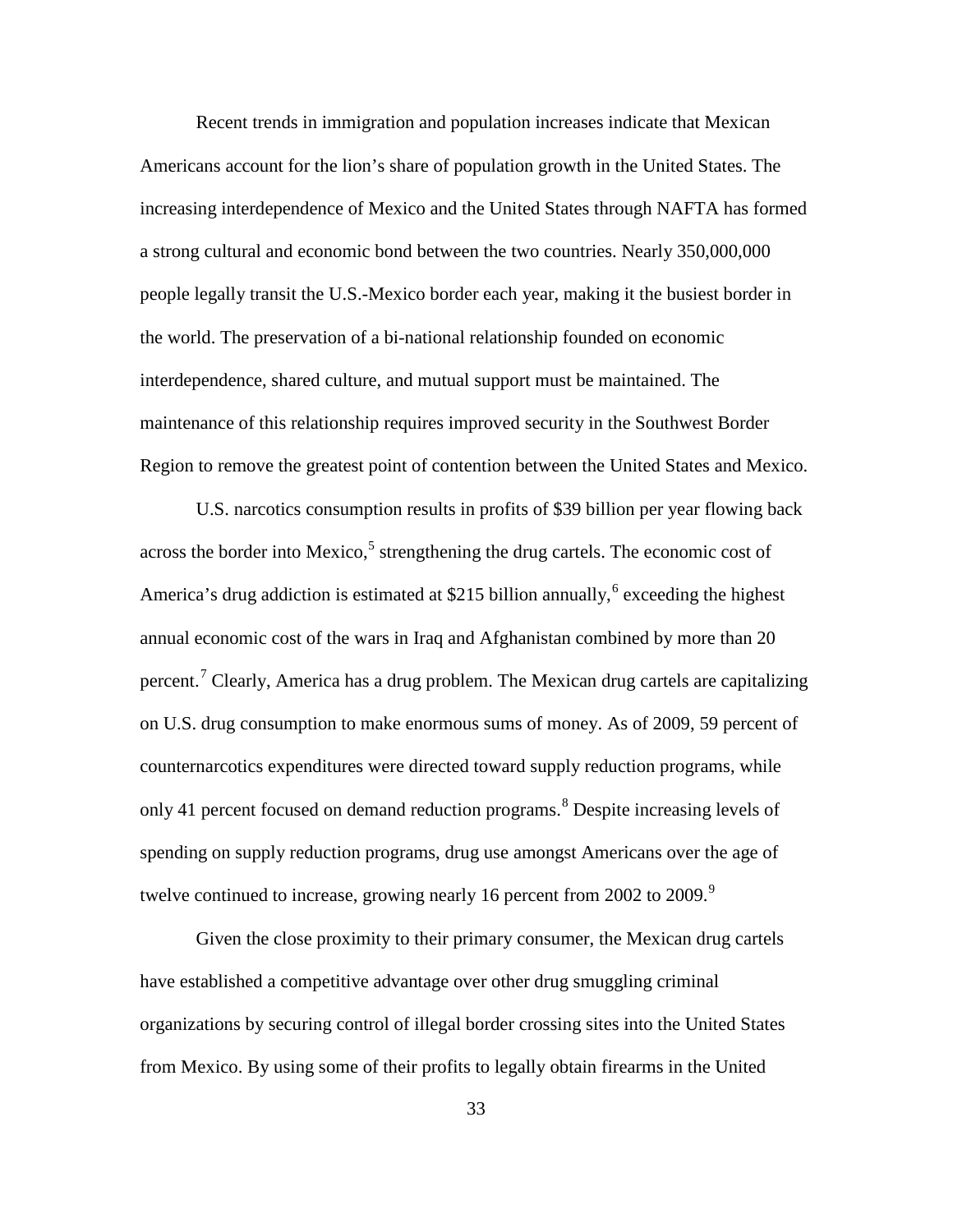States to subvert Mexico's more stringent gun control laws, the Mexican drug cartels have driven their competition out of the Southwest Border Region through the use of force. Los Zetas, in particular, are well-known for their use of violence to eliminate competition and intimidate local authorities. Originally formed by members of the Mexican Army's Special Forces, Los Zetas' operations now encompass most of Mexico's Gulf Coast and extend into Guatemala and the southwestern United States<sup>10</sup>. Los Zetas' rise to power in eastern Mexico brought them into conflict with the Gulf Cartel and the Sinaloa Cartel, resulting in a large portion of the drug-related violence in Mexico.

Since 1999, the U.S. Border Patrol has steadily increased in size in terms of both personnel and budget. The U.S. Border Patrol increased its budget by a factor of three<sup>[11](#page-61-1)</sup> and its force of Border Patrol Agents by a factor of nearly five from 1999 to  $2011.^{12}$  $2011.^{12}$  $2011.^{12}$  Over the period of these budget and personnel increases, the number of illegal alien apprehensions of Mexican citizens attempting to enter the United States fell by more than 80 percent.<sup>[13](#page-61-3)</sup> This decrease, while partially attributable to the growing economic strength of Mexico relative to the United States, is also due in part to the increasingly successful efforts of the U.S. Border Patrol to secure the Southwest Border.

While a slowing American economy and the efforts of the U.S. Border Patrol have served to reduce illegal immigration over the past twelve years, they have done little to curb the growth of Mexican drug cartels' influence in the United States. Due in large part to the amount of money to be made in U.S. markets, Mexican drug cartels have established operations in more than 1,000 cities across all fifty states.<sup>[14](#page-61-4)</sup> Illegal narcotics have become a big business for the Mexican cartels because of their control of smuggling routes with access to the lucrative American market. In fact, the cartels operate much like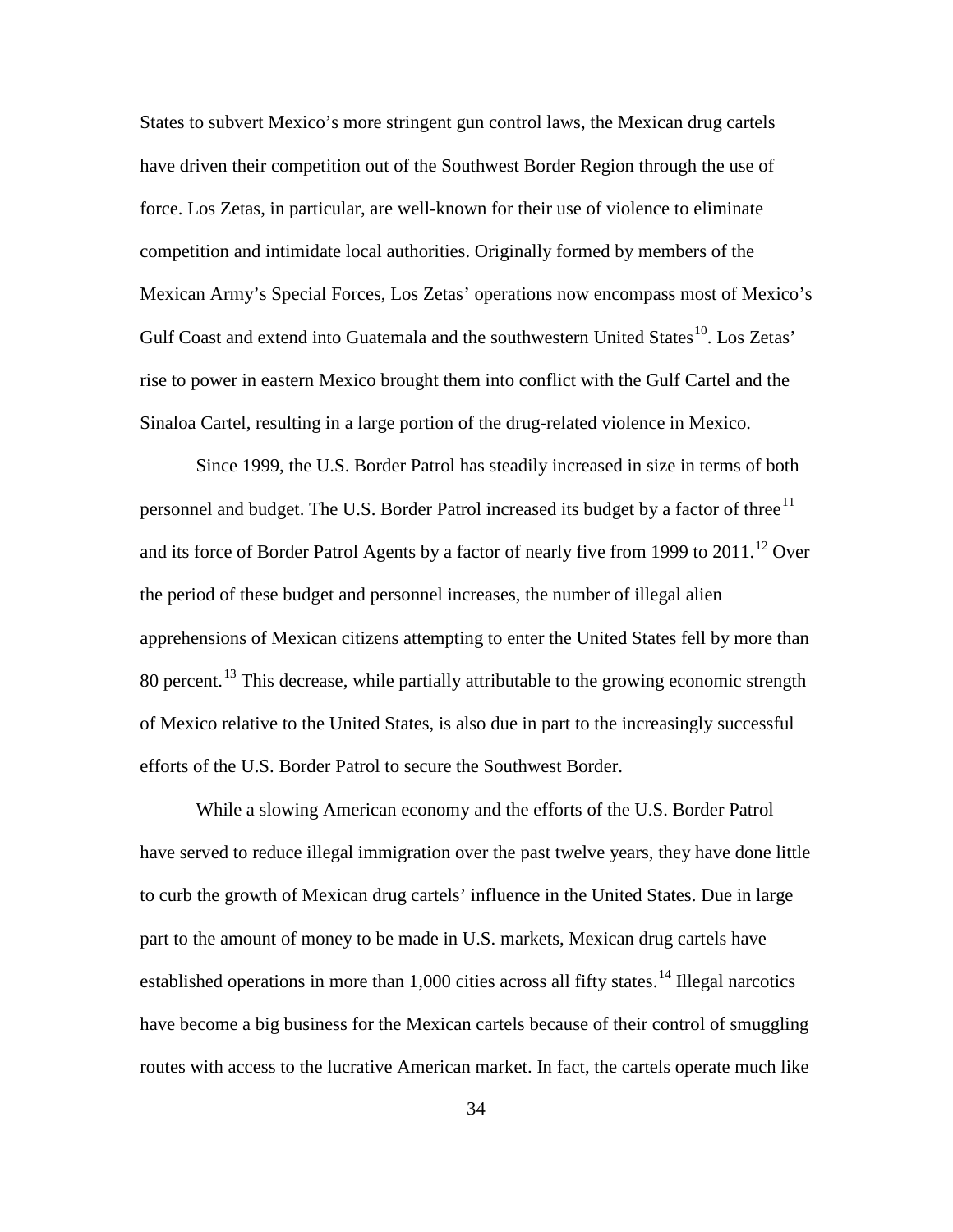businesses, training key personnel in Mexico and then deploying them across the border into the United States in order to establish market territories across the country in conjunction with American street gangs, who facilitate distribution of their products.<sup>[15](#page-62-0)</sup>

In order to maintain this immensely profitable business, the Mexican drug cartels seek to remain under the radar of American law enforcement agencies, keeping a tight lid on drug-related murders on the American side of the border. This is not true however, of other drug-related crimes like kidnapping and extortion. Phoenix, Arizona, has been particularly hard hit, experiencing more than 370 kidnapping cases in 2008 alone. [16](#page-62-1) The majority of the victims are illegal aliens or persons involved in the drug trade, which serves to keep the focus of federal law enforcement agencies on terrorist threats rather than cartel-on-cartel violence in the United States. The Mexican cartels-or their American gang affiliates–concentrate their violent activities against rivals, kidnapping them and ransoming them back to their families in an effort to intimidate each other and secure vital smuggling routes to major U.S. population centers. The grisly results of the failure to pay the ransoms in time have been discovered frequently in Phoenix, as dismembered bodies are investigated by Phoenix Police Chief Andy Anderson and his officers.<sup>[17](#page-62-2)</sup>

The Mexican government reported in January of 2012 that 47,515 Mexican citizens have been killed in fighting between rival drug cartels since December of 2006<sup>[18](#page-62-3)</sup> as the cartels struggle for dominance of the smuggling routes into the United States. A significant problem related to this surge in violent crime within Mexico is the ready availability of firearms in the United States. Mexican drug cartels frequently purchase firearms legally in the United States due to stricter gun control laws in Mexico. According to the U.S. Bureau of Alcohol, Tobacco, Firearms, and Explosives, more than

35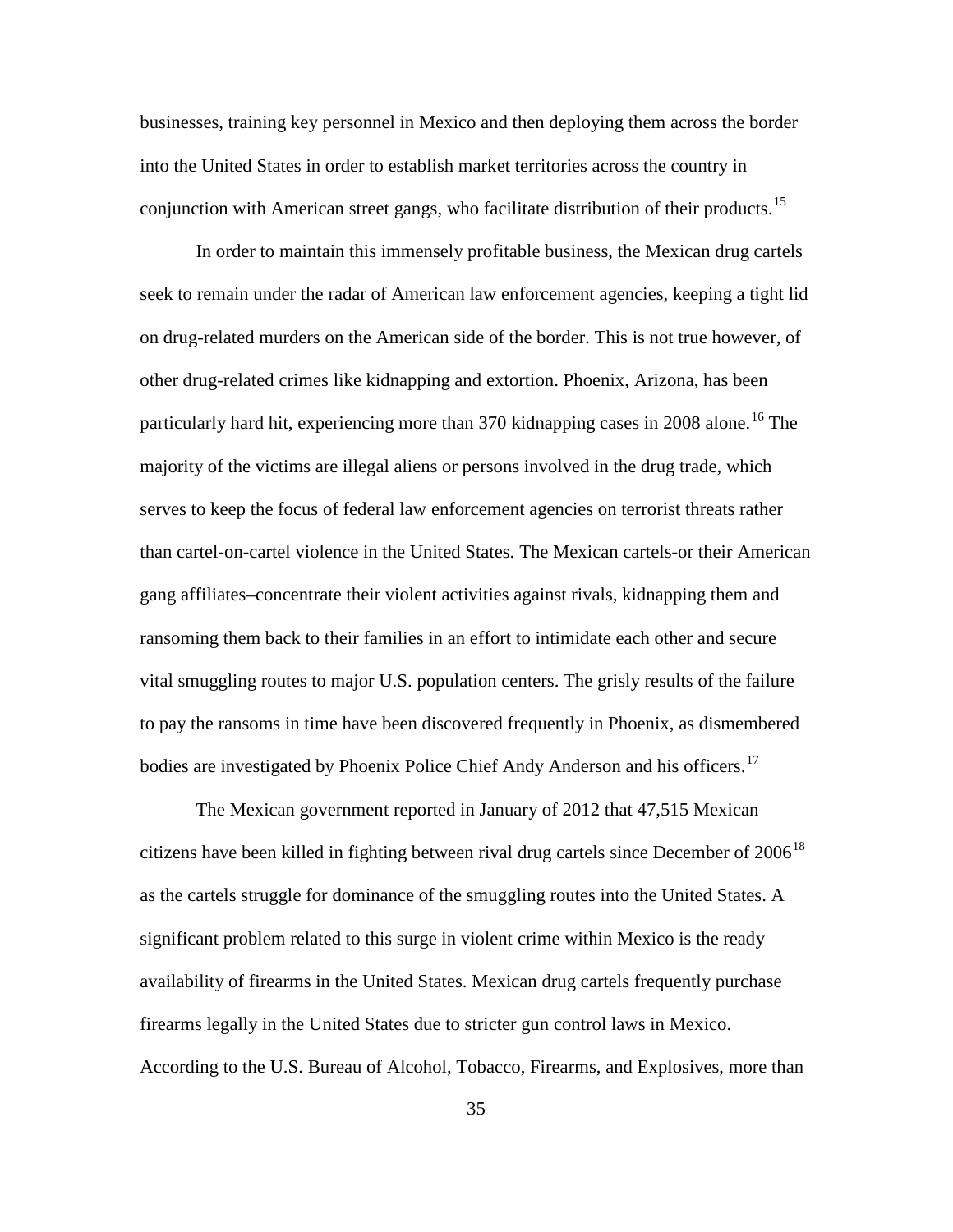70 percent of the nearly 30,000 firearms seized by the Mexican government in 2009 and 2010 were purchased in the United States.<sup>[19](#page-63-0)</sup>

While violent crime rates in Mexico continue to remain alarmingly high, there is no evidence to conclude that the Mexican government is in imminent danger of collapsing. The drug cartels, thus far, seem content to undermine local government and law enforcement in order to maintain their influence over smuggling routes into the United States, but do not appear to be a threat to the federal government. The people of Mexico, disenchanted with the current ruling party, still have faith in their federal institutions, as evidenced by the intense three-candidate presidential election scheduled for 1 July [20](#page-63-1)12. $^{20}$ 

#### Analysis of Data–Primary Research Question

The researcher must first analyze data in relation to the primary research question: "In order to prevent the spread of violence by Mexican drug cartels, what should be the U.S. military role in securing the border in the Southwest United States?" In analyzing data related to the primary research question, the researcher focused on the development of a comprehensive border security doctrine and the establishment of a joint inter-agency task force for border security as the roles in which the military could make the greatest positive impact in border security operations.

Border Security Doctrine- Current doctrine related to border security, particularly where the Department of Defense is involved, is an issue of contention between the Departments of Defense and Homeland Security. The Department of Defense provides military assistance when legal authorities allow and resources are available, whereas the Department of Homeland Security has a continuous mission to ensure border security.<sup>[21](#page-63-2)</sup>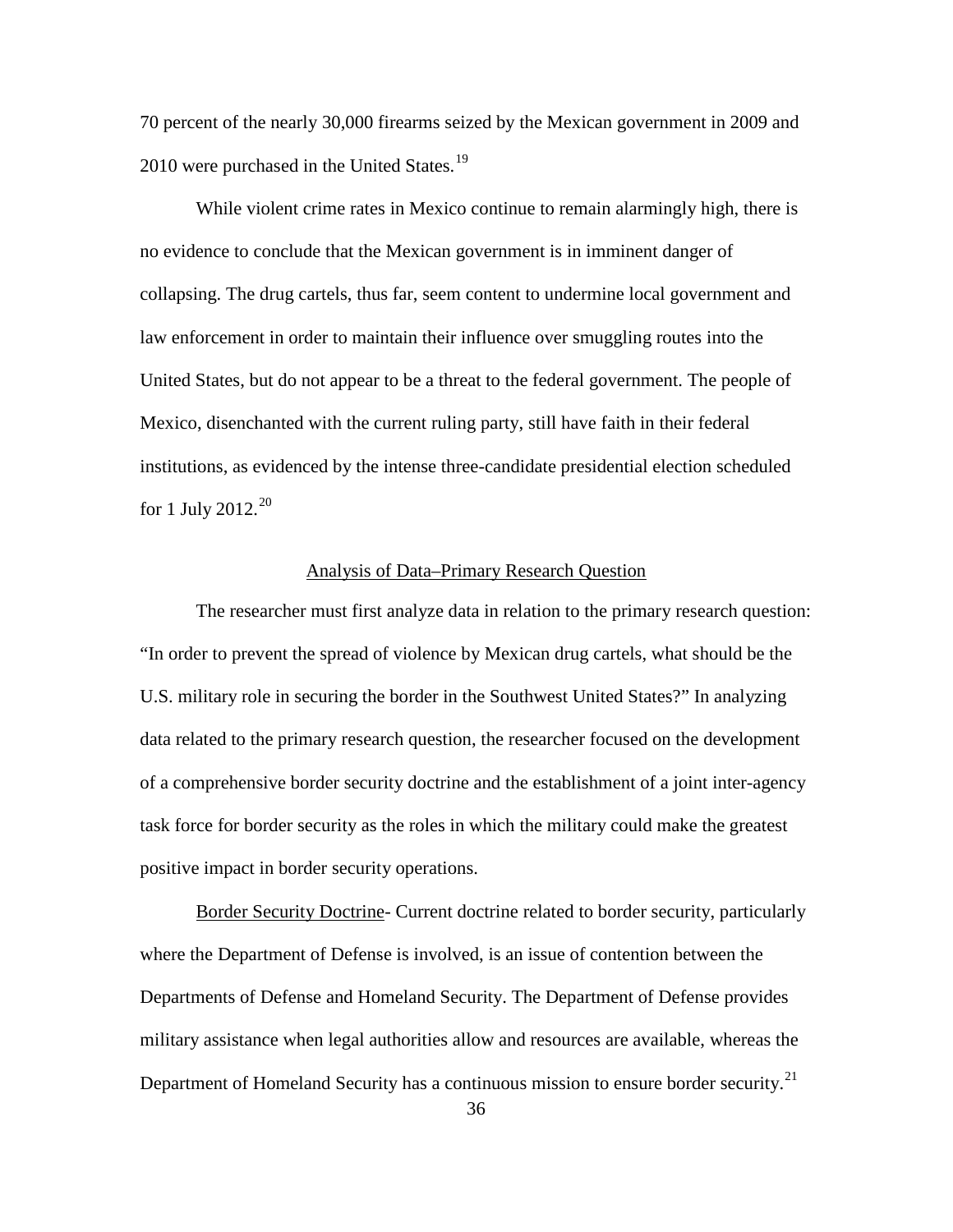Department of Defense officials have expressed concerns about the absence of a comprehensive strategy for Southwest Border security and the resulting challenges to identify and plan a military role in supporting border security operations.<sup>[22](#page-64-0)</sup> Homeland Security officials have observed that military border assistance has been ad hoc due to the Department of Defense's other operational requirements.<sup>[23](#page-64-1)</sup> Based on opinions provided to the Government Accountability Office by Defense and Homeland Security officials, it appears that current border security doctrine does not provide enough clarity on how military units should be employed to support Homeland Security agencies.

Joint Inter-agency Task Force for Border Security- The Department of Defense currently operates three joint task forces charged with supporting civil authorities in a counternarcotics capacity: Joint Inter-agency Task Force-West (JIATF-West), Joint Interagency Task Force-South (JIATF-South), and Joint Task Force-North (JTF-North). JIATF-West focuses on the geographical area including the Pacific Rim and Asia and is subordinate to U.S. Pacific Command. JIATF-South focuses on the Caribbean, Central America, and South America and is subordinate to U.S. Southern Command. JTF-North is responsible for all support to federal law enforcement agencies combating transnational threats in the approaches to the United States homeland. In practice, JTF-North focuses on counternarcotics operations in support of federal law enforcement agencies in the Southwest Border Region. JTF-North has a limited operating budget of \$10 million annually–an amount which has remained virtually fixed since the late  $1980s^{24}$  $1980s^{24}$  $1980s^{24}$ -with which to provide this support.<sup>[25](#page-64-3)</sup> Given that the Department of Defense budget for counternarcotics operations is \$1.1 billion per year, it would seem that the allotment for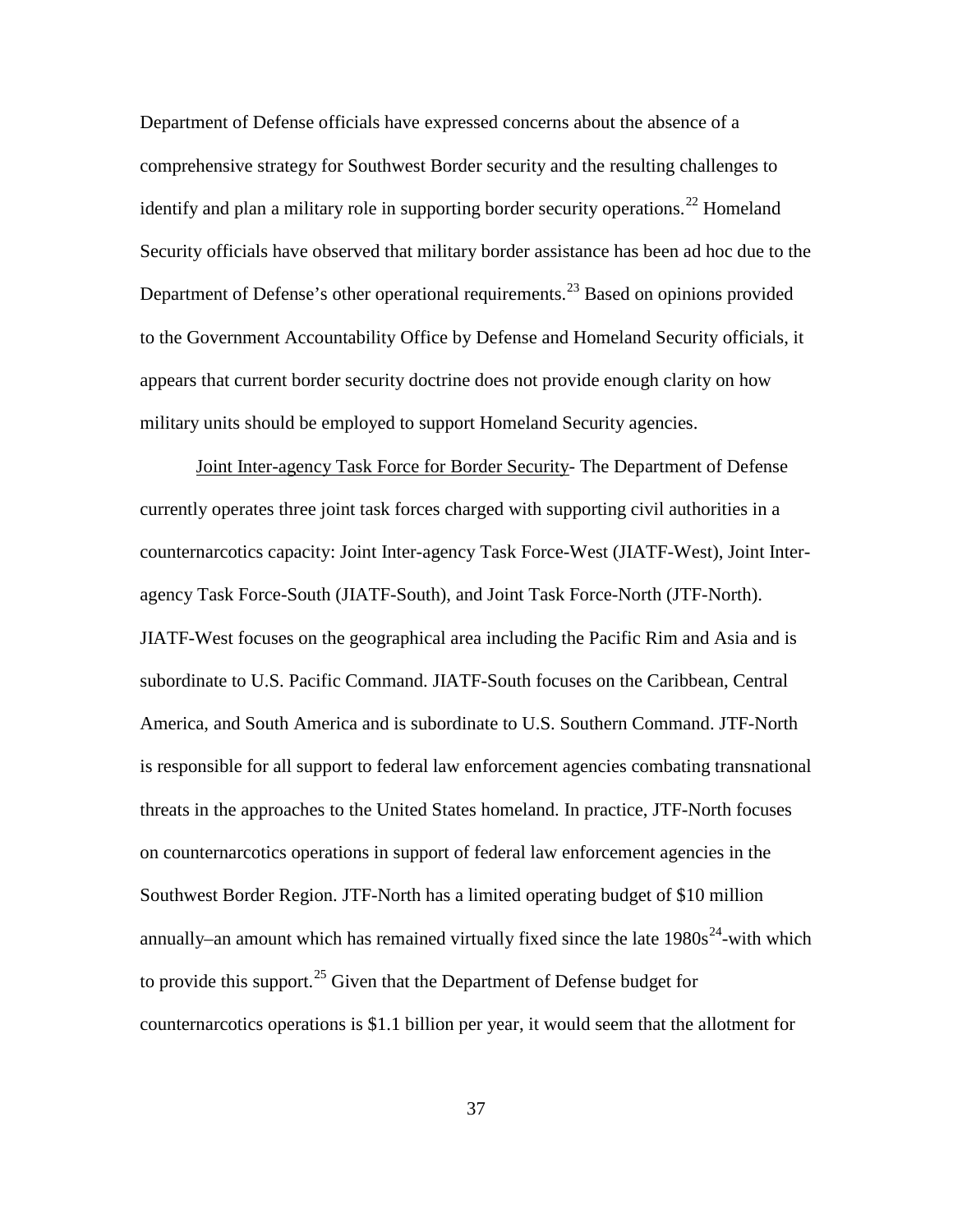JTF-North to provide counternarcotics support to federal law enforcement agencies nationwide is somewhat low.<sup>[26](#page-65-0)</sup>

The Merida Initiative is a program where the United States has provided more than \$1.3 billion in aid to the government of Mexico since the initiative's inception in  $2007<sup>27</sup>$  $2007<sup>27</sup>$  $2007<sup>27</sup>$  In addition to direct economic support, the United States has provided training and equipment to Mexico for the purpose of improving counter-narcotics operations. The equipment provided includes both rotary-wing and fixed-wing aircraft, ISR aircraft, railroad x-ray inspection machines, polygraph machines, and computer equipment. $^{28}$  $^{28}$  $^{28}$ According to a Government Accountability Office report to the leadership of the House and Senate Armed Services Committees, increasing Department of Defense participation in programs like the Merida Initiative has the potential to improve inter-agency coordination and cooperation within the federal agencies of the United States government, strengthening military-to-military relationships with Mexico, and deterring illegal activity along the border.<sup>[29](#page-65-3)</sup>

## Analysis of Data–Secondary Research Question

After analyzing data in relation to the primary research question, the researcher must focus on the secondary research question: "What type of U.S. military units/assets should be used to help the Department of Homeland Security (DHS) secure the U.S.- Mexico border?" In analyzing the data, the researcher focused on three specific types of military equipment that the Department of Defense could use to greatest effect in supporting border security operations: intelligence analysis systems, ground penetrating radar, and biometric data systems.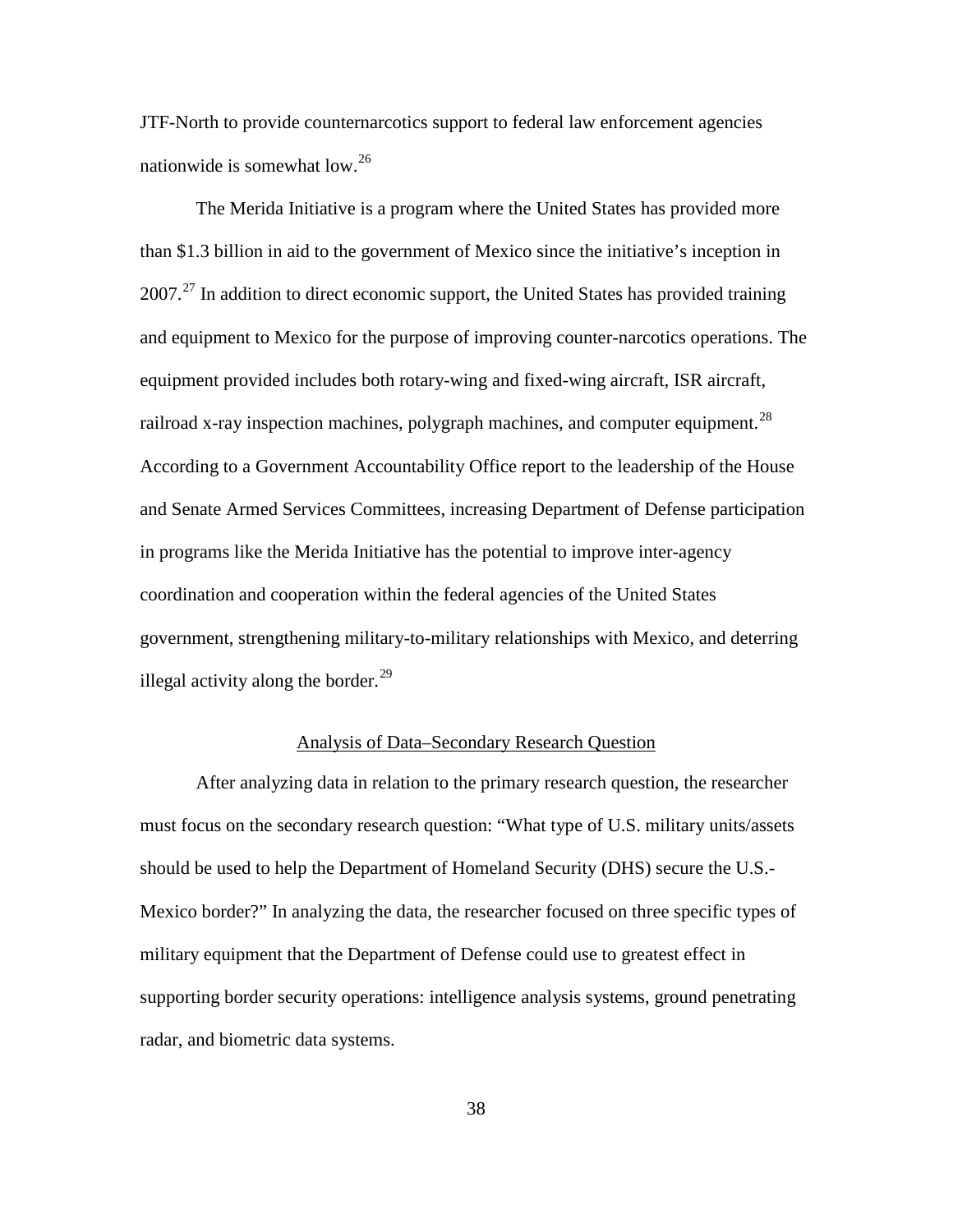Intelligence Analysis-Despite increases in the number of personnel employed by the U.S. Border Patrol and the amount of funding they receive, the Department of Homeland Security as a whole lacks a robust intelligence analysis capability. The amount of information gathered by Customs and Border Protection's Predator-B drones and Aerostat balloons can overwhelm the ability of their analysts to make sense of what has been collected and distill it into a useful product for agents in the field to use in the execution of their duties. Active duty and National Guard units are deployed to the Southwest Border Region on a frequent basis to provide intelligence support to civil authorities because of their expertise and the computer software they possess to quickly analyze and prioritize information. The employment of military intelligence units in a Defense Support to Civil Authorities capacity will help DHS analyze all of the data collected by providing a force multiplier that can enhance border security.

Ground Penetrating Radar-A common tactic used by Mexican drug cartels to avoid detection and interdiction by U.S. Border Patrol agents is to build and use tunnels running under the border. Many of these tunnels are dug as side shafts off of the drainage systems on the U.S. side of the border, making their detection from the surface difficult at best. Beginning in 2009, the Department of Homeland Security began to pursue acquiring ground penetrating radar for the U.S. Border Patrol through a partnership with Lockheed-Martin.<sup>[30](#page-65-4)</sup> The U.S. Border Patrol's expertise in the use of ground penetrating radar is by no means robust. The U.S. Army Corps of Engineers, however, does possess a robust capability to use ground penetrating radar. In recent years, ground penetrating radar has been used to locate weapons caches and hideouts in Iraq and Afghanistan. More recently, the Corps of Engineers used ground penetrating radar in South Korea as part of an Eighth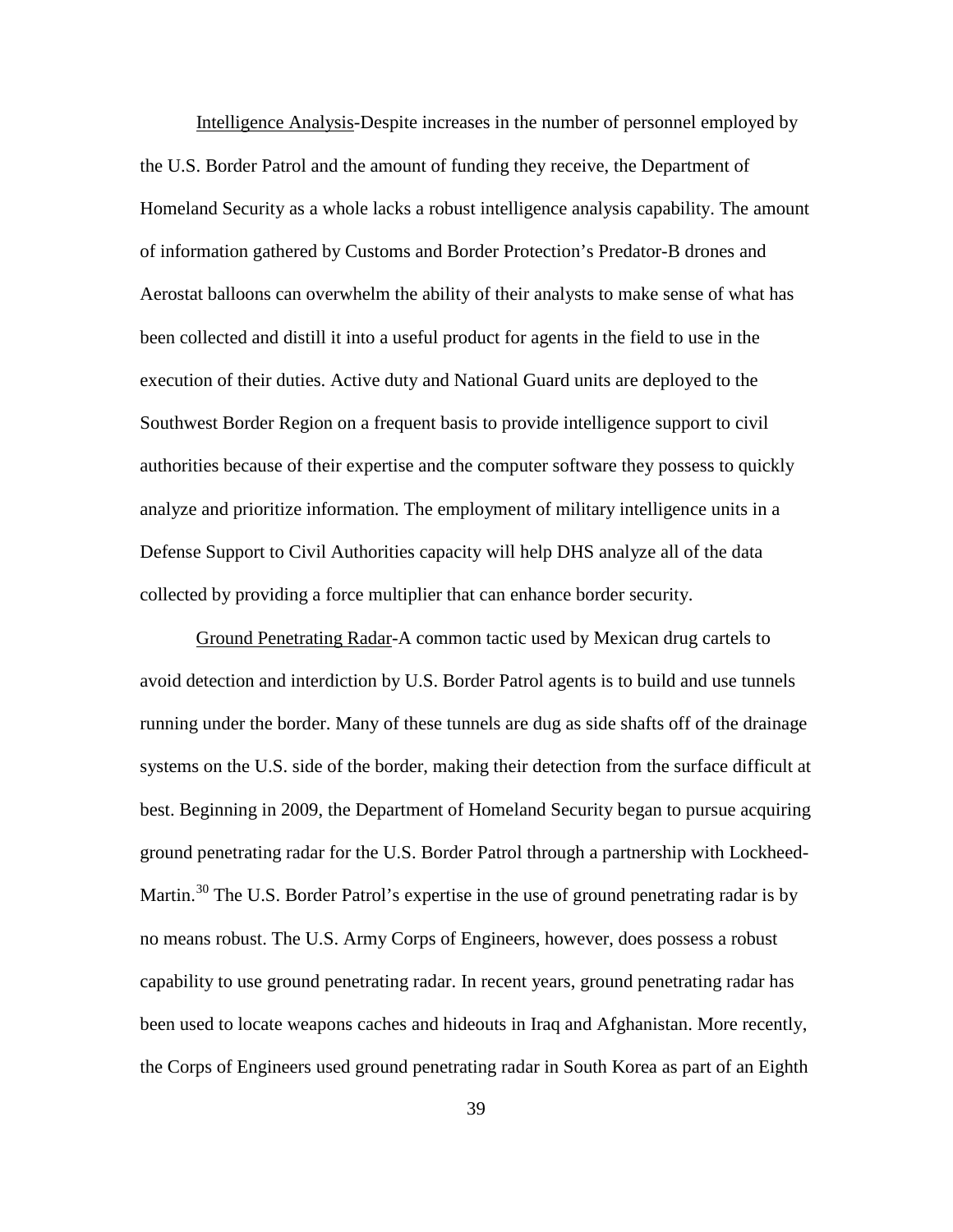Army effort to determine whether or not Agent Orange was buried at Camp Carroll in the late 1970s when the chemicals ceased to be used by the U.S. military.<sup>[31](#page-66-0)</sup> If ground penetrating radar has the capability to locate barrels buried more than thirty years ago in South Korea, it certainly has the capability to detect tunnels built under the U.S.-Mexico border.

Biometrics-The Customs and Border Protection service currently uses an identification system called the Enforcement Case Tracking System (ENFORCE), which uses the 10-Print fingerprint system to establish the identity of both legal and illegal aliens and visitors to the United States.<sup>[32](#page-66-1)</sup> This system does not allow for an illegal immigrant apprehended at the border to be identified on-site by U.S. Border Patrol agents. Instead, the fingerprint information must be scanned and sent to the regional Border Patrol office for analysis. The Department of Defense uses two biometric identification systems to positively identify personnel: the Biometric Automated Toolset System (BATS) and the Handheld Inter-agency Identification Detection Equipment (HIIDE). BATS and HIIDE allow the user to scan a subject's iris, photograph the subject for facial recognition software, and record the subject's fingerprints. Each system is equipped with a ruggedized laptop computer that connects to a nationwide database and is capable of confirming a person's identity in a matter of minutes (as long as the person's biometric data is already recorded in the database). These biometric systems would provide a more rapid identification system for Border Patrol agents to use in tracking repeat offenders and violent criminal aliens at the point of apprehension. Due to the extensive use of the BATS and HIIDE systems by military personnel during the wars in Iraq and Afghanistan, the Department of Defense is able to provide a capability bridge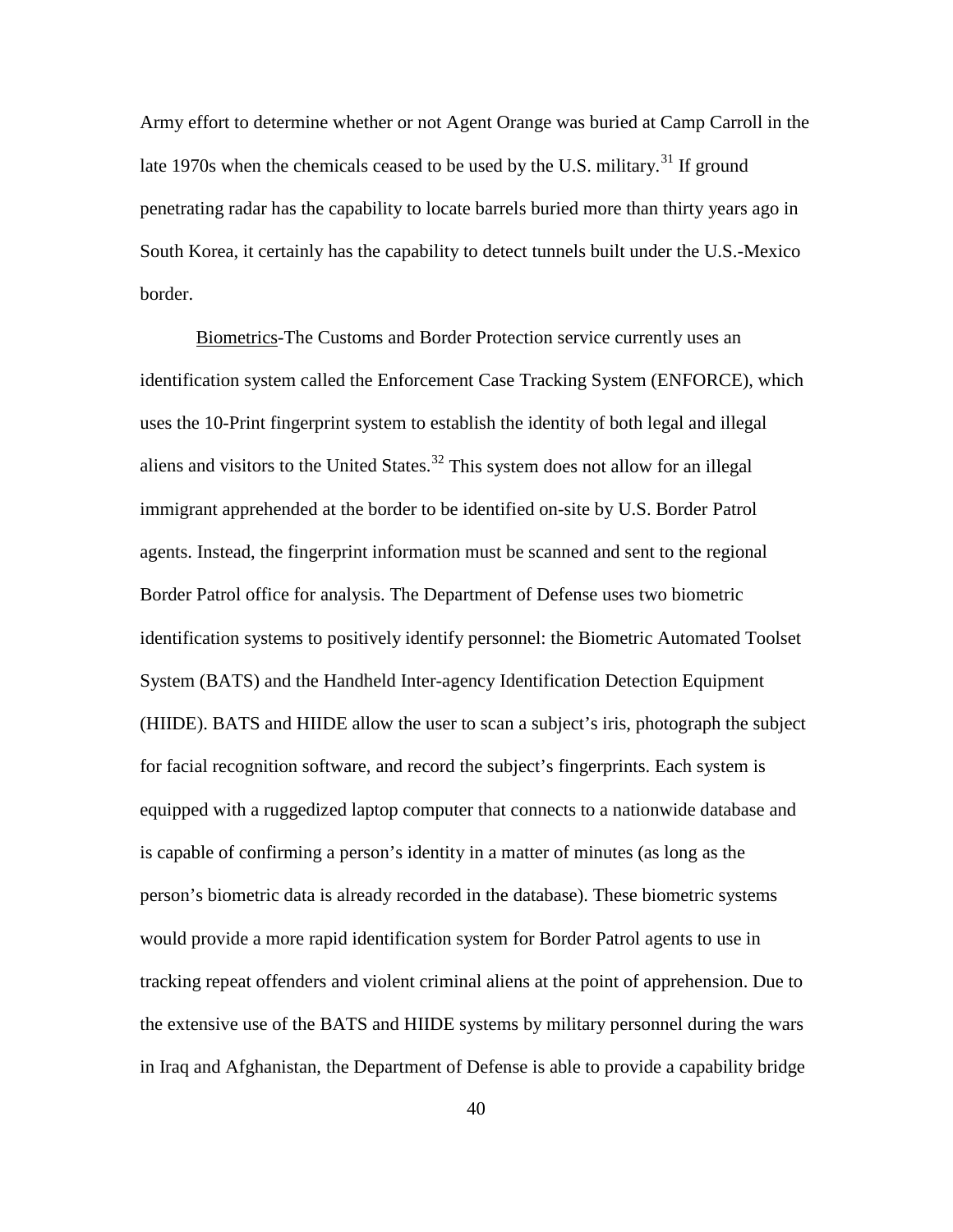to augment and train U.S. Border Patrol agents until their biometric capability is sufficient to run the system without assistance.

#### Summary

Border security in the Southwest United States is an increasingly inter-agency effort. The complex nature of inter-agency relationships and the relative youth of the Department of Homeland Security further complicate border security operations. In May 2010, President Obama announced his plan to deploy an additional 1,200 National Guard soldiers to the borders shared by Mexico with Texas, New Mexico, Arizona, and California.<sup>[33](#page-66-2)</sup> He also asked Congress to approve a plan to expand the United States Customs and Border Protection force by 1,500 border patrol agents<sup>[34](#page-66-3)</sup>. Senator John McCain (R-AZ) introduced legislation allocating an additional 3,000 National Guard soldiers to be deployed to Arizona and 3,000 others to be deployed to Texas, New Mexico, and California.<sup>[35](#page-66-4)</sup>

The increasing deployments of active duty and National Guard soldiers to support border security operations underscore the need for a comprehensive border security strategy. This strategy should be developed at the Department of Homeland Security level with oversight from the Obama administration and include the design and structure of a Joint Inter-agency Task Force for Border Security. Following the implementation of this government-wide border security strategy, the new JIATF-Border Security needs to develop its own doctrine to clearly define how assets from other federal agencies will be integrated into border security operations. This doctrine must address how military assets can be used to their best immediate effect through the use of capabilities like intelligence analysis, ground penetrating radar, and biometric systems.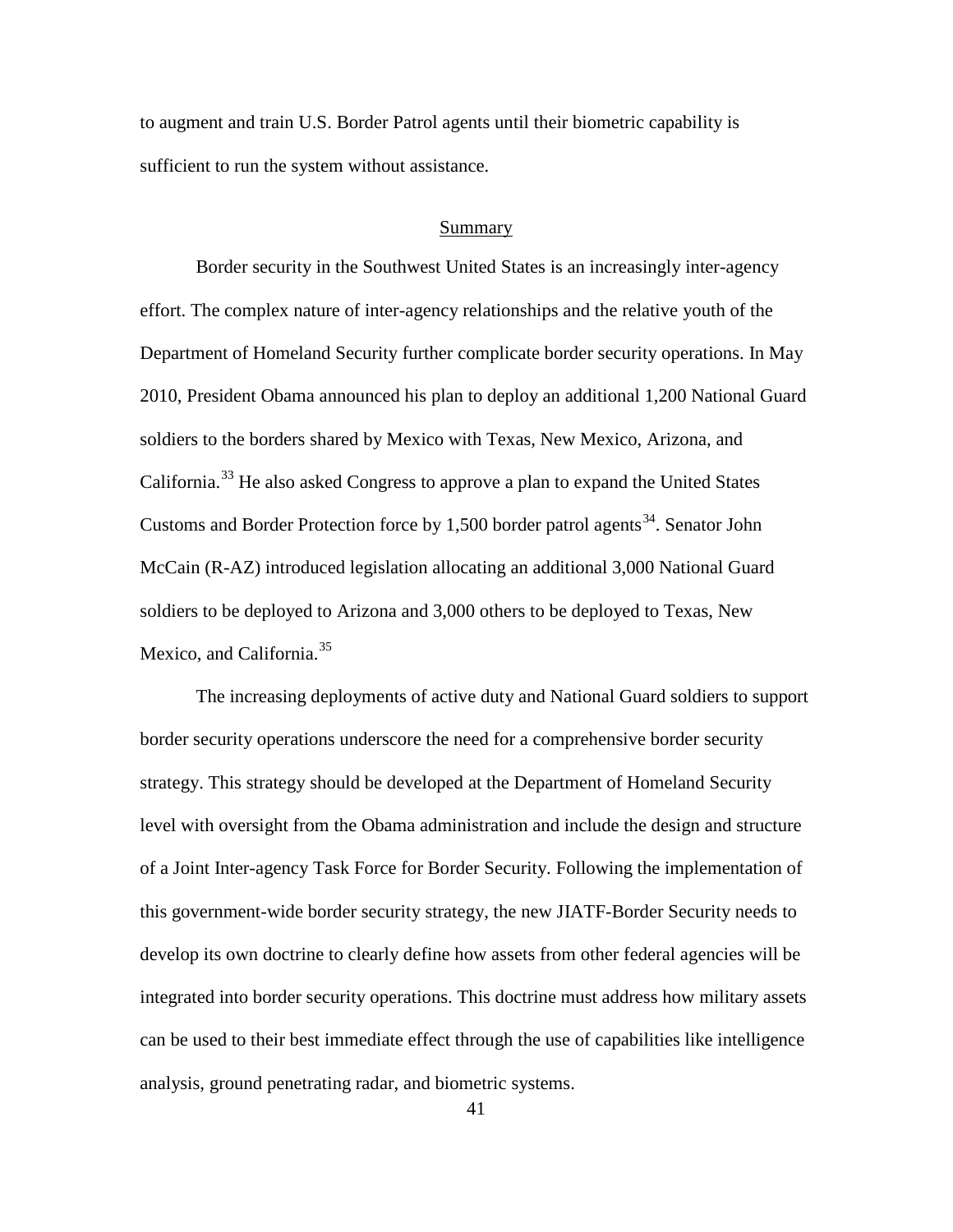<u>1</u> Sharon R. Ennis, Merarys Rios-Vargas, and Nora G. Albert, *The Hispanic Population: 2010* (Washington, DC: United States Department of Commerce, United States Census Bureau, May 2011), 2.

 $\mathrm{^{2}Ibid.}$ 

3 United States Census Bureau, *Foreign Trade: U.S. Trade with Mexico*, 2012, http://www.census.gov/foreign-trade/balance/c2010.html, (accessed 17 April 2012).

4 Ibid.

5 Richard A. Serrano, "Mexican Drug Cartels Setting Up Shop Across U.S.," *Los Angeles Times*, 17 April 2011, http://articles.latimes.com/2011/apr/17/nation/la-na-crack -house-20110417 (accessed 17 April 2012).

6 Carol Cratty, ""Mexico Drug Cartels Extend Reach in U.S., CNN.com, 26 March 2010, http://articles.cnn.com/2010-03-26/us/drug.trends\_1\_drug-cartels-mexican-borderdrug-violence?\_s=PM:US (accessed 17 April 2012).

<sup>7</sup>Belasco, CRS-3.

8 State University of New York–Albany, *Sourcebook of Criminal Justice Statistics*, 2011, http://www.albany.edu/sourcebook/pdf/t1142012.pdf (accessed 14 November 2011).

9 drugwarfacts.org, *Drug Use Estimates*, 2011, http://www.drugwarfacts.org/cms/ ?q=node/27 (accessed 14 November 2011).

10InsightCrime.org, *Los Zetas*, InsightCrime.org, 2012, http://insightcrime.org/ criminal-groups/mexico/zetas (accessed 17 April 2012).

11United States Border Patrol, *Enacted Border Patrol Program Budget by Fiscal Year*, 2011, http://www.cbp.gov/linkhandler/cgov/border\_security/border\_patrol/usbp\_ statistics/budget\_stats.ctt/budget\_stats.pdf (accessed 17 April 2012).

12United States Border Patrol, *Border Patrol Agent Staffing by Fiscal Year*, 2011, http://www.cbp.gov/linkhandler/cgov/border\_security/border\_patrol/usbp statistics/staffing 92 10.ctt/staffing 92 11.pdf (accessed 17 April 2012).

13United States Border Patrol, *Total Illegal Alien Apprehensions by Fiscal Year*, 2011, http://www.cbp.gov/linkhandler/cgov/border\_security/border\_patrol/usbp\_ statistics/99\_10\_fy\_stats.ctt/99\_11\_fy\_stats.pdf (accessed 17 April 2012).

14National Drug Intelligence Center, *National Drug Threat Assessment 2011* (Washington, DC: United States Department of Justice, 2011), 48.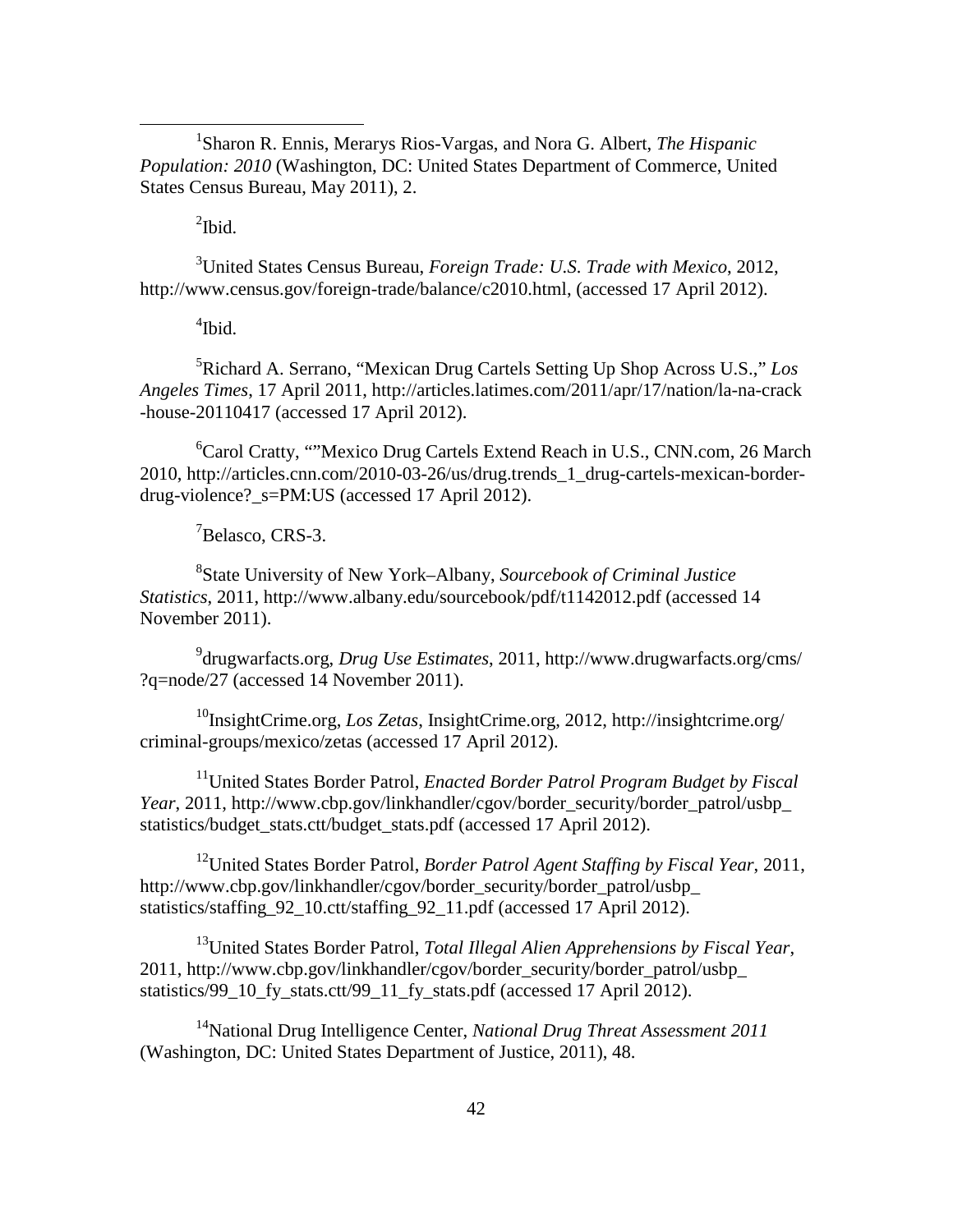15Richard A. Serrano, "Mexican Drug Cartels Setting Up Shop Across U.S.," *Los Angeles Times*, 17 April 2011, http://articles.latimes.com/2011/apr/17/nation/la-na-crack -house-20110417 (accessed 17 April 2012).

<sup>16</sup>Brian Ross, Richard Esposito, and Asa Eslocker, "Kidnapping Capital of the U.S.A.," abcnews.com, 11 February 2009, http://abcnews.go.com/Blotter/story?id= 6848672&page=1#.T7GXlO1yEll (accessed 17 April 2012).

 $17$ Ibid.

18Damien Cave, "Mexico Updates Death Toll in Drug War to 47,515, but Critics Dispute the Data," *The New York Times*, 11 January 2012, http://www.nytimes.com/ 2012/01/12/world/americas/mexico-updates-drug-war-death-toll-but-critics-disputedata.html (accessed 17 April 2012).

<sup>19</sup>Evan Perez, "Mexican Guns Tied to U.S.: American-Sourced Weapons Account for 70% of Seized Firearms in Mexico," *The Wall Street Journal*, 10 June 2011, http:// online.wsj.com/article/SB10001424052702304576375961350290734.html (accessed 17 April 2012).

 $^{20}$ E. Eduardo Castillo, "Old Party Has Big Lead in Mexico Presidential Race," *The Miami Herald*, 2 May 2012, http://www.miamiherald.com/2012/05/02/2778793/oldparty-has-big-lead-in-mexico (accessed 17 April 2012).

21Davi M. D'Agostino, *Observations on the Costs and Benefits of an Increased Department of Defense Role in Helping to Secure the Southwest Land Border*  (Washington, DC: United States Government Accountability Office, 12 September 2011), 4.

 $^{22}$ Ibid., 3.  $^{23}$ Ibid., 4.  $^{24}$ Ibid., 13.  $^{25}$ Ibid.  $^{26}$ Ibid.

27Jess Ford, *Merida Initiative: The United States Has Provided Counternarcotics and Anticrime Support but Needs Better Performance* Measures (Washington, DC: United States Government Accountability Office, July 2010), 4.

 $^{28}$ Ibid., 8.

 $^{29}D'$ Agostino, 3.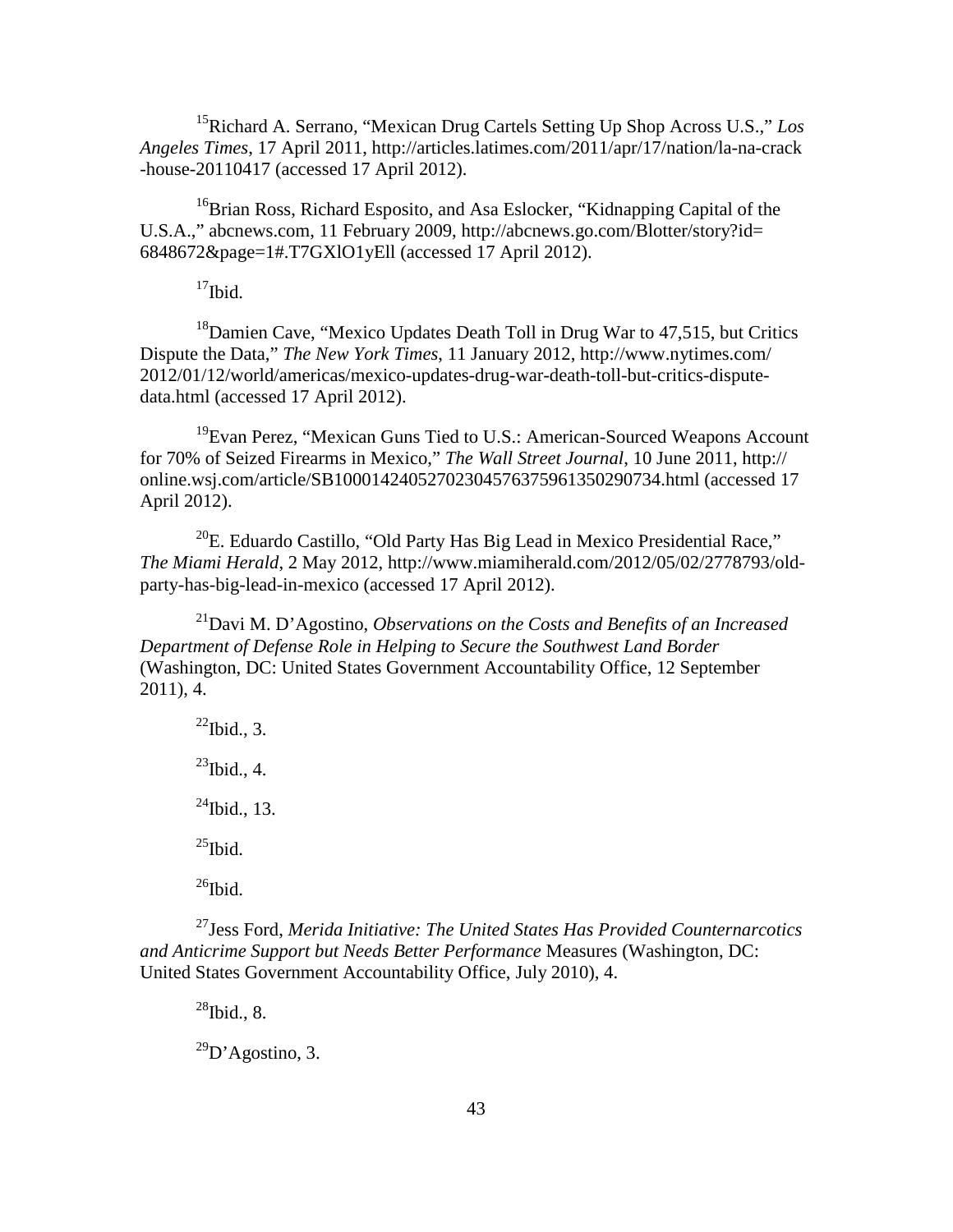<sup>30</sup>National Science Foundation, "Border Patrol Agents to Spot Tunnels With Advance Ground-Penetrating Radar," *U.S. News and World Report*, 1 July 2009, http:// www.usnews.com/science/articles/2009.07/01/border-patrol-agents-to-spot-tunnels-withadvanced-ground-penetrating-radar (accessed 17 April 2012).

<sup>31</sup>Ashley Rowland, "Army Using Ground-Penetrating Radar to Look for Agent Orange at Korea Base," *Stars and Stripes*, 2 June 2011, http://www.stripes.com/news/ pacific/korea/army-using-ground-penetrating-radar-to-look-for-agent-orange-at-koreabase-1.145330 (accessed 17 April 2012).

32U.S. Customs and Border Protection, *Secure Borders, Safe Travel, Legal Trade: U.S. customs and Border Protection Fiscal Year 2009-2014 Strategic* Plan (Washington, DC: United States Customs and Border Protection, 2008), 18.

<sup>33</sup>*St. Petersburg Times*, Politifact.com Truth-o-meter, 29 July 2010, http://www.politifact.com/truth-o-meter/statements/2010/john-mccain/john-mccain-saidhe-would-add-3000-troops-border-w/ (accessed 23 October 2011).

 $34$ Ibid.

 $35$ Ibid.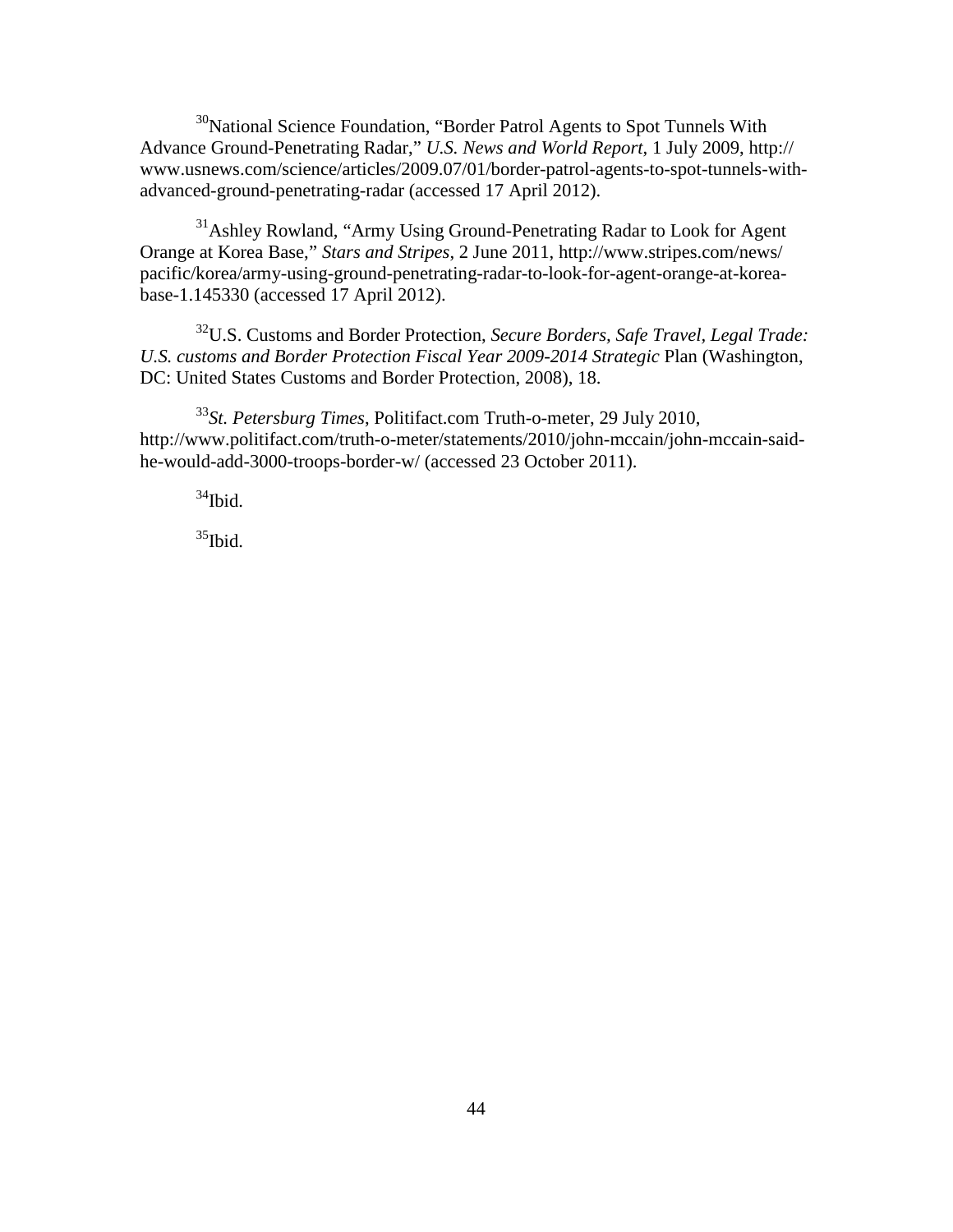## CHAPTER 5

## CONCLUSIONS AND RECOMMENDATIONS

The final step in this methodology is to recommend a course of action to improve the border security of the Southwest Border Region of the United States based on the analysis of the data collected to answer the primary and secondary research questions. In this chapter, the researcher will review the problem statement, provide a discussion of pertinent conclusions, recommend courses of action related to the primary and secondary research questions, and summarize the findings contained in this thesis.

The researcher must maintain a focus on the problem statement in order to make logical conclusions and provide relevant recommendations. The problem statement in this case study is: "With the threat of violence escalating and spilling across the border into the United States, it is necessary to employ the full range of assets and options available for the U.S. government to defeat or neutralize a growing national security threat to the safety and sovereignty of the United States." Data was analyzed to answer the primary and secondary research questions: "In order to prevent the spread of violence by Mexican drug cartels, what should be the U.S. military role in securing the border in the Southwest United States?" and "What type of U.S. military units/assets should be used to help the Department of Homeland Security (DHS) secure the U.S.-Mexico border?"

#### Discussion

The gravity of the problem faced at the borders and the need to ensure America's national security could justify consolidating resources, personnel, and funding across departmental boundaries within the federal government. The recommended course of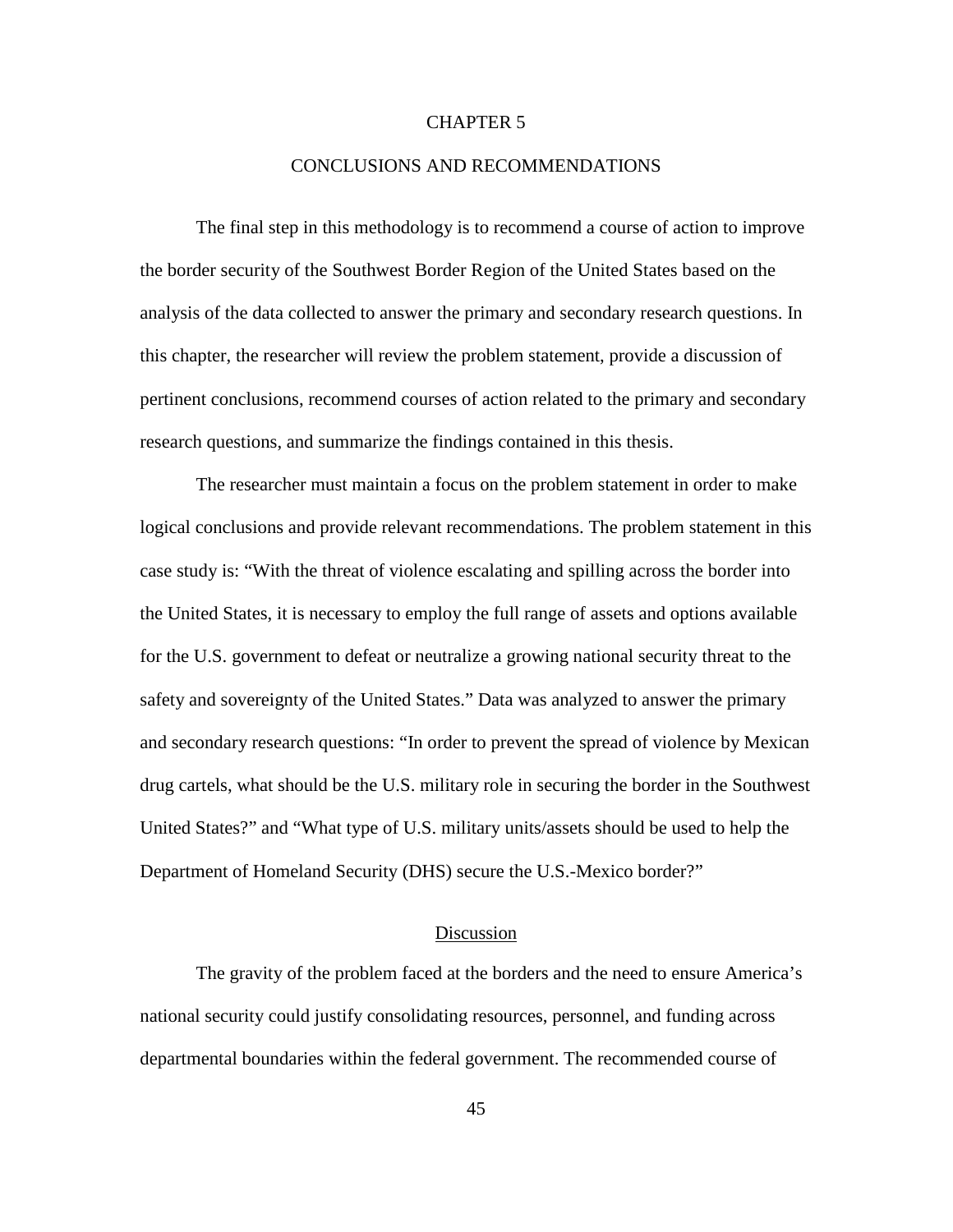action may include the development, publication, and adoption of a new joint and interagency doctrine to coordinate efforts across the spectrum of law enforcement and national defense cooperation, the use of military equipment and personnel to augment the efforts of civilian law enforcement personnel in border security, or a combination of both. As the Binational Task Force on the United States-Mexico Border noted in the Executive Summary of its report on managing border security between the two countries:

The United States is the principal destination for drugs coming from Mexico and the principal source of guns and bulk cash from criminal activities flowing into Mexico. Mexico is the principal, proximate source of illegal drugs coming into the United States, as well as the principal destination for guns illegally purchased in and shipped from the United States. Both countries suffer as a result of this symbiotic contraband trade, and both have an obligation to help contain it. Moreover, closer collaboration will bring greater success on this front than would additional unilateral effort, however vigorous.<sup>[1](#page-68-0)</sup>

Any change in the nature of the U.S.-Mexico border must be weighed against the political and economic impacts such a decision would entail. The United States and Mexico, through the North American Free Trade Agreement (NAFTA) share a symbiotic relationship that is reflected in the border between the two countries being the busiest on Earth.

Mexico and the United States disagree on the nature of the growth of the Mexican drug cartels. Mexico believes that the cartels have grown powerful as a result of demand for illegal narcotics within the United States. The United States believes that the cartels have grown powerful as a result of the Mexican government's inability to police its side of the Southwest Border Region. Both countries agree that the cartels present a significant security threat that must be dealt with quickly and decisively.

Anticipated reductions in federal spending in the United States further complicate the issue of border security. Federal agencies are in competition for fewer resources as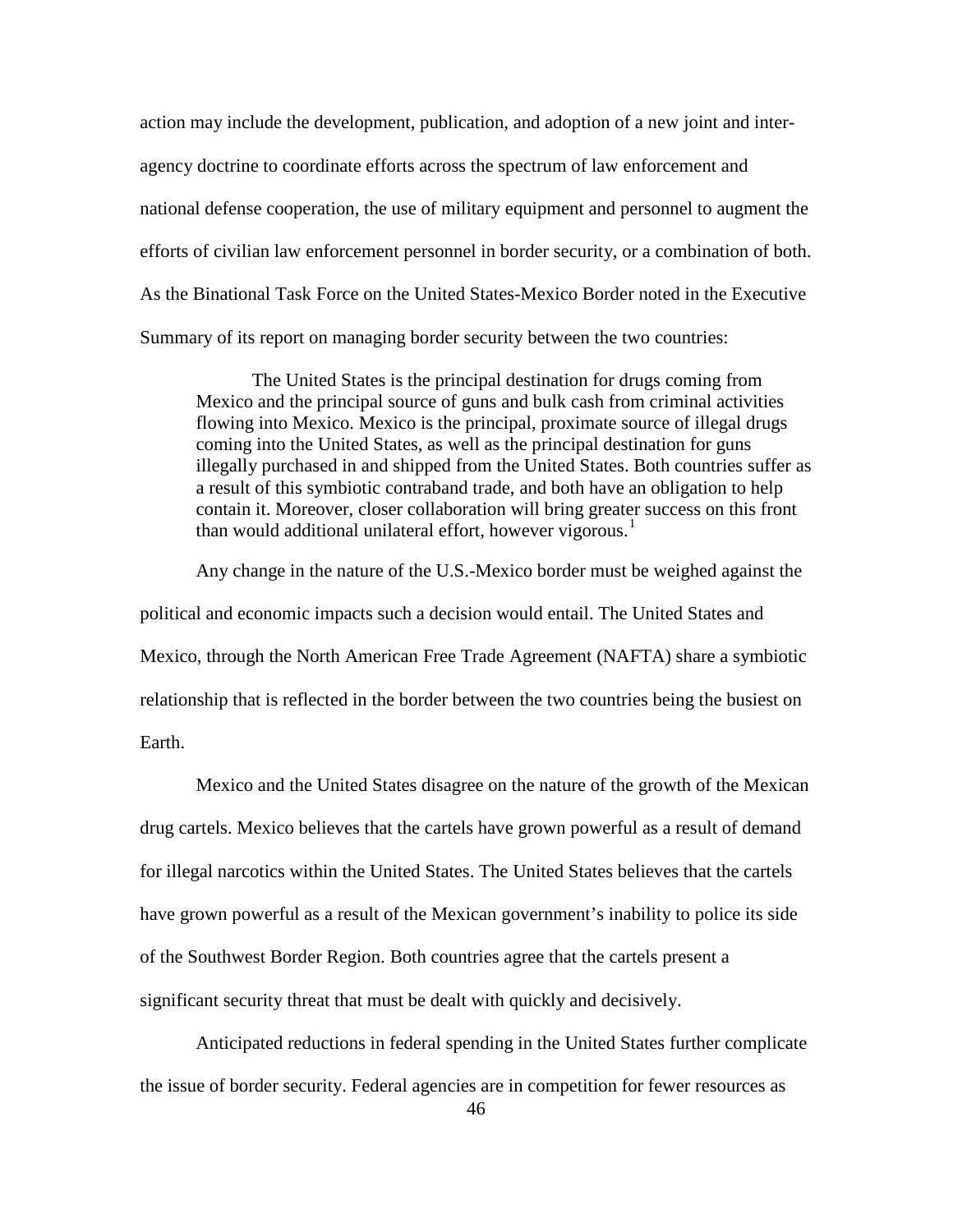the president and Congress attempt to reduce the growth of the national deficit and guide the United States out of a recession. Any recommendations for further action to increase border security must take into account diminished resources, which necessitates interagency solutions. Resources must also be allocated according to the necessity of the spending. Organizations like Joint Task Force-North (JTF-North) should be funded based on an analysis of the missions they execute in support of civilian law enforcement agencies, not on a fixed budget pre-determined by funds available to the Department of Defense as a whole.

## Recommendations

## Primary Research Question

Improvements in border security must begin with the development and implementation of a comprehensive border security strategy developed by the Department of Homeland Security with oversight from the Obama administration. Input should be provided by all significant contributors, including the Departments of Defense, Justice, Agriculture, Commerce, Education, and Health and Human Services. This strategic document must clearly define the supported and supporting relationships in border security operations in order to prevent conflict between executive agencies.

Joint Inter-agency Task Force for Border Security-Included in this new border security strategy should be a directive to establish a Joint Inter-agency Task Force (JIATF) for Border Security that is funded as part of the Department of Homeland Security. This JIATF would be led by the Department of Homeland Security with support from other federal executive departments. The Department of Defense's contribution to JIATF-Border Security should include JTF-North as a supporting agency. Similar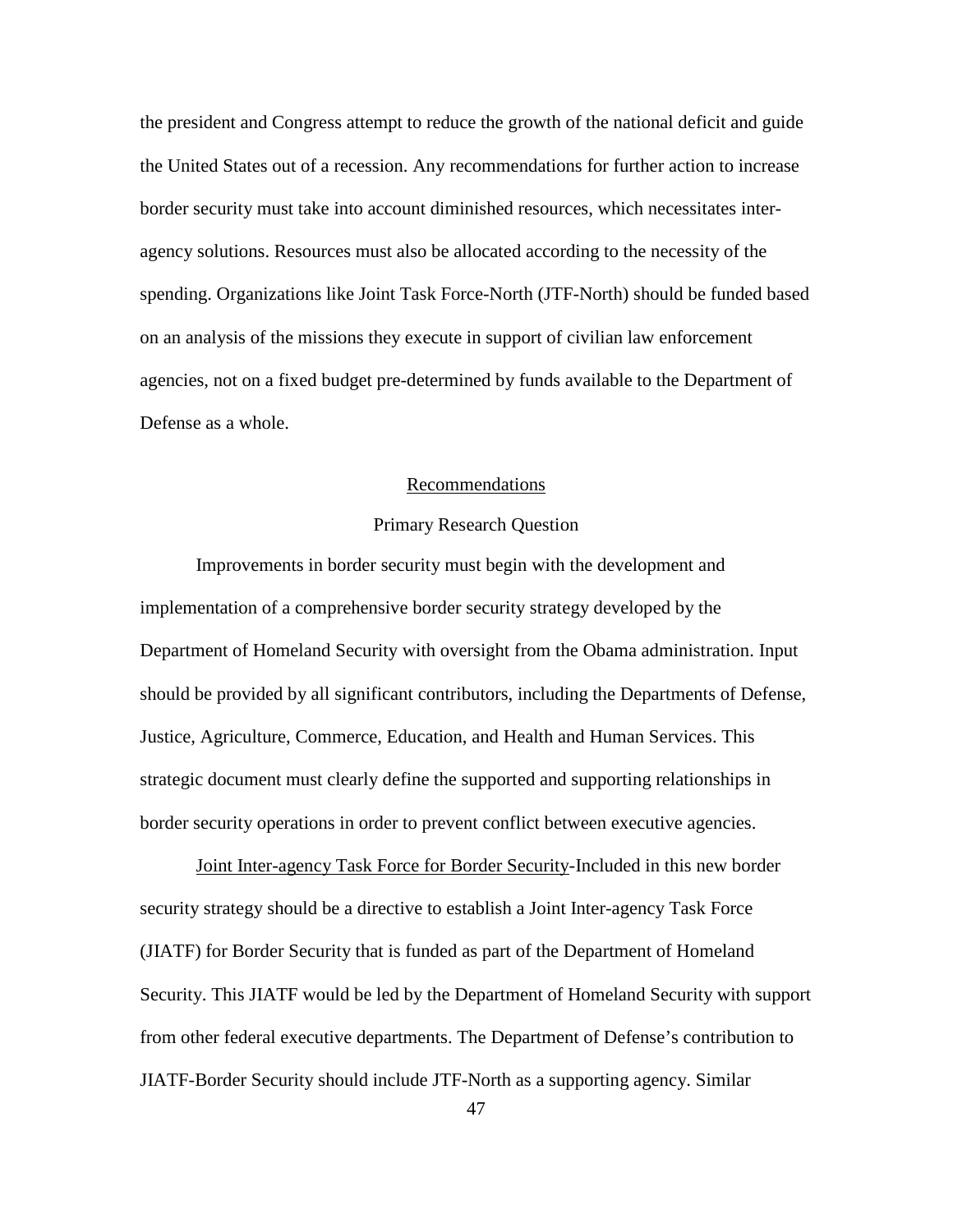organizations already exist to combat narcotics smuggling from South America and Asia. According to a Government Accountability Office report to members of the Senate and House Armed Services Committees, such an organization could provide an opportunity for increased law enforcement cooperation, an improved military to military relationship between the United States and Mexico, and a significant deterrent to illegal activity at the  $border<sup>2</sup>$  $border<sup>2</sup>$  $border<sup>2</sup>$ .

This new organization, JIATF-Border Security, should be funded through a new National Defense Authorization Act that authorizes military personnel to provide defense support to civil authorities for border security, rather than just counternarcotics. JIATF-Border Security's budget should be based on an analysis of projected mission requirements, rather than a fixed sum of less than \$10 million per year<sup>[3](#page-68-2)</sup>. JIATF-Border Security could be modeled on military support the U.S. Border Patrol in efforts like Operation Nimbus II. During Operation Nimbus II, elements of the 1<sup>st</sup> Battalion, 44<sup>th</sup> Air Defense Artillery Regiment, and  $6<sup>th</sup>$  Squadron,  $1<sup>st</sup>$  Cavalry Regiment, served under the operational control of JTF-North in coordination with the Arizona Joint Field Command, a component of U.S. Customs and Border Protection<sup>[4](#page-68-3)</sup>. With a model structure already in place in Arizona, the Department of Homeland Security could quickly integrate military support to augment border security operations.

Border Security Doctrine-Once established, JIATF-Border Security must develop its own doctrine for integrating all available federal assets designated for border security operations. A comprehensive border security doctrine must be developed to efficiently integrate all federal agencies with a role in border security. The Department of Defense has published strategic documents at the joint and service levels to govern military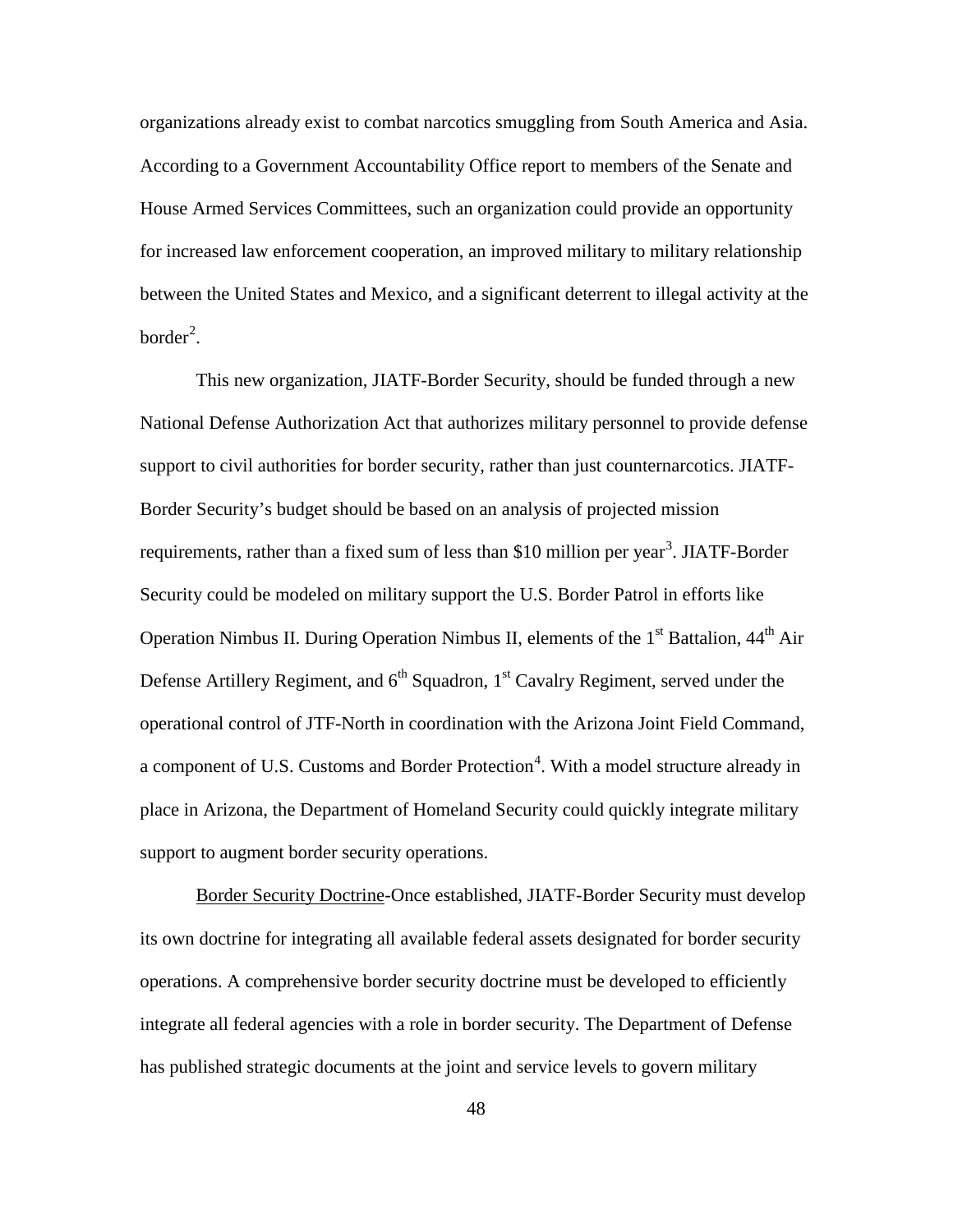support to civil authority (JP 3-28 at the joint level and FM 3-28 at the Army level). In order to ensure integration of all federal assets, the Departments of Homeland Security, Justice, Defense, Education, Commerce, Agriculture, and Health and Human Services should develop an inter-agency doctrine to clearly define each department's role in border security. Such a document would provide strategic purpose and direction for interagency operations in border security and prevent perceptions of ad hoc military support of civil law enforcement. Much of the groundwork has already been laid by Joint Publication 3-28 (Civil Support) and Army Field Manual 3-28 (Civil Support Operations). An inter-agency panel consisting of personnel from each federal department concerned with border security could develop inter-agency doctrine consistent with the Border Security Strategy.

#### Secondary Research Question

The security of the U.S.-Mexico border as it relates to illegal immigration has improved significantly since the establishment of the Department of Homeland Security in 2002. Increases in budget and personnel have allowed the U.S. Border Patrol to improve security throughout the Southwest Border Region. The creation of JIATF-Border Security and its implementation of a comprehensive border security doctrine will allow for immediate benefits in inter-agency cooperation, especially between the Departments of Homeland Security and Defense. These benefits are maximized in the areas of intelligence analysis, the use of ground penetrating radar to locate tunnels under the U.S.-Mexico border, and biometric data collection capability at the local level for Border Patrol agents.

49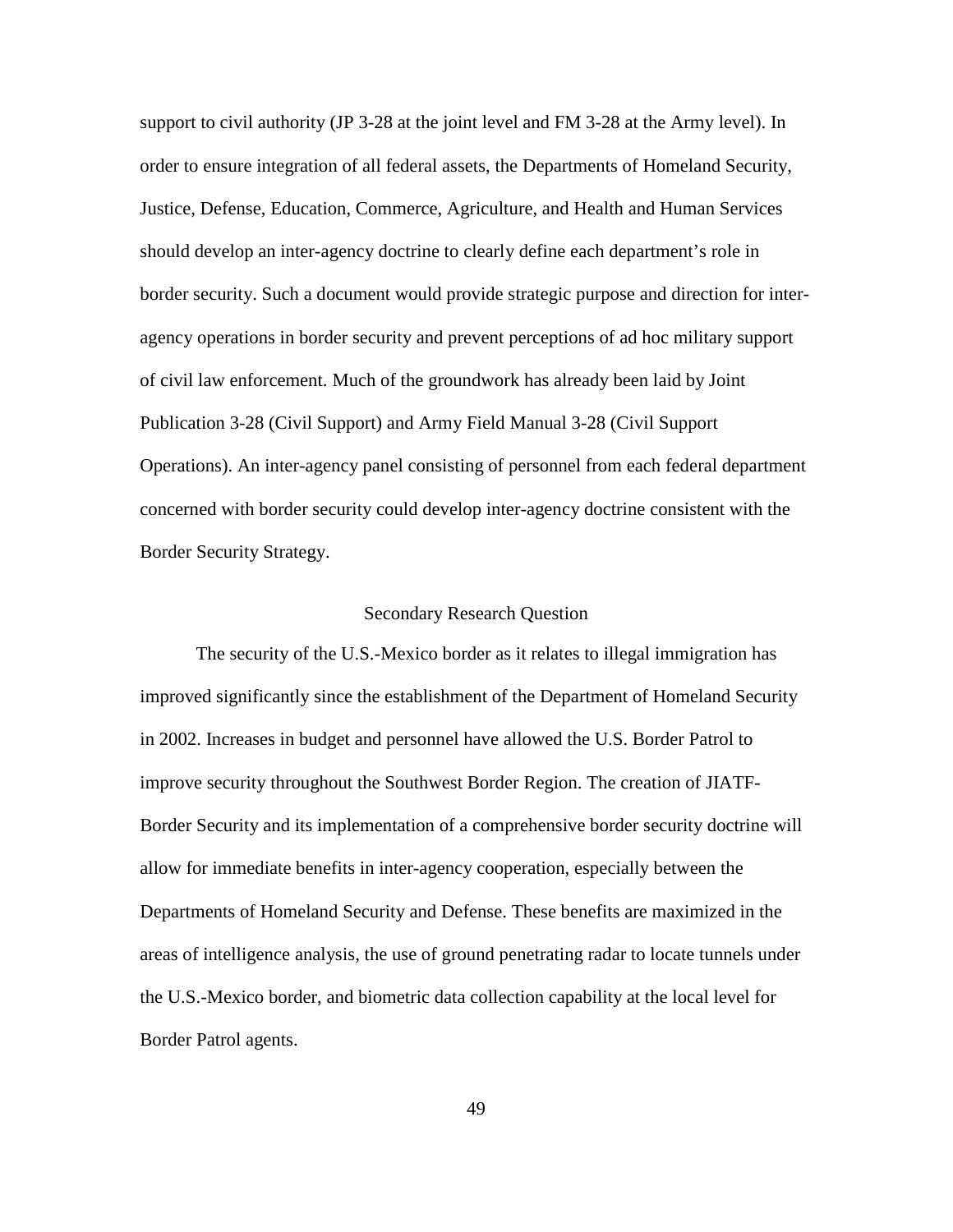Intelligence Analysis-The Department of Defense can support DHS border security efforts by providing an intelligence analysis capability that DHS does not currently possess. Active military intelligence units could be tasked to support JTF-North's counternarcotics operations in support of civilian law enforcement. These units can be temporarily provided to JTF-North for the purpose of analyzing intelligence collected by DHS assets focused on identifying illegal border crossing sites, allowing U.S. Border Patrol agents to focus their patrol and interdiction efforts on the most trafficked routes. Military intelligence units can also provide much-needed expertise in the maintenance and operation of UASs, bolstering the Department of Homeland Security's own capabilities.

Ground Penetrating Radar-Units throughout the Department of Defense possess ground penetrating radars that can identify trafficking tunnels running below the U.S.- Mexico border. On a periodic basis, DOD units can be deployed to the Southwest Border Region to support JTF-North with ground penetrating radars to confirm or deny the presence of new tunnels bypassing border security posts. These rotations can be funded by JTF-North (especially if their budget is based on operations rather than a fixed amount), allowing DOD units to preserve their own training budgets while having an opportunity to get their soldiers realistic experience that directly relates to their core mission.

Biometric Data Collection-U.S Border Patrol agents do not have a system capable of providing them on-site feedback for the identification of personnel they have apprehended attempting to illegally cross into the United States. Agents must currently relay information to their home patrol station for analysis and identification. DOD units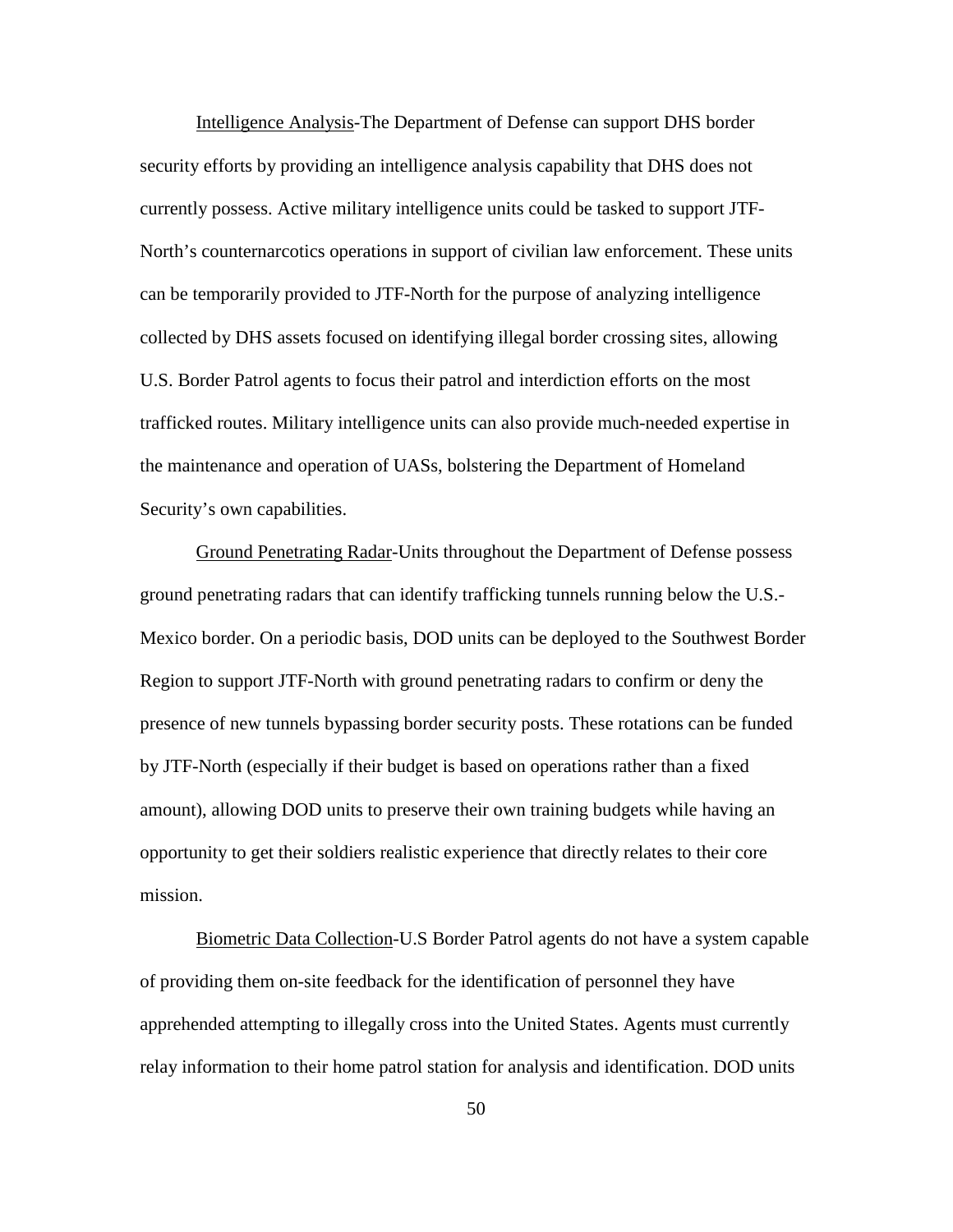possess two biometric systems that can help streamline this process: the Biometric Automated Toolset System (BATS) and the Handheld Inter-agency Identity Detection Equipment (HIIDE). Each system allows the user to create a database containing biometric information like fingerprints, iris/retina scans, and facial imaging to identify potential cartel members. This information is updated via a rugged laptop computer that compiles the biometric data, matches it with the suspect's name, and transmits the collected data to a national-level database that can be accessed by all other BATS and HIIDE systems. Used in Iraq and Afghanistan to screen potential local national employees against known insurgents, BATS and HIIDE systems could be transferred to DHS for use in border security under the auspices of the SEND Act.

#### Summary and Conclusions

The United States and Mexico are economically interdependent and–due to legal immigration and population growth–increasingly culturally linked. Each country's wellbeing is directly impacted by the other. As the United States and Mexico grow closer, the relationship between the two national governments becomes more important.

The supply-focused counternarcotics program used by the United States is not working. Despite increasing expenditures, drug abuse among Americans continues to grow. The number of admitted illegal narcotics abusers increased by 16 percent<sup>[5](#page-68-4)</sup> despite more than 200 percent growth in federal spending on drug control from 2002 to 2009.<sup>[6](#page-68-5)</sup> Part of the problem with focusing on supply rather than demand is that the strategy treats the symptoms rather than the disease. As long as demand for illegal narcotics in the United States remains high, Mexican drug cartels will have a lucrative market for their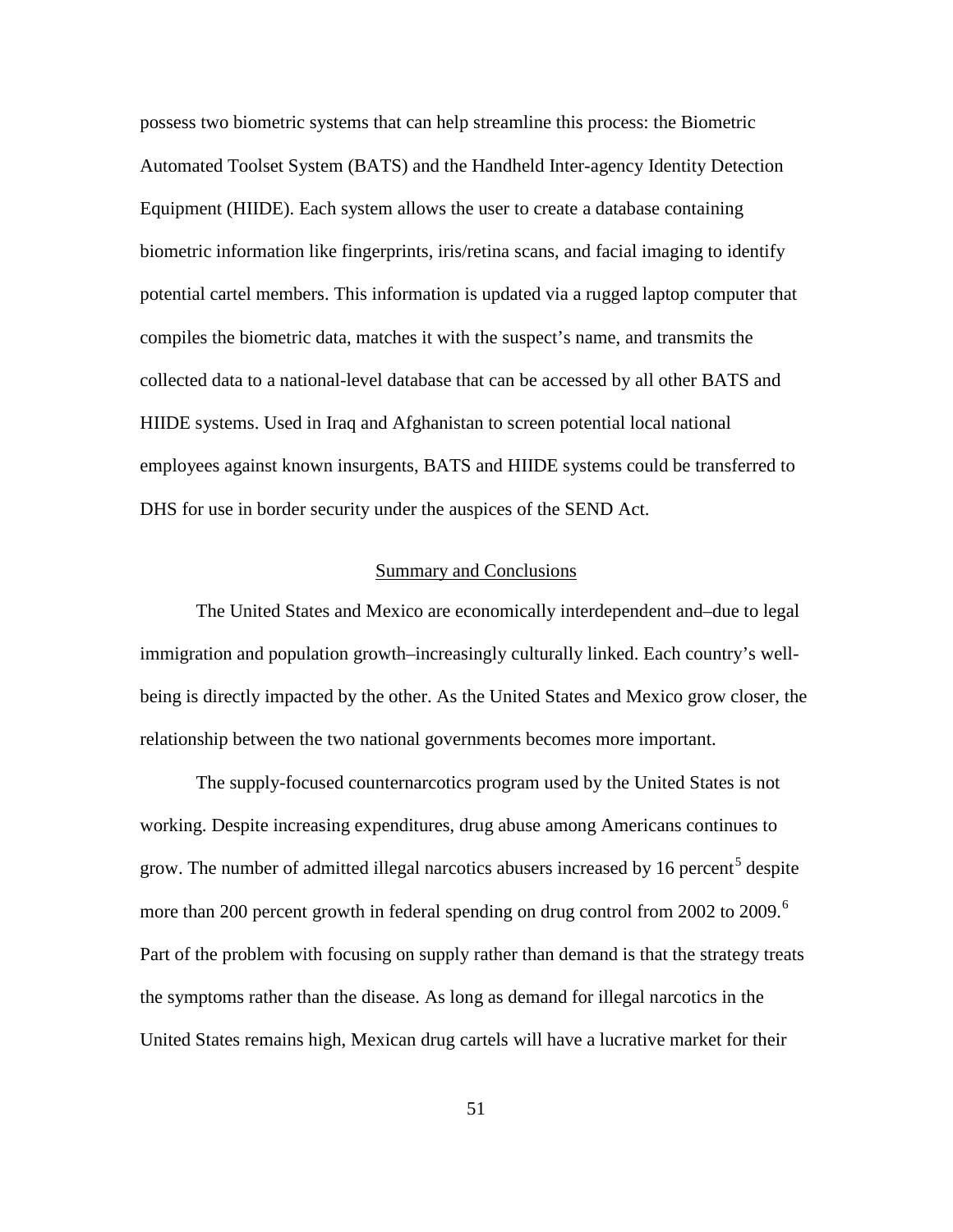<span id="page-60-0"></span>products and the Mexican government will have a difficult time curtailing drug-related violence within their borders.

<span id="page-60-3"></span><span id="page-60-2"></span><span id="page-60-1"></span>Further research should be conducted to determine if the federal government should allocate a greater portion of its expenditures on counternarcotics programs toward demand reduction initiatives. As long as demand exists for illegal narcotics, cartels will continue to find a way to supply the habit. Increasing funding to youth-oriented programs like D.A.R.E. (Drug Abuse Resistance Education) in American schools can help deter drug abuse before it begins and improve access to quality rehabilitation programs for drug addicts to help prevent recidivism.

<span id="page-60-8"></span><span id="page-60-7"></span><span id="page-60-6"></span><span id="page-60-5"></span><span id="page-60-4"></span>The number of firearms that cross the border from the United States to Mexico for use by the drug cartels is troubling. More than 21,000 firearms were legally purchased by agents of Mexican drug cartels from vendors in the United States in 2009 and 2010.<sup>[7](#page-68-6)</sup> Research should be conducted to determine whether a change to United States gun control laws is feasible, acceptable, and necessary to reduce the flow of firearms to Mexico. This research may provide insights into reducing the level of violent crime in Mexico related to the illicit drug trade.

Additional study should also be conducted to determine the whether or not the United States should change the level of funding for its multi-national efforts to reduce the supply of illegal narcotics in North and South America. Programs like Plan Colombia and the Merida Initiative have improved host nation law enforcement and military capabilities in the counternarcotics arena. Stopping production at its source will yield greater results than attempting to interdict the supplies of narcotics as they cross the U.S.- Mexico border. To that end, Joint Inter-agency Task Forces-West (Pacific Rim and Asia)

52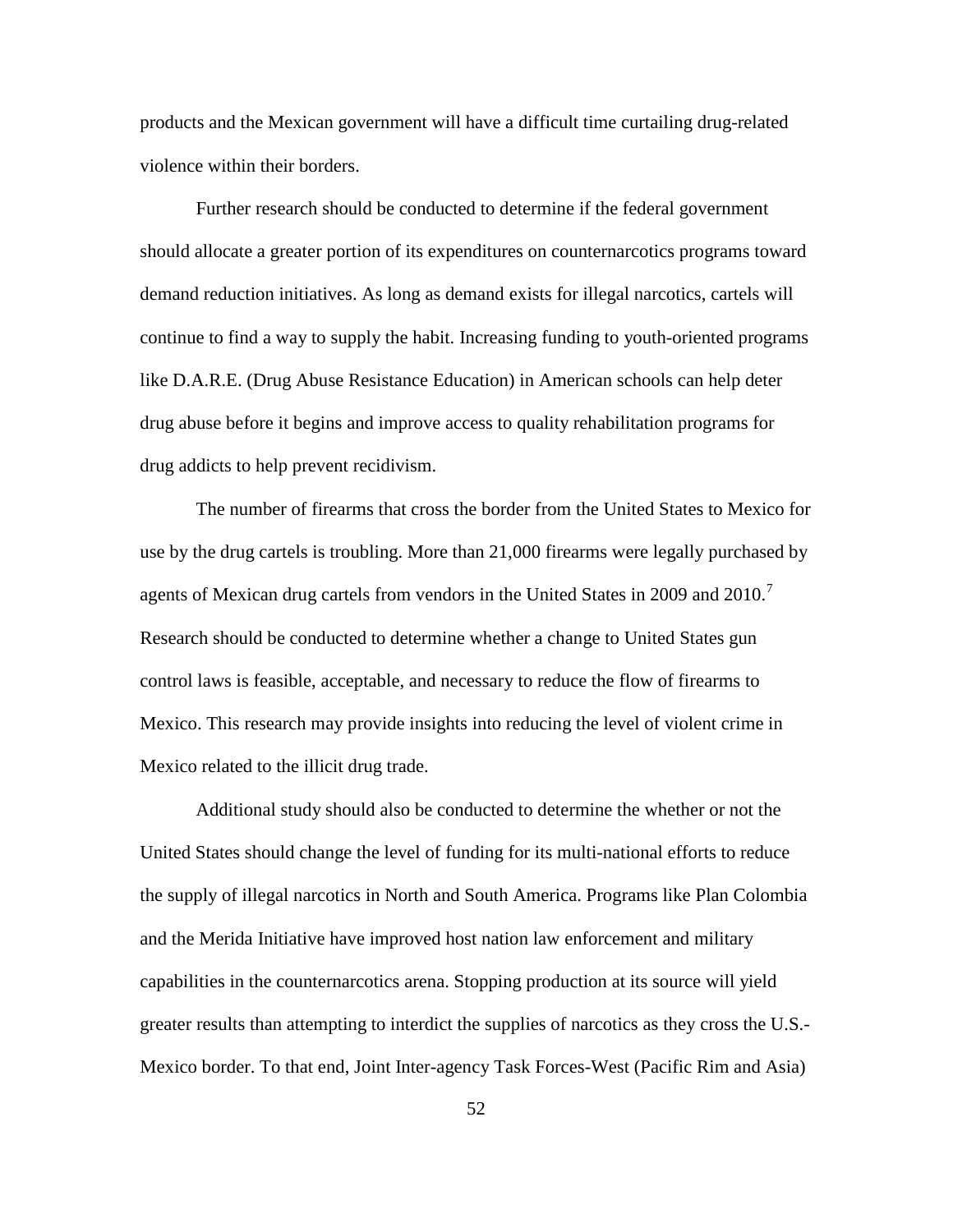and –South (Central and South America) should increase their multi-national counternarcotics operations to destroy drug supplies at their sources with assistance from host nation partners.

Bi-national cooperation between the United States and Mexico is made somewhat difficult because of the differing roles played by law enforcement agencies and the military in each country. In Mexico, the Army is much more active in counternarcotics operations due to the infiltration and intimidation of local law enforcement by the drug cartels. Programs like the Merida Initiative, however, are bearing fruit by providing expert advice, professional training, and mission essential equipment to Mexican authorities for the purpose of combating the drug cartels. The targeting of ICE Agents Jaime Zapata and Victor Avila may indicate that the cartels see this increase in cooperation between the United States and Mexico as a direct threat to their operations.

<span id="page-61-1"></span><span id="page-61-0"></span>Continuing to fund the Merida Initiative could improve cooperative intelligence collection, analysis, and sharing between the United States and Mexico. Combined with the establishment of JIATF-Border Security, the Merida Initiative could create significant results in the counternarcotics efforts of both the United States and Mexico. Such a task force could also improve direct coordination between the United States and Mexico, allowing for a greater impact on the cartels through the conduct of mutually-supporting and simultaneous counternarcotics operations.

<span id="page-61-4"></span><span id="page-61-3"></span><span id="page-61-2"></span>At the outset of the case study, the researcher assumed that the best way to secure the United States border with Mexico would be to place troops on the border to deter illegal activity and prevent terrorist infiltration of the homeland. After months of research and study, it has become clear that border security is far too complex an issue to solve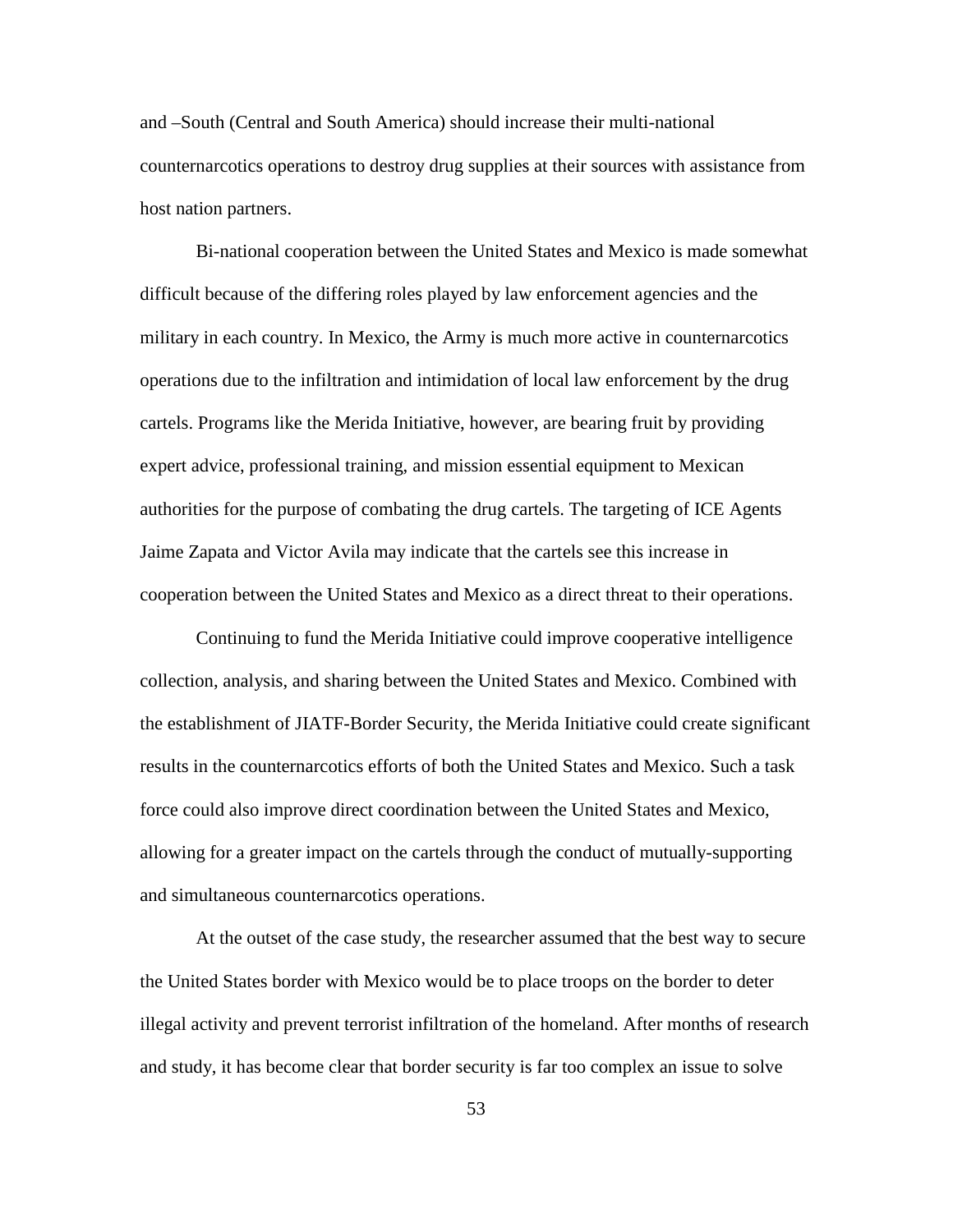<span id="page-62-3"></span><span id="page-62-2"></span><span id="page-62-1"></span><span id="page-62-0"></span>through the application of military force. Militarizing the border would have broad economic, cultural, political, and legal ramifications. There are key areas in which the military can provide critical support to civil law enforcement agencies in order to prevent the spread of drug-related violence without permanently damaging U.S.-Mexico relations and infringing on the civil liberties of American citizens. Developing a comprehensive, inter-agency doctrine will enhance the effectiveness and efficiency of agencies and personnel employed in border security operations. Establishing a joint inter-agency task force to coordinate all border security efforts will allow the federal government to use its funds and assets effectively in an era of shrinking budgets. Using military personnel and equipment to assist civil authorities in the key areas of intelligence analysis, the employment of ground penetrating radar, and the use of military biometric systems will provide training to civil law enforcement personnel and a necessary bridge until those capabilities exist within the Department of Homeland Security.

With presidential elections taking place in both Mexico (July) and the United States (November) in 2012, border security will likely be a key issue for candidates to confront. The threat posed by the Mexican TCOs to the national security of the United States demands that action be taken to improve border security. The people of the United States and Mexico simply cannot afford to allow the Mexican TCOs to continue to grow more powerful as thousands die in drug-related violence in the Southwest Border Region each year. Swift action must be taken in order to ensure national security and economic prosperity for each country.

<sup>&</sup>lt;u>1</u> Robert C. Bonner and Andres Rozental, *Managing the United States-Mexico Border: Cooperative Solutions to Common Challenges* (Los Angeles: Pacific Council on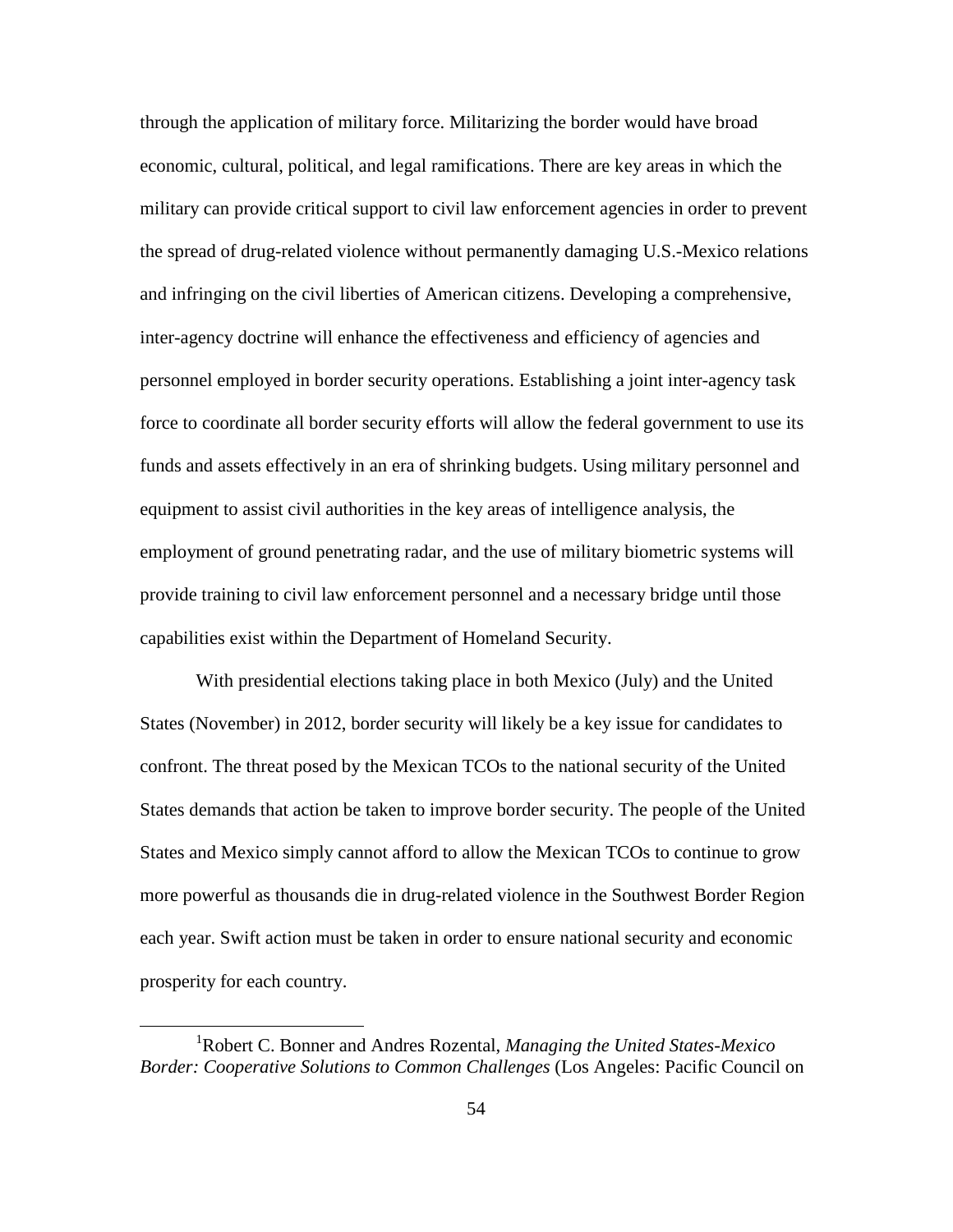International Policy, Consejo Mexicano de Asuntos Internacionales, A.C., Binational Task Force on the United States-Mexico Border, 2009), 12.

 ${}^{2}D$ 'Agostino, 3.

 $3$ Ibid., 13.

<sup>4</sup>Keith Anderson, "JTF-North Deploys Soldiers to Support Border Patrol in N.M., Ariz.," Army.mil, 27 March 2012, http://www.army.mil/article/76607/ (accessed 17 April 2012).

<sup>5</sup>drugwarfacts.org, "Drug Use Estimates," http://www.drugwarfacts.org/ cms/?q=node/27 (accessed 14 November 2011).

<span id="page-63-0"></span>6 State University of New York–Albany, *Sourcebook of Criminal Justice Statistics*, 2011, http://www.albany.edu/sourcebook/pdf/t1142012.pdf (accessed 14 November 2011).

<span id="page-63-2"></span><span id="page-63-1"></span><sup>7</sup> Evan Perez, "Mexican Guns Tied to U.S.: American-Sourced Weapons Account for 70% of Seized Firearms in Mexico," *The Wall Street Journal*, 10 June 2011, http:// online.wsj.com/article/SB10001424052702304576375961350290734.html (accessed 17 April 2012).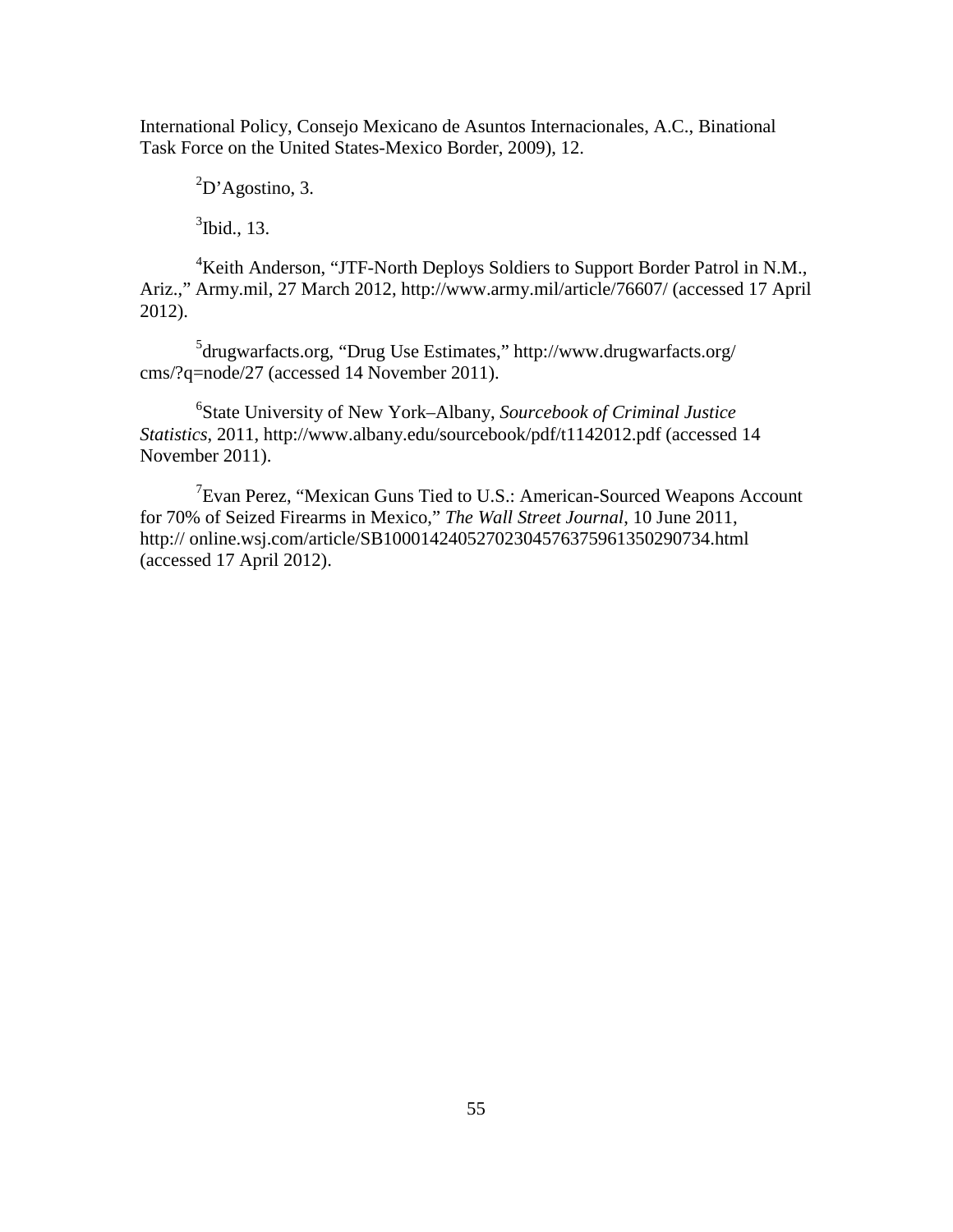#### BIBLIOGRAPHY

- Aguilar, J. "Mayors Disagree About War-Zone Equipment On Border." Tuscon Sentinel.com. 21 November 2011. www.tusconsentinel.com/local/report/ 112111\_tx\_mayors\_border/mayors-disagree-war-zone-equipmentborder/(accessed 7 December 2011).
- Anderson, Keith. JTF-North deploys Soldiers to support Border Patrol in N.M., Ariz. San Antonio: U.S. Army. 27 March 2012. http://www.army.mil/article/76607/ (accessed 17 April 2012).
- Belasco, Amy. *The Cost of the War in Iraq, Afghanistan, and Other War on Terrorism Operations Since 9/11.* Washington, DC: Congressional Research Service, 2011.
- Bennett, Brian. "Homeland Security Adding 3 Drones Despite Lack of Pilots." *Los Angeles Times*, 26 October 2011. www.latimes.com/news/nationworld/nation/lana-us-drone-20111027,0,1704002.story (accessed 14 November 2011).
- Bonner, Robert C., and Rozental, Andres. *Managing the United States-Mexico Border: Cooperative Solutions to Common Challenges.* Los Angeles: Pacific Council on International Policy. 2009.
- Castillo, E. Eduardo. "Old Party Has Big Lead in Mexico Presidential Race." *The Miami Herald*, 2 May 2012. http://www.miamiherald.com/2012/05/02/2778793/oldparty-has-big-lead-in-mexico (accessed 17 April 2012).
- <span id="page-64-0"></span>Cave, Damien. "Mexico Updates Death Toll in Drug War to 47,515. but Critics Dispute the Data." *The New York Times*, 11 January 2012. http://www.nytimes.com/ 2012/01/12/world/americas/mexico-updates-drug-war-death-toll-but-criticsdispute-data.html (accessed 17 April 2012).
- <span id="page-64-2"></span><span id="page-64-1"></span>Center for Disease Control and Prevention. *Special tabulations from CDC's Wonder database on vital statistics.* Atlanta. GA: Department of Health and Human Services. 2011.
- <span id="page-64-3"></span>CNN.com. "Senators: Obama border initiative good step. but insufficient." 25 March 2009. http://articles.cnn.com/2009-03-25/politics/senate.mexico\_1\_borderviolence-drug-cartels-gun-show-loophole?\_s-PM:POLITICS (accessed 18 November 2011).
- Cratty, Carol. "Mexico drug cartels extend reach in U.S." 26 March 2012. http://articles.cnn.com/2010-03-26/us/drug.trends 1 drug-cartels-mexicanborder-drug-violence?\_s=PM:US (accessed 17 April 2012).
- Creswell, John W. *Qualitative Inquiry and Reserach Design: Choosing Among Five Traditions*. Thousand Oaks. CA: Sage Publications, Inc. 1998.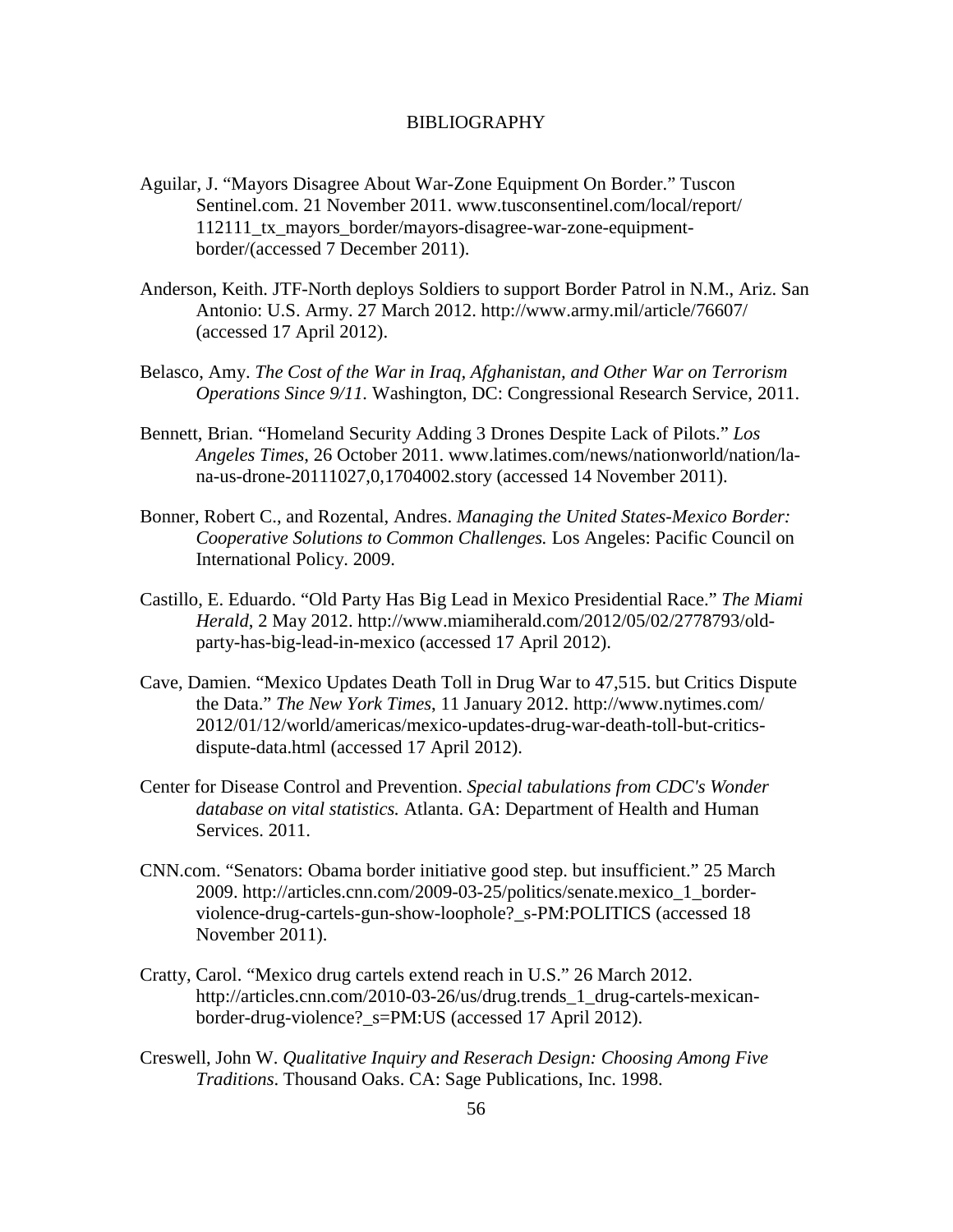- <span id="page-65-4"></span>D'Agostino, Davi M. *Observations on the Costs and Benefits of an Increased Department of Defense Role in Helping to Secure the Southwest Land B*order. Washington. DC: United States Government Accountability Office, 2011.
- drugwarfacts.org. "Drug Use Estimates." 2011. www.drugwarfacts.org/cms/?q=node/27 (accessed 14 November 2011).
- Ennis, Sharon R., Merarys Rios-Vargas, and Nora G. Albert. *The Hispanic Population: 2010.* Washington. DC: United States Census Bureau. 2010.
- Ford, Jess. *Merida Initiative: The United States Has Provided Counternarcotics and Anticrime Support but Needs Better Performance Measures*. Washington, DC: United States Government Accountability Office. 2010.
- Fox News Latino. "Death Toll In Drug-Plagued Mexican Border City Tops 3,100." 15 December 2010. http://latino.foxnews.com/news/2010/12/15/death-toll-drugplagued-mexican-border-city-tops/ (accessed 4 September 2011).
- ———. "Killing of ICE Agent Jamie Zapata Was Case of Mistaken Identity, Says Suspect". 24 February 2011. latino.foxnews.com/latino/news/2011/02/24/iceagent-jamie-zapatas-alleged-killer-confesses-mexican-army-error (accessed 7 December 2011).
- General Atomics Aeronautical Systems, Inc. "Predator B UAS." 2011. http://www.ga-asi.com/products/aircraft/predator\_b.php (accessed 19 November 2011).
- Gibson, Dave. "The U.S. military should be used to defend our border with Mexico." *The Examiner*. 28 January 2010. http://www.examiner.com/immigration-reform-innational/the-u-s-military-should-be-used-to-defend-our-border-with-mexico (accessed 4 September 2011).
- Heiser, James. "Juarez, Mexico Murder Rate Up 40 Percent." 3 March 2011. *The New American*. http://www.thenewamerican.com/world-mainmenu-26/north-americamainmenu-36/6543-juarez-mexico-murder-rate-up-40-percent (accessed 4 September 2011).
- <span id="page-65-1"></span><span id="page-65-0"></span>Holt, Kelly. "Facts Reveal Juarez is Deadlier Than Afghanistan." *The New American*. 1 March 2011. http://www.thenewamerican.com/index.php/world-mainmenu-26/north-america-mainmenu-36/6505-facts-reveal-juarez-is-deadlier-thanafghanistan (accessed 25 September 2011).
- <span id="page-65-2"></span>InsightCrime.org. "Los Zetas." 2012. http://insightcrime.org/criminal-groups/ mexico/zetas (accessed 17 April 2012).
- <span id="page-65-3"></span>McCaffrey, Barry, and Robert Scales. *Texas Border Security: A Strategic Military Assessment.* Colgen. LP. Austin, TX: Texas Department of Agriculture, 2011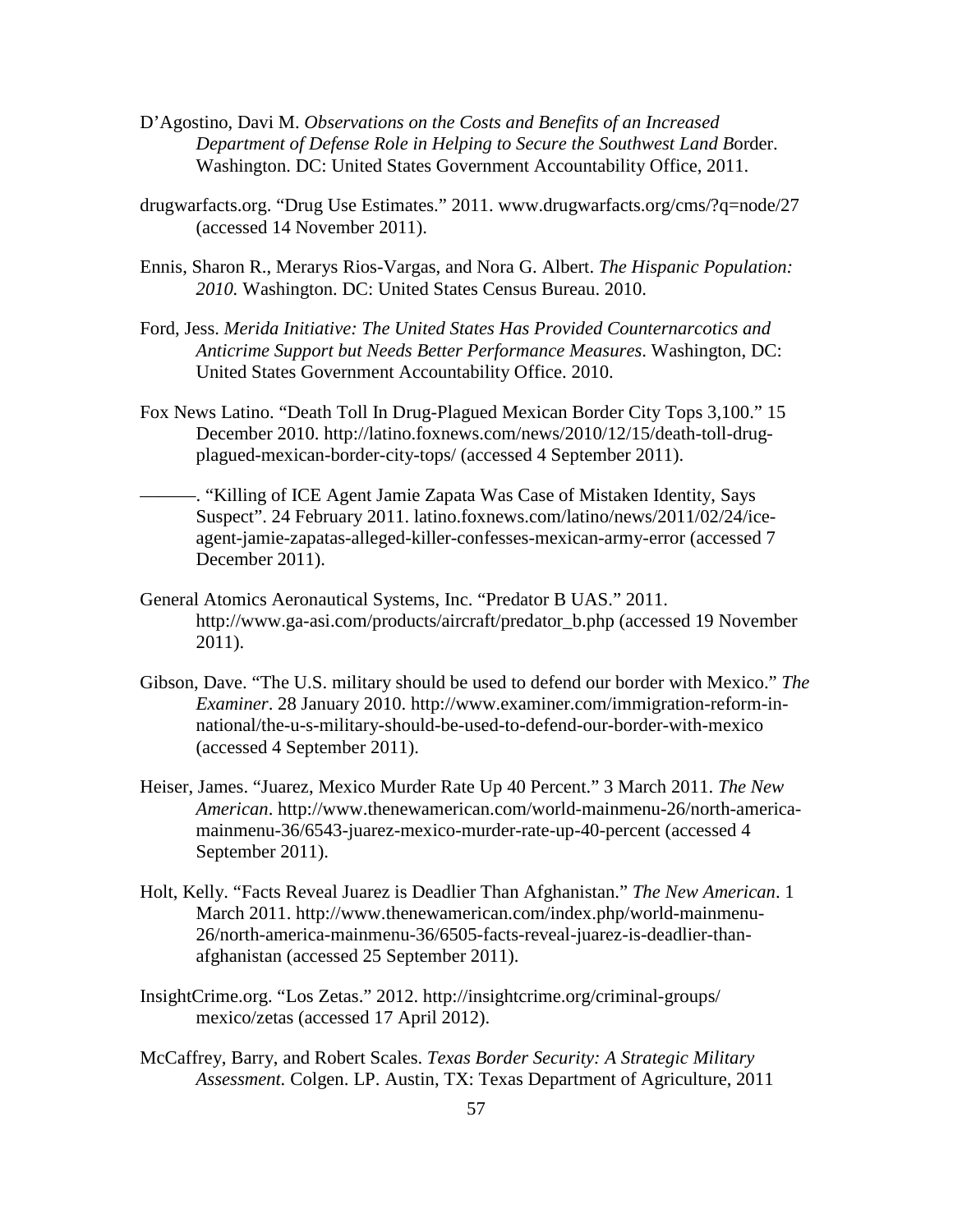- McCaul, Michael T. *A Line in the Sand: Confronting the Threat at the Southwest Border.* House Committee on Homeland Security. Subcommittee on Investigations. Washington, DC: United States House of Representatives, 2006.
- <span id="page-66-0"></span>Merriam, Sharan. *Case Study Research in Education: A Qualitative Approach.* San Francisco: Jossey-Bass Publishers. 1998.
- National Drug Intelligence Center. *National Drug Threat Assessment 2011.* Washington, DC: Department of Justice. 2011.
- <span id="page-66-1"></span>National Drug Intelligence Center. *The Economic Impact of Illicit Drug Use on American Society 2011.*Washington, DC: Department of Justice. 2011.
- <span id="page-66-2"></span>National Science Foundation. "Border Patrol Agents to Spot Tunnels With Advanced Ground-Penetrating Radar." *U.S. News and World Report*. 1 July 2009. http://www. usnews.com/science/articles/2009.07/01/border-patrol-agents-tospot-tunnels-with-advanced-ground-penetrating-radar (accessed 17 April 2012).
- <span id="page-66-4"></span><span id="page-66-3"></span>Office of National Drug Control Policy. *National Drug Control Strategy.* Washington, DC: Executive Office of the President of the United States. 2011.

———. *National Southwest Border Counternarcotics Strategy 2011.* Washington, DC: Executive Office of the President of the United States. 2011.

- Perez, Evan. "Mexican Guns Tied to U.S.: American-Sourced Weapons Account for 70% of Seized Firearms in Mexico." *Wall Street Journal*. 10 June 2011. http://online.wsj.com/article/SB10001424052702304576375961350290734.html (accessed 17 April 2012).
- Poe, Ted. *House Resolution 3422: The Send Equipment for National Defense Act*. Washington, DC: United States House of Representatives. 15 November 2011.
- Ross, Brian, Richard Esposito, and Asa Eslocker. "Kidnapping Capital of the U.S.A." 29 February 2009. http://abcnews.go.com/Blotter/story?id=6848672&page= 1#.T7GXlO1yEll (accessed 17 April 2012).
- Rowland, Ashley. "Army Using Ground-Penetrating Radar to Look for Agent Orange at Korea Base." *Stars & Stripes*. 2 June 2011. http://www.stripes.com/ news/ pacific/korea/army-using-ground-penetrating-radar-to-look-for-agent-orange-atkorea-base-1.145330 (accessed 17 April 2012).
- Schiller, Dane. "ICE Agent Wounded in Mexico Attack Released from Houston Hospital." *Houston Chronicle*. 15 February 2011. http://www.chron.com/ news/article/ICE-agent-wounded-in-mexico-released-from-1682313.php (accessed 4 September 2011).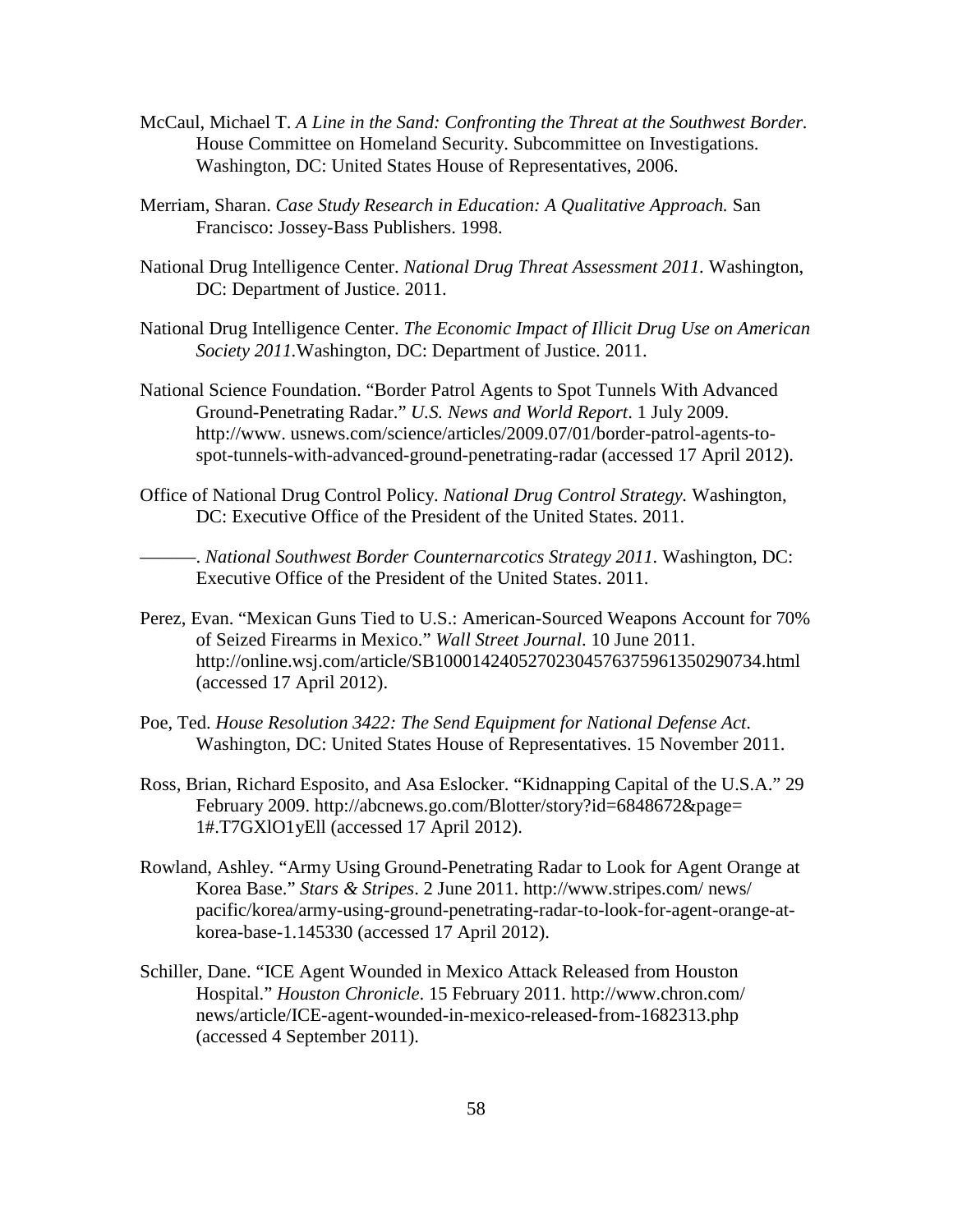- Schultz, Teri. "More Drones Patrolling U.S.-Mexico Border." *Tuscon Sentinel*. 7 December 2011. www.tusconsentinel.com/local/report/120711\_border\_ drones/more-drones-patrolling-us-mexico-border/ (accessed 9 December 2011).
- Seelke, Clare R. *U.S.-Mexican Security Cooperation: The Merida Initiative and Beyond.* Washington, DC: Congressional Research Service. 2011.
- Serrano, Richard A. "Mexican Cartels Setting Up Shop Across U.S." *Los Angeles Times*. 17 April 2011. http://articles.latimes.com/2011/apr/17/nation/la-na-crack-house-20110417 (accessed 17 April 2012).
- Sourcebook of Criminal Justice Statistics Online. 2011. http://www.albany.edu/ sourcebook/pdf/t1142012.pdf (accessed 14 November 2011).
- *St. Petersburg Times*. "Politifact.com Truth-o-meter." 29 July 2010. http://www.politifact.com/truth-o-meter/statements/2010/john-mccain/johnmccain-said-he-would-add-3000-troops-border-w/ (accessed 23 October 2011).
- TCOM. "TCOM, Aerostats." 2011. www.tcomlp.com/aerostats.html (accessed 7 December 2011).
- Titus, Elizabeth. "Lawmakers Want Defense Technology On Border." *Tuscon Sentinel.* 18 November 2011. www.tusconsnetinel.com/nationworld/report/ 111811 border defense technology/lawmakers-want-defense-technology-border/ (accessed 8 December 2011).
- United States Border Patrol. *Border Patrol Agent Staffing by Fiscal Year.* Washington, DC: Department of Homeland Security. 2011.

———. *Enacted Border Patrol Program Budget by Fiscal Year.* Washington, DC: Department of Homeland Security. 2011.

———. *Illegal Alien Apprehensions From Mexico By Fiscal Year.* Washington, DC: Department of Homeland Security. 2011.

- United States Census Bureau. *Foreign Trade: U.S. Trade with Mexico.* Washington, DC: Department of Commerce. 2012.
- United States Customs and Border Protection. *Secure Borders. Safe Travel. Legal Trade: U.S. Customs and Border Protection Fiscal Year 2009-2014 Strategic Plan*. Washington, DC: Department of Homeland Security. 2008.
- Xu, Jiaquan, Kenneth D.Kochanek, Sherry L. Murphy, and Betzaida Tejada-Vera. *National Vital Statistics Reports* 58, no. 19. Washington, DC: National Center for Health Statistics, 2010.